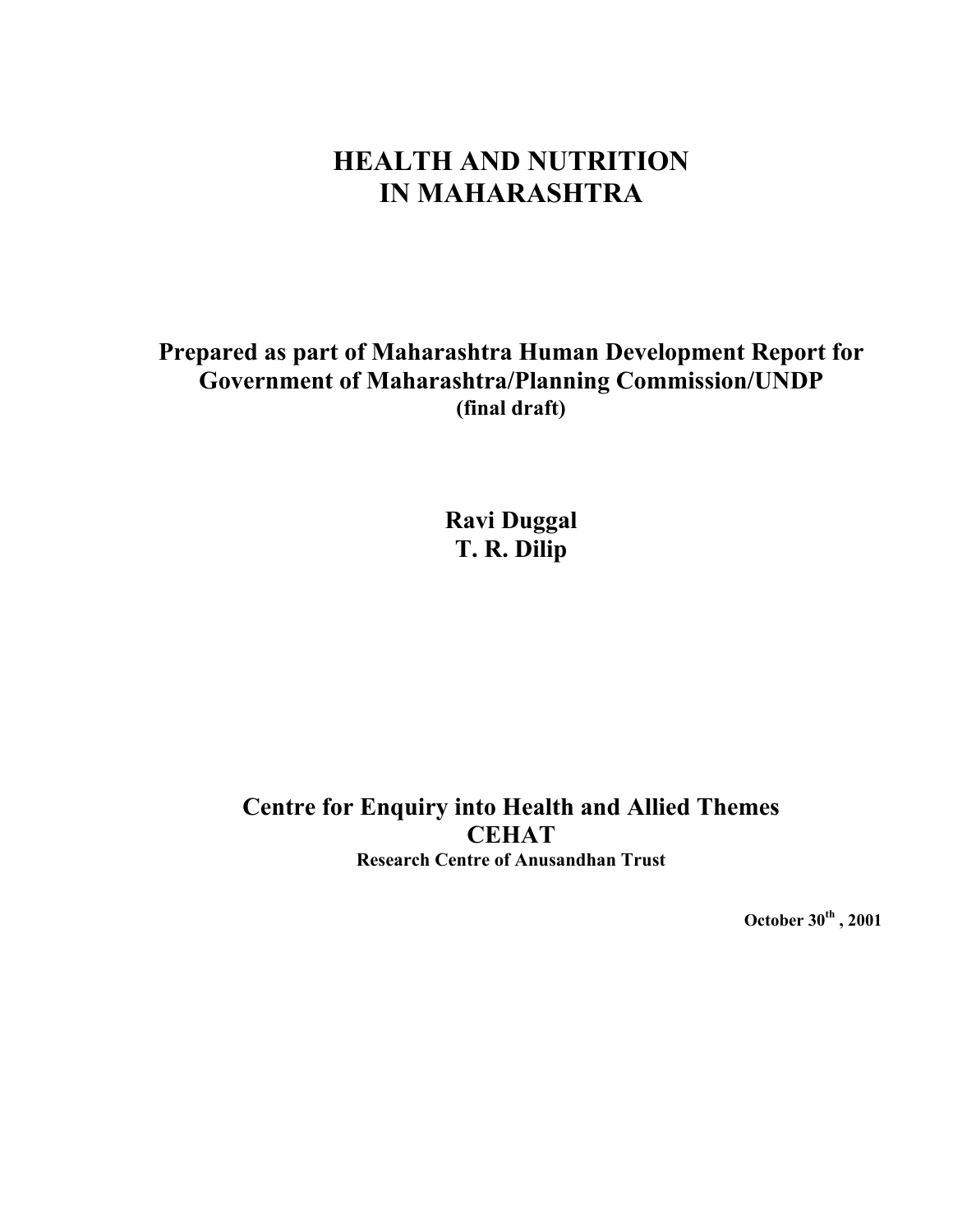# **HEALTH AND NUTRITION**

*Wellbeing of the people is reflected not only in their levels of income but more importantly in their health and nutritional status. Maharashtra has one of the highest per capita incomes in the country and is considered a prosperous state. While the health and nutritional outcomes may average better than the country as a whole, they are not commensurate with the level of economic development. Kerala outperforms Maharashtra and so do other states like Punjab, Gujarat and Tamil Nadu on a number of health indicators. This is largely due to two sets of factors. First, regional disparities across Maharashtra are sharp. And second, most of the wealth in the state is due to the financial and industrial sector, whereas in terms of employment and geographical area agriculture is the dominant sector. The consequence of these factors is small concentrated pockets of wealth and economic development on one hand, like the urban agglomerations of Mumbai, Thane, Pune, Pimpri-Chinchwad, Kolhapur, Sangli, Nagpur etc. and a large expanse of area and population with inadequate access to physical and social infrastructure spread across the length and breadth of the state. Thus, health and nutrition must be contexualised in this framework to understand meaningfully their outcomes.* 

### *Health and Healthcare: An Overview*

Healthcare services in Maharashtra, as elsewhere in the country, have certain peculiar characteristics and it is important to state them at the outset. Health infrastructure and facilities in rural and urban areas are both quantitatively and qualitatively different. There is a wide gap. Urban areas have both, a concentration of hospitals and nursing homes as well as qualified doctors (Tables 1 and 2). This is as much true of the public sector as it is of the private sector. Most of the public hospitals are in the cities, district and sub divisional towns. Similarly over 80% of beds in public hospitals are in urban areas where 40% of the population resides. In the private sector the situation is no different with hospital and beds being located mostly in cities and towns. This is in sharp contrast to Punjab and Kerala where hospital services in rural areas are in reasonable numbers with no significant inequities between rural and urban areas. And this could be one reason why both these states do better than Maharashtra in terms of health status (Tables H2 and H 37). Within Maharashtra, apart from the rural-urban differentials, there is wide variation across districts and regions with Mumbai, Pune, Wardha and Nagpur having better population to facility ratios. (Table H  $3 \& H 4$ ). A positive feature of development of health services in Maharashtra was very early decentralisation through Zillah Panchayats (see Box 1).

|                                                      | Number per lakh population |                |           |  |  |
|------------------------------------------------------|----------------------------|----------------|-----------|--|--|
| Type of Facility                                     | Total                      | Rural          | Urban     |  |  |
| Allopathic hospital $(1995)^{1}$                     | 5.9                        | 1 <sub>0</sub> | 13.2      |  |  |
| Allopathic Dispensaries $(1995)^{1}$                 | 99                         | 26             | 21.3      |  |  |
| Ayurved, Unani, Homeopathy institutions <sup>1</sup> | 24                         | NA             | <b>NA</b> |  |  |
| Beds $(1995)^{1}$                                    | 153.9                      | 44.7           | 324.7     |  |  |
| Doctors - Allopathic $(2000)^2$                      | 72.5                       | 23.7           | 139.8     |  |  |
| All System Doctors $(2000)^2$                        | 167.6                      | 77.75          | 290.3     |  |  |
| Nurses $(2000)^2$                                    | 140.5                      | 65.4           | 244.3     |  |  |

Source: <sup>1</sup> Based on data in Government of Maharashtra (2000)<br><sup>2</sup> Supplied by Directorate of Economics and Statistics, Government of Maharashtra, Mumbai.

The rural-urban distribution for doctors and nurses in 2000 provided by respective medical councils, are on the basis of the 1991 census distribution ratios.

#### **Box 1**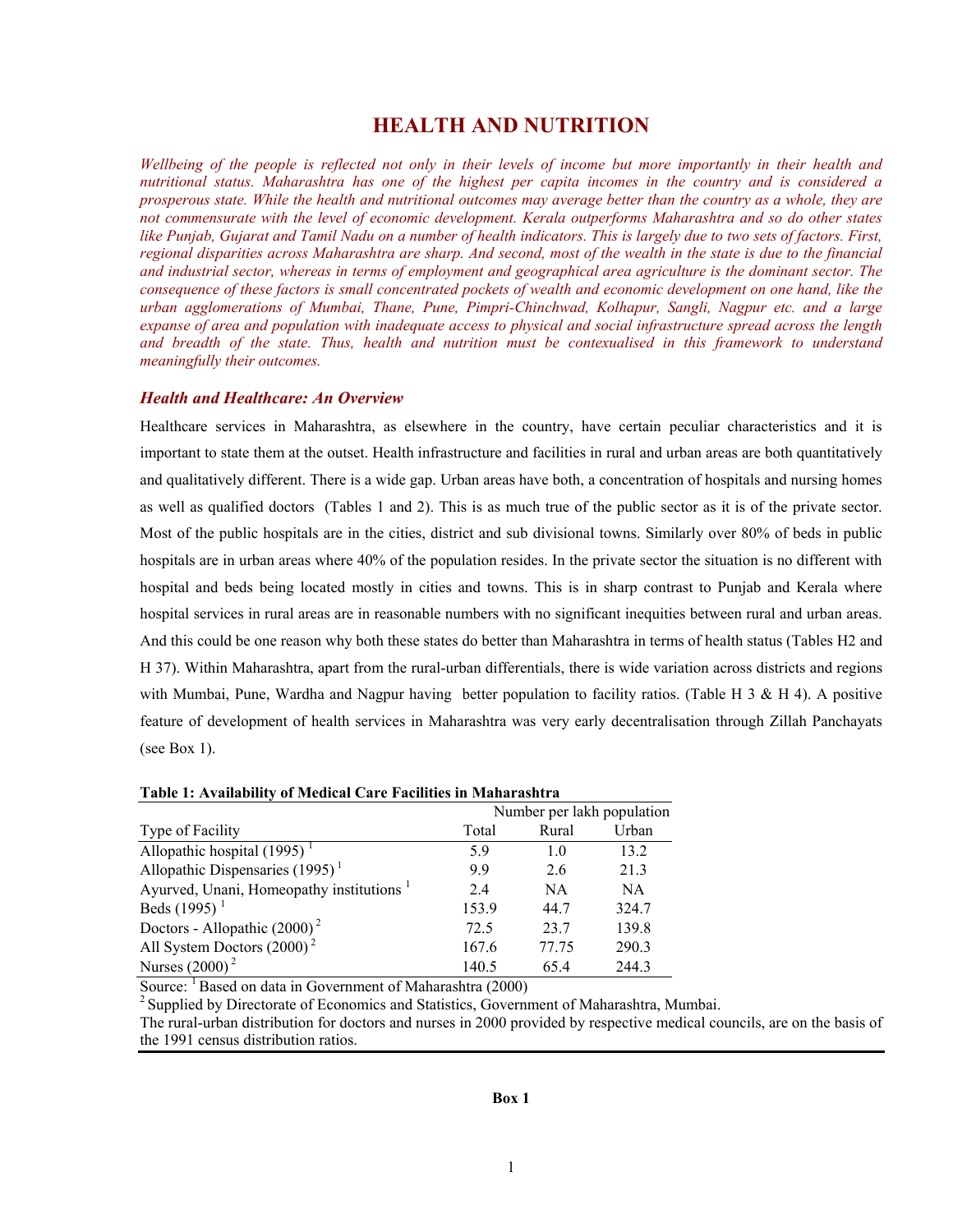#### **Decentralisation of Primary Healthcare**

One special feature of Maharashtra's health organisation system is the early devolution of primary health care implementation to the Zillah Parishads. Right from the start of the state in 1961 primary health care, school education and other social sector programs/schemes have been given to the Zillah Parishads to implement. The Zillah Parishads get grant in aid as establishment and purposive grants under section 183 and 182, respectively, of the Maharashtra Zillah Parishad and Panchayat Samiti Act, 1961 for carrying out the following health activities:

- Vaccinations
- **School health clinics**
- Primary health centres
- **Primary health units**
- **Mobile health units**
- Allopathic dispensaries
- Mobile launch units in Panshet/Mulshi dam areas
- Construction and upgradation of PHCs and sub-centres (plan grants under section 187)
- **Examination of ashram school children**
- District local board schemes under section 183

This early devolution process helped Maharashtra to gain an early lead among states to expand the rural healthcare infrastructure. Maharashtra was one of the first states to establish the norm of one PHC per 30,000 population and one sub-centre per 5000 population in the early eighties itself.

|                                                                 | 1981  | 1986  | 1991   | 1995   |
|-----------------------------------------------------------------|-------|-------|--------|--------|
| <b>Hospitals</b>                                                | 968   | 1545  | 2104   | 4912   |
| Urban $\%$                                                      | 89.87 | 89.06 | 83.60  | 88.27  |
| Private $\%$                                                    | 67.97 | 72.55 | 62.69  | 61.23  |
| <b>Dispensaries</b>                                             | 3139  | 7259  | 9202   | 8320   |
| Urban $\%$                                                      | 63.58 | 90.22 | 91.34  | 83.89  |
| Private $\%$                                                    | 47.4  | 79.47 | 82.36  | 90.14  |
| <b>Beds</b>                                                     | 71294 | 93938 | 113838 | 129229 |
| Urban %                                                         | 91.51 | 91.69 | 88.96  | 82.27  |
| Private $\%$                                                    | 37.40 | 38.38 | 34.13  | 47.82  |
| Source: CBHI, various years, and Government of Maharashtra 2000 |       |       |        |        |

#### **Table 2: Health Infrastructure in Maharashtra 1981-1995**

Private health sector data is not easily available but whatever data is there clearly shows that Maharashtra's private health sector apart from being one of the largest in the country is also the most developed (Table 2 and H 5). Some of the largest and most well known private hospitals in the country are located in Maharashtra, especially in Mumbai. What is peculiar about these large private hospitals is that they are all registered as trusts, that is not-for-profit institutions. One does not find such a character of the private health sector elsewhere in the country, at least in such large numbers as is found in Maharashtra. And if one looks closely these hospitals are no different from the large private hospitals found elsewhere in India. They are as expensive and as sophisticated – only the rich can afford to use their services. Legally, in lieu of tax benefits such hospitals get, they are supposed to provide services to 20% to 30% of their clients free of charge but due to lack of monitoring and regulation of these hospitals, such benefits for the public do not accrue to them. Thus the poor on one hand do not get access to these services, which by law should be available to them, and on the other hand the state loses out on revenues, which could have been used for strengthening public health services.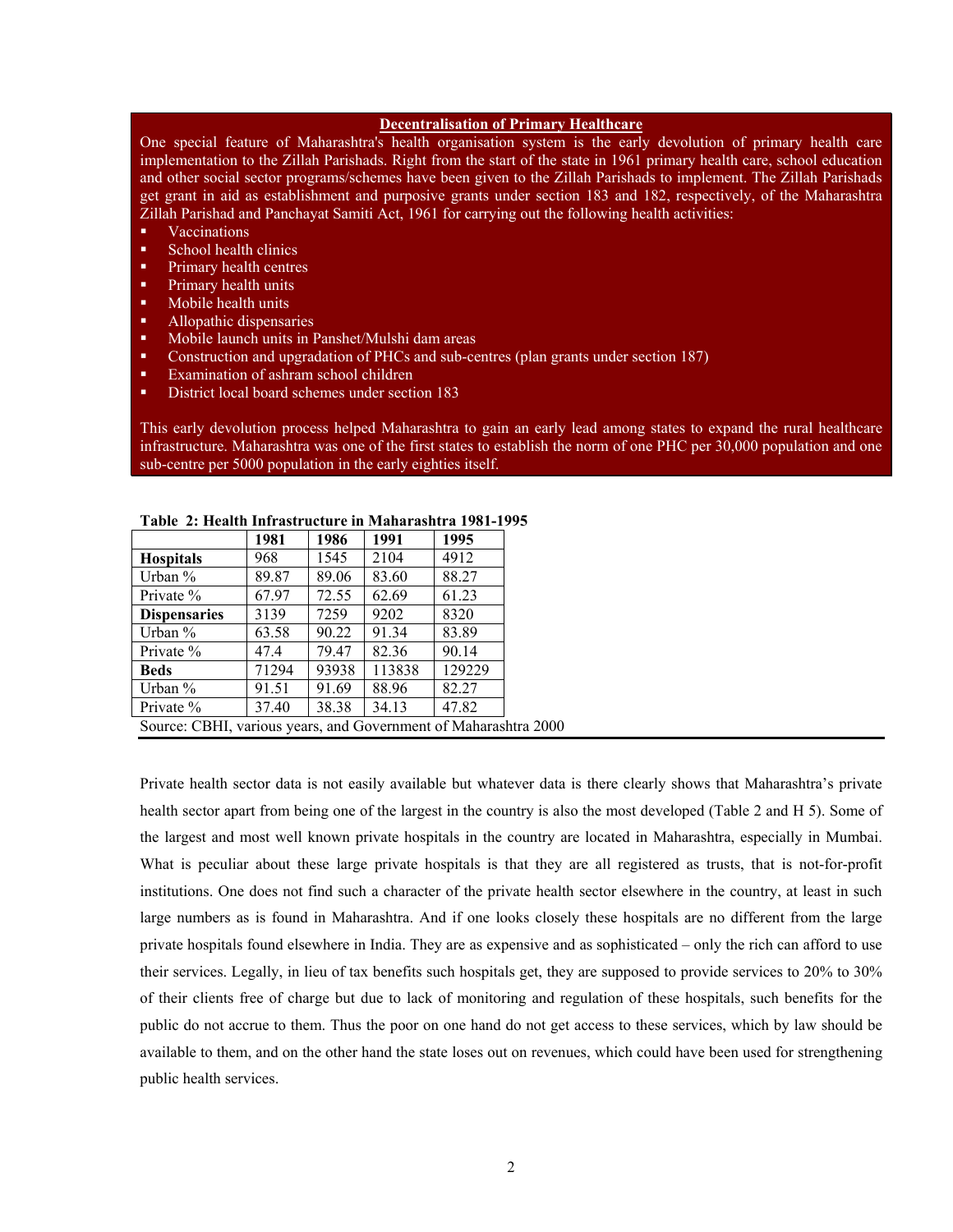The public health sector in Maharashtra, when compared with other developed states, shows that availability of health services in Maharashtra is not in keeping with its economic position. (Tables H 6 and H 7). While the overall public health infrastructure in comparison to a number of other states is inadequate, it is the intra-state differences that are a cause for greater concern. The urban areas, especially in and around Mumbai and in southwestern Maharashtra are well endowed but the rest of the state lags behind in health infrastructure. Maharashtra comparatively does have an adequate rural infrastructure of PHCs and SCs as per the defined norms but they are not adequately supported by inputs needed to run a proper health care system. Public investment and health expenditures are not only inadequate but have also been declining in the nineties. Maharashtra's position relative to other states has also worsened (Table H 14). Box 2 provides a brief assessment of public health facilities in Maharashtra.

#### **Box 2**

### **Assessment of Healthcare facilities in public sector**

Analysing the facilities available in selected public health care institutions in the state gives us a brief idea about the functioning of the public health care system. The RCH Facility survey (1999-2000) undertaken by Ministry of Health and Family Welfare, has reviewed all public health care facilities available in selected districts in each state. A total of 13 districts were covered in Maharashtra state and facilities required for proper functioning of district hospitals, first stage referral units, community health centres and primary health centres were evaluated. (see Tables H 30-H 35)

#### **Physical Infrastructure and Medical Equipment**

The district hospitals and most of the Community Health Centres (CHC's) seem to be self sufficient in terms of water, electricity, vehicle and operation theatre facilities. Two of the district hospitals and majority of first stage referral units lacked separate aseptic room and any linkage with blood bank facility. Availability of these facilities is inadequate in CHCs and PHCs. Though the district hospitals were having most of the essential medical equipment, severe shortage of these facilities was seen in FRU's and CHC's. More than 50 % of FRU's and CHC's were not having even a Boyle's apparatus, oxygen cylinder, high-pressure steriliser and ECG Machine.

#### **Medical personnel**

Almost all the public health care units were having General duty doctor, Staff nurse and Lab technicians. But majority of them were not having the services of specialist doctors like obstetrician and gynaecologist, paediatrician, RTI/STI specialist, pathologist and anaesthesiologist. Majority of the PHC's were not having laboratory technician as well as women medical officers.

### **Contraceptives and Vaccines**

The PHCs and the district hospitals had adequate stocks of contraceptives and vaccines but the FRUs and CHCs were not as well stocked. Vitamin A was deficient in all the institutions.

#### **Overall Inputs**

The share of public health care units that were having at least 60 percent of the critical inputs shows a mixed picture. While most district hospitals had problems with supplies the FRUs, CHCs and PHCs suffered shortages of staff and the first two also of supplies and equipment.

The private health sector in contrast has expanded rapidly in the last decade, but except for a few micro studies there is not much data available to show the character of this growth. These studies show that the private health sector in the state has penetrated to the remotest of areas, though the providers may not necessarily be qualified or certified. Because of the poor penetration of the public health sector as well as inadequacies within it, the private health sector market has cut across classes and even the poor use these services in large numbers – this is clearly demonstrated by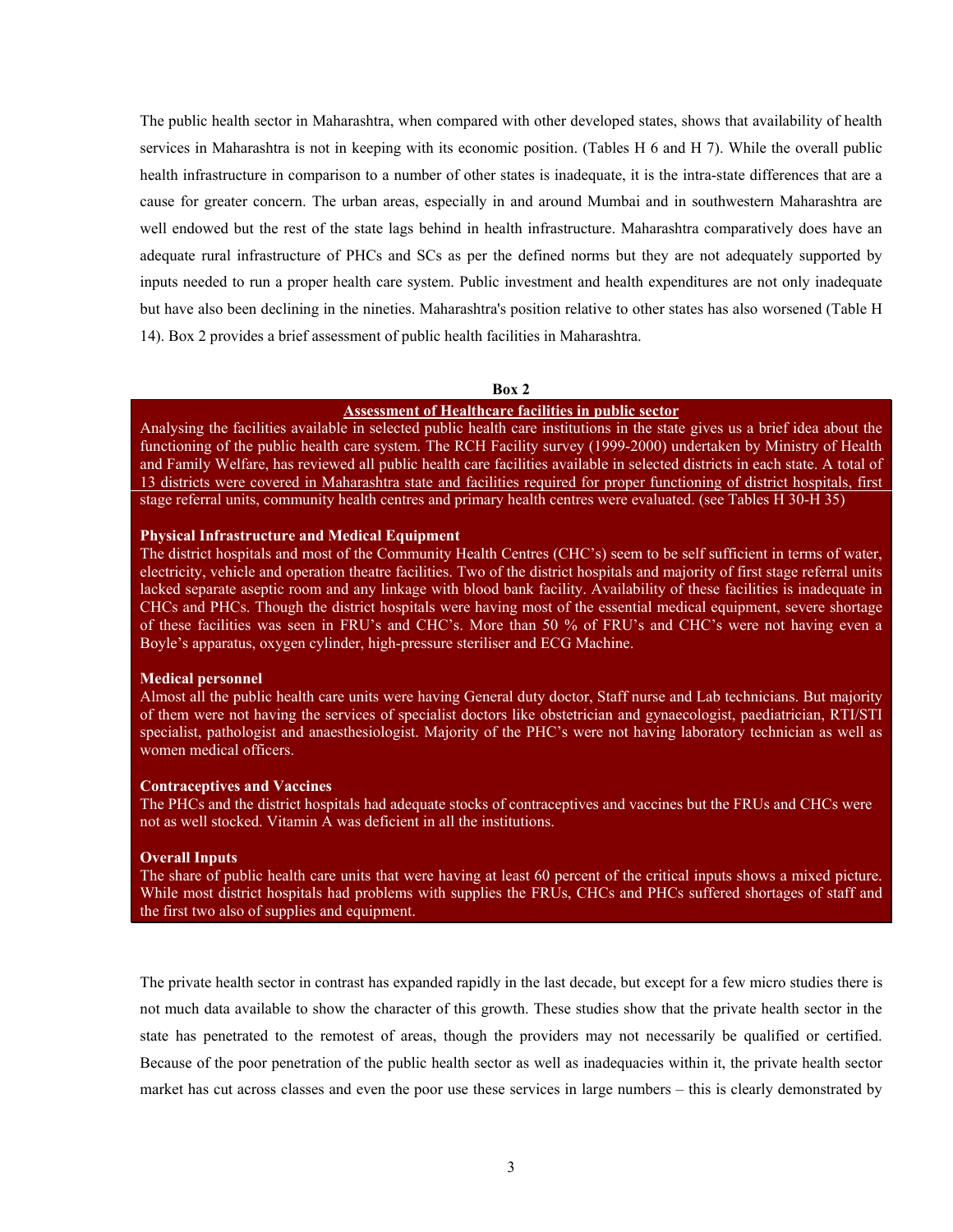both micro studies and national surveys (Table H 38). Thus the poor have to bear an unnecessary economic burden by being forced into the healthcare market to seek medical care.

### *Trends in Health Status Indicators*

The levels and trends of health status in Maharashtra are reflected in infant mortality and life expectancy at birth, which has shown substantial improvements over the years. The infant mortality rate in the state has come down from 105 per thousand population in 1971 to 48 per thousand population presently. Though the sex differentials of IMR are marginal the rural - urban differentials are very marked and the gap has worsened over the years. (Table 3) Infant mortality rate is presently 58 and 31 in rural and urban areas, respectively. Similarly there is wide variation across various districts with Mumbai, Pune, Thane, western Maharashtra having better IMRs as compared to districts of north Maharashtra and Vidharbha. (Table H 9)

| and sex, Maharashtra |                             |           |    |      |        |  |  |  |
|----------------------|-----------------------------|-----------|----|------|--------|--|--|--|
|                      |                             | Residence |    |      | Sex    |  |  |  |
| Year                 | Combined Rural Urban        |           |    | Male | Female |  |  |  |
| 1971                 | 105                         | 111       | 88 | NA   | NA     |  |  |  |
| 1981                 | 79                          | 90        | 49 | 82   | 75     |  |  |  |
| 1991                 | 60                          | 69        | 38 | 60   | 59     |  |  |  |
| 1999                 | 48                          | 58        | 31 | 48   | 49     |  |  |  |
|                      | Source: RGI 1999; RGI 2001. |           |    |      |        |  |  |  |

| Table 3: Trends in Infant Mortality Rate by residence |  |  |  |  |  |  |  |
|-------------------------------------------------------|--|--|--|--|--|--|--|
| and sex. Maharashtra                                  |  |  |  |  |  |  |  |

Further, when we look at details of infant and child mortality data we find a declining trend but the large rural-urban gap is again worrisome, especially in case of neo-natal deaths for which easy access to medical care is critical (Table 4). During the eighties when the public health infrastructure expanded rapidly in the rural areas we do see a narrowing down of the rural - urban gap but in the nineties reduced investments in the public health sector have resulted in this gap increasing again.

**Table 4: Trends in child mortality indicators by place of residence Maharashtra** *(per 1000 live births)*

|                           | 1981  |       |          | 1991  |       |          | 1997  |       |          |
|---------------------------|-------|-------|----------|-------|-------|----------|-------|-------|----------|
| <b>Indicators</b>         | Rural | Urban | Combined | Rural | Urban | Combined | Rural | Urban | Combined |
| Infant mortality rate     | 90.1  | 49.3  | 78.9     | 69    | 38    | 60       | 56    | 31    | 47       |
| Neonatal mortality rate   | 62.8  | 30.6  | 53.9     | 44.8  | 23.1  | 38.2     | 40    | 20    | 33       |
| Post-natal mortality rate | 27.3  | 18.7  | 25.0     | 24.5  | 14.9  | 21.6     | 19    | 10    | 16       |
| Peri-natal mortality rate | 52.4  | 26.0  | 45.2     | 44.8  | 29.2  | 40.1     | 40    | 26    | 35       |
| Still birth rate          | 9.8   | 4.4   | 83       | 112   | 11.8  | 11.4     |       | 8     | 10       |
| Child (0-4) death rates   | 33.3  | 16.3  | 26.2     | 18.3  | 1.5   | 16.3     | 15    |       | 13       |
| Source: RGI 1999.         |       |       |          |       |       |          |       |       |          |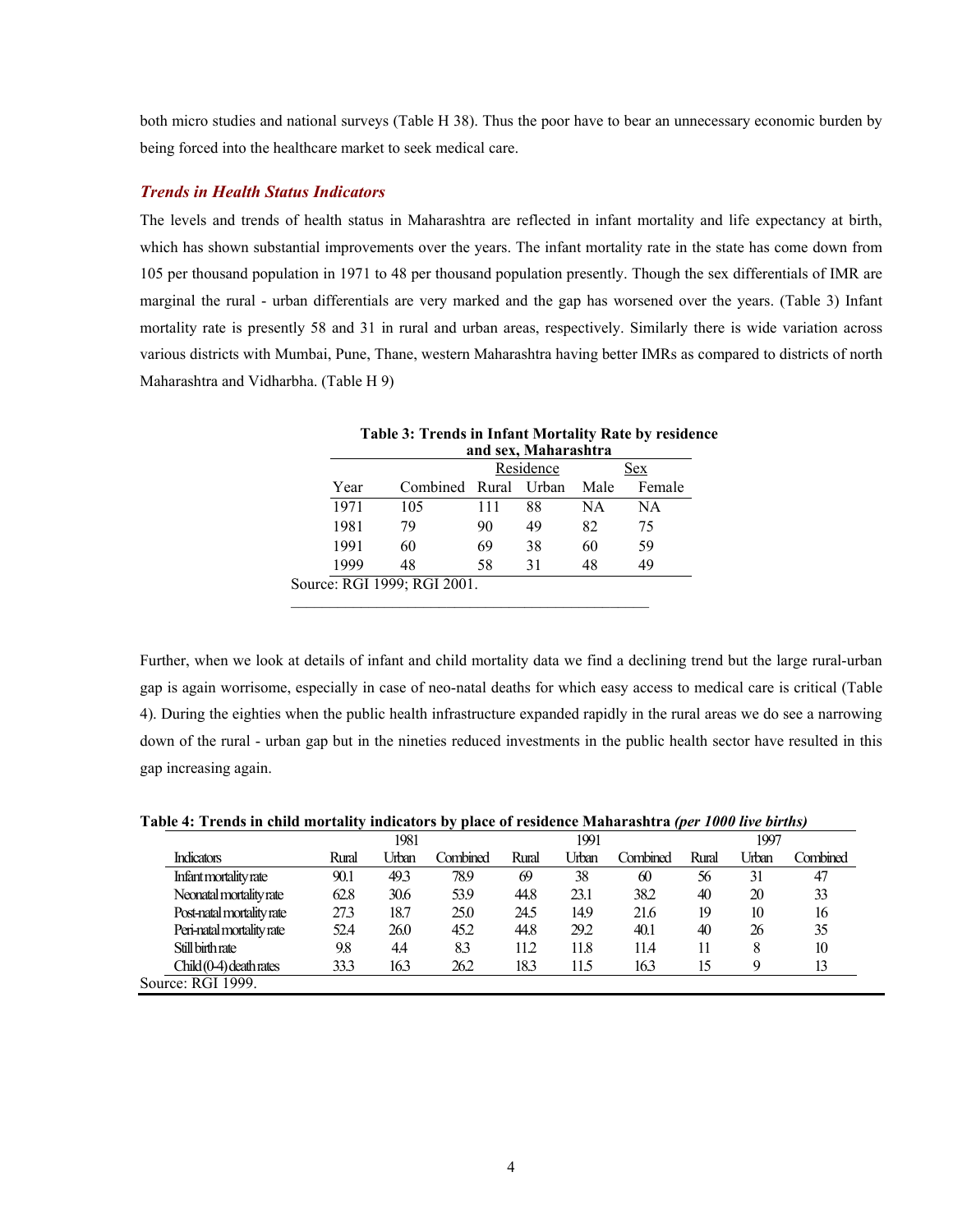The state has also made considerable improvements in life expectancy at birth. Between the period 1970-75 and 1992- 96, the life expectancy at birth has increased from 54.5 years to 63.8 years for males and from 53.3 years to 66.2 years for females. (Table 5) As in the case of regions having higher life expectancy, in Maharashtra also the life expectancy at birth has become more favorable for females than males overtime and this differential is expected to widen in future. The rural - urban differentials in mortality remain marked and this is reflected in life expectancy. Life expectancy at birth in urban and rural areas according to latest estimates is 67.7 years and 61.7 years for urban and rural males, respectively, and 71.2 years and 63.9 years for urban and rural females, respectively. While the widening male-female gap in favour of women is understandable, the large rural-urban gap is a cause for concern. The latter is closely associated with better availability and access of public health services in urban areas, especially medical care, in contrast to rural areas.

| Year             | All   |      |        |       | Rural |        |       | Urban |        |  |
|------------------|-------|------|--------|-------|-------|--------|-------|-------|--------|--|
|                  | Total | Male | Female | Total | Male  | Female | Total | Male  | Female |  |
| 1970-75          | 53.8  | 54.5 | 53.3   | 51.9  | 51.1  | 52.8   | 58.8  | 58.8  | 58.8   |  |
| 1976-80          | 56.3  | 55.6 | 57.1   | 54.0  | 53.4  | 54.7   | 62.2  | 60.9  | 63.7   |  |
| 1981-85          | 60.7  | 59.6 | 62.1   | 59.0  | 58.5  | 59.7   | 64.0  | 62.0  | 66.4   |  |
| 1986-90          | 62.6  | 61.2 | 63.5   | 60.7  | 59.7  | 61.7   | 66.6  | 64.3  | 68.5   |  |
| 1991-95          | 64.8  | 63.5 | 65.8   | 62.5  | 61.5  | 63.7   | 69.1  | 67.4  | 70.9   |  |
| 1992-96          | 65.2  | 63.8 | 66.2   | 62.8  | 61.7  | 63.9   | 69.4  | 67.7  | 71.2   |  |
| Source: RGI 1999 |       |      |        |       |       |        |       |       |        |  |

**Table 5: Trends in life expectancy at birth by residence and sex, Maharashtra** 

Reported morbidity profile is also useful in understanding health status. It is a subjective phenomenon whose reporting is not only influenced by actual burden of illness but also by education, exposure to health care services, health expectations and even by recall period used in the survey. Table 6 below shows a morbidity rate for a two week recall period of 52 per thousand population in rural areas and 48 in urban areas. The rate of hospitalisation in the state for a recall of one year was 26 per thousand in urban areas and only 19 per thousand population in rural areas. The large difference in the latter is a function of access to hospitals which as we have seen in Table 1 and 2 above is vastly different for rural and urban areas. As regards gender differentials the rural population does not show any difference but in urban areas the male-female differences are significant with females reporting a higher morbidity for acute ailments.

|  |  |  |  |  |  | Table 6: Prevalence of ailments and hospitalisation per thousand persons in Maharashtra, 1995-96 |  |
|--|--|--|--|--|--|--------------------------------------------------------------------------------------------------|--|
|--|--|--|--|--|--|--------------------------------------------------------------------------------------------------|--|

| Prevalence of                                         |       | Urban |        |       |      |        |
|-------------------------------------------------------|-------|-------|--------|-------|------|--------|
|                                                       | Total | Male  | Female | Total | Male | Female |
| (a) ailments during last 15 days prior to the survey  |       |       |        |       |      |        |
| Acute ailment                                         | 37    | 37    | 38     | 35    | 33   | 38     |
| Chronic ailment                                       | 15    | 14    | 15     | 13    | 13   | 13     |
| Any ailment                                           | 52    | 51    | 52     | 48    | 45   | 51     |
| (b) Hospitalisation during last one year prior to the | 19    | 20    | 18     | 26    | 27   | 25     |
| survey                                                |       |       |        |       |      |        |
| Source: NSSO 1998a.                                   |       |       |        |       |      |        |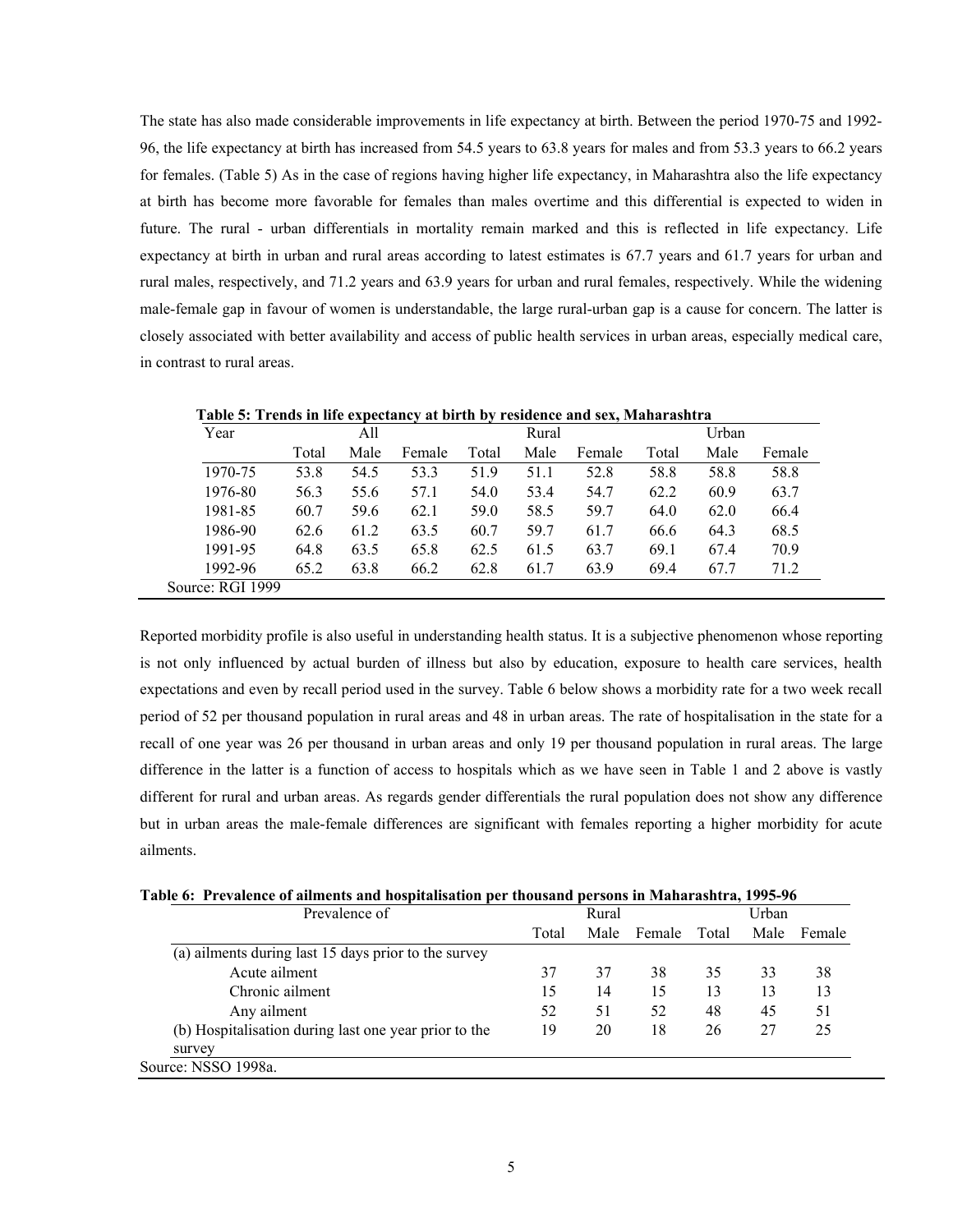|                 | MPCE* fractile group |       |      |       |       |       |        |     | Social Group |        |               |
|-----------------|----------------------|-------|------|-------|-------|-------|--------|-----|--------------|--------|---------------|
|                 | $0-10$               | 10-20 | 2040 | 40-60 | 60-80 | 80-90 | 90-100 | all | $ST^*$       | $SC^*$ | <b>Others</b> |
| Rural           |                      |       |      |       |       |       |        |     |              |        |               |
| Acute ailment   | 34                   | 19    | 30   | 33    | 38    | 50    | 60     | 37  | 32           | 33     | 39            |
| Chronic ailment | 4                    | 17    | 7    | 9     | 20    | 20    | 25     | 15  | 7            | 16     | 16            |
| Any ailment     | 37                   | 36    | 37   | 41    | 57    | 70    | 84     | 52  | 40           | 49     | 55            |
| Hopitalisation  | 10                   | 9     | 11   | 14    | 19    | 34    | 40     | 19  | 15           | 20     | 20            |
| Urban           |                      |       |      |       |       |       |        |     |              |        |               |
| Acute ailment   | 31                   | 27    | 34   | 38    | 35    | 35    | 40     | 35  | 26           | 40     | 35            |
| Chronic ailment | 10                   | 6     | 12   | 11    | 12    | 21    | 14     | 13  |              | 10     | 13            |
| Any ailment     | 41                   | 34    | 46   | 48    | 47    | 56    | 53     | 48  | 33           | 49     | 48            |
| Hopitalisation  | 17                   | 20    | 22   | 24    | 22    | 33    | 39     | 26  | 29           | 28     | 26            |

| Table 6 (a): Prevalence of ailments and hospitalisation in by MPCE fractile group and social group, |  |
|-----------------------------------------------------------------------------------------------------|--|
| Maharashtra 1995-96                                                                                 |  |

\*MPCE = Monthly Per Capita Consumption Expenditure; ST = Scheduled Tribes; SC = Scheduled Castes Source: NSSO 1998

When we desegregate the data across consumption classes and social groups (Table  $6(a)$ ) the importance of access factors in defining morbidity gets further support. Thus, the poorer classes and the tribals, whose access to healthcare services is restricted due to lack of purchasing power, report lower morbidity rates, especially for hospitalisations and chronic ailments. Further, across these groups one sees lower differentials in reported morbidity in urban areas in contrast to rural areas because the former have better access to public health services.

While data on overall mortality is available, like crude death rates (7.4 per 1000 in 1996) and age/sex-specific death rates (see chapter on Demography), the cause of deaths is not very well documented. Registration of deaths is incomplete netting about 70% and of the latter one-third are medically certified. Hence using such data can give a distorted picture - for example the 1993 medical certification data shows that of all such deaths in Maharashtra 10.05% were due to Tuberculosis. (RGI 1998) This happens because deaths due to serious ailments is more likely to be reported. To fill this gap the SRS carries out regularly the Survey of Causes of Death but this is for rural areas alone.

|                                    | 1981 | 1991 | 1994 |
|------------------------------------|------|------|------|
| <b>Causes of Death</b>             |      |      |      |
| Coughs                             | 31.3 | 25.7 | 25.4 |
| Causes peculiar to infancy         | 21.1 | 19.4 | 16.7 |
| Disorders of circulatory system    | 8.2  | 12.8 | 13.7 |
| Fevers                             | 3.7  | 3.8  | 2.3  |
| Other clear symptoms               | 9.2  | 12.8 | 16.4 |
| Digestive disorders                | 10.4 | 4.8  | 4.6  |
| Accidents and injuries             | 8.3  | 13.4 | 13.5 |
| Diseases of central nervous system | 4.7  | 5.7  | 6.5  |
| Child birth and pregnancy          | 1.1  | 1.6  | 1.0  |
| Others                             | 2.0  |      |      |
| Total                              | 100  | 100  | 100  |

**Table 6 (b) Percentage distribution of Deaths by Major cause groups in Rural Maharashtra (excluding senility) 1981-1994** 

Source: RGI, respective years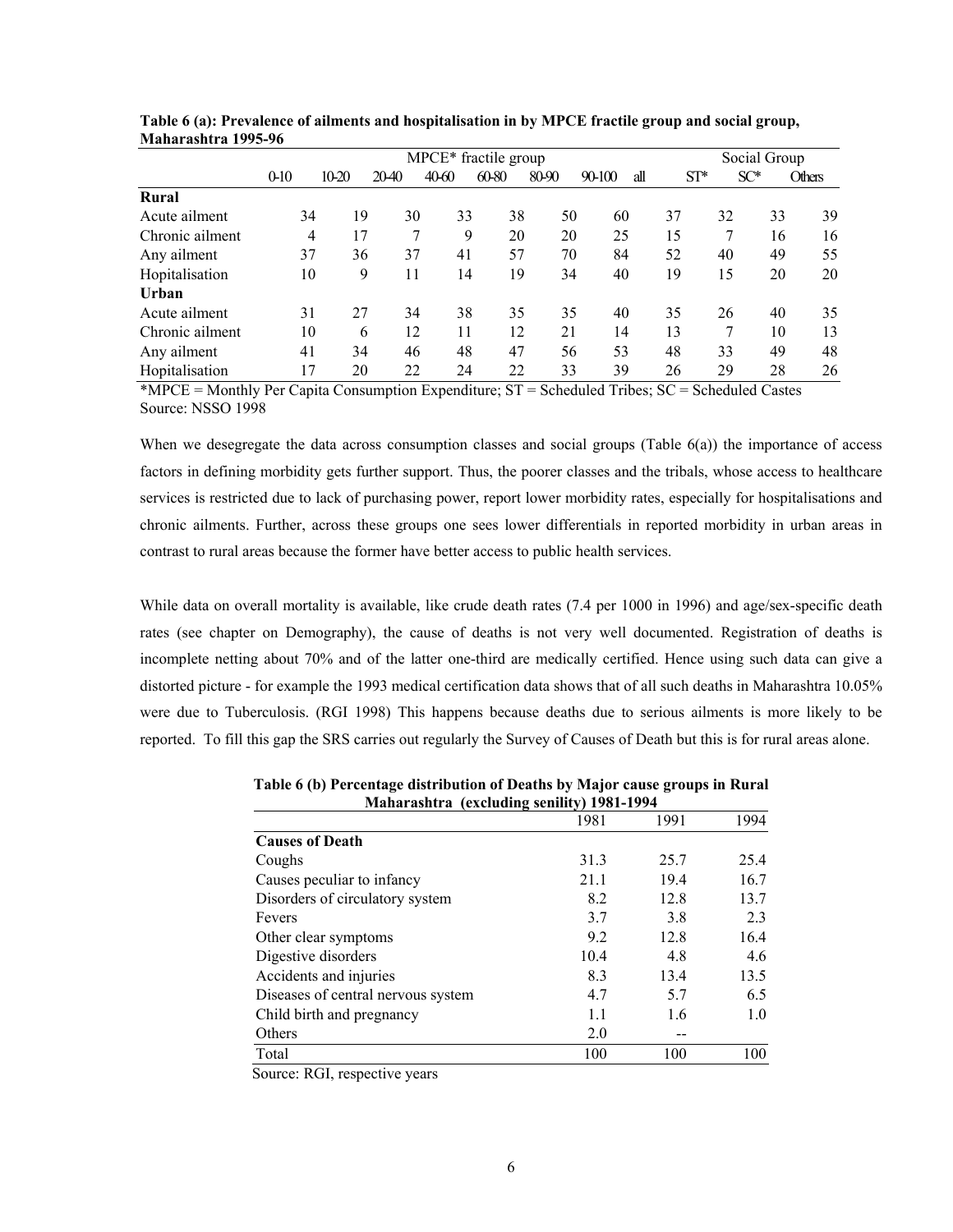One sees a changing pattern in the mortality profile, the main highlights being declining trends in deaths due to digestive disorders and causes peculiar to infancy and increasing proportion of the share of circulatory disorders, accidents and injuries. (Table 6(b)) When we look at specific symptoms we find that Bronchitis ad Asthma has seen a major surge reflecting the deteriorating environment conditions for human health. Also heart attacks are on the increase (Table 6 (c)).

| uut to Ten major Causes In Turar Maharashtra, 1777 |       |       |  |  |  |  |  |
|----------------------------------------------------|-------|-------|--|--|--|--|--|
| Selected cause of death                            | 1994  | 1997  |  |  |  |  |  |
| Bronchitis and Asthma                              | 14.2  | 24.5  |  |  |  |  |  |
| <b>Heart Attacks</b>                               | 8.8   | 10.8  |  |  |  |  |  |
| Tuberculosis of lungs                              | 5.3   | 4.4   |  |  |  |  |  |
| Paralysis                                          | 4.2   | 4.9   |  |  |  |  |  |
| Cancer                                             | 6.0   | 4.9   |  |  |  |  |  |
| Pneumonia                                          | 5.4   | 3.1   |  |  |  |  |  |
| Anemia                                             | 3.8   | 3.0   |  |  |  |  |  |
| <b>Suicides</b>                                    | 2.2   | 1.6   |  |  |  |  |  |
| Vehicular accidents                                | 4.1   | 3.0   |  |  |  |  |  |
| Prematurity                                        | 11.5  | @     |  |  |  |  |  |
| <b>Other Causes</b>                                | 34.5  | 39.8  |  |  |  |  |  |
| Total                                              | 100.0 | 100.0 |  |  |  |  |  |

**Table 6 (c) Percentage distribution of deaths (excluding senility) due to Ten major causes in rural Maharashtra, 1997** 

@not given separately - is included in other causes Source: RGI, respective years

### *Healthcare Delivery and Utilisation*

The public health care delivery system is organised on the basis of a system of population and geographical entitlements and is structured as follows. At the apex are the tertiary institutions or teaching hospitals. These are located in Mumbai and other larger cities like Pune, Solapur, Nagpur, Thane, Aurangabad etc.. Presently there are 11 such hospitals owned and run by the state government and in addition there are two run by the Central government and four by Municipal Corporations. The next level is the district headquarters, which have what are called Civil Hospitals, and these are usually 100-500 bedded hospitals having most basic specialties (some of the larger ones are used as teaching hospitals). In Maharashtra there are 21 civil hospitals with 5910 beds. (other districts either have a teaching hospital or other general hospitals) These hospitals are core centres for referral medical care for the rural areas, apart from catering to the district town. Many taluka and other towns have smaller hospitals or sub-divisional hospitals, which are often run by local government bodies. In the rural areas at the 30,000-population level (20,000 for tribal and hill areas) there are Primary Health Centres (PHCs) and subcentres with two health workers per 5000 population. These health centres have one doctor with six beds and paramedic staff, which provide the first contact care to villagers. Presently there are 1762 PHCs, 167 PHUs, 61 mobile health units and 9725 subcentres. In the eighties as part of expansion of the rural health infrastructure, under the Minimum Needs Program, Rural Hospitals or Community Health Centres were set up by upgrading some of the older PHCs. This was with the idea of making first referral care available to the rural population closer to where they live. These are 30 bedded hospitals with 4 basic specialties – Medicine, Surgery, Obstetrics and Gynecology, and Pediatrics. Maharashtra has 345 Rural Hospitals,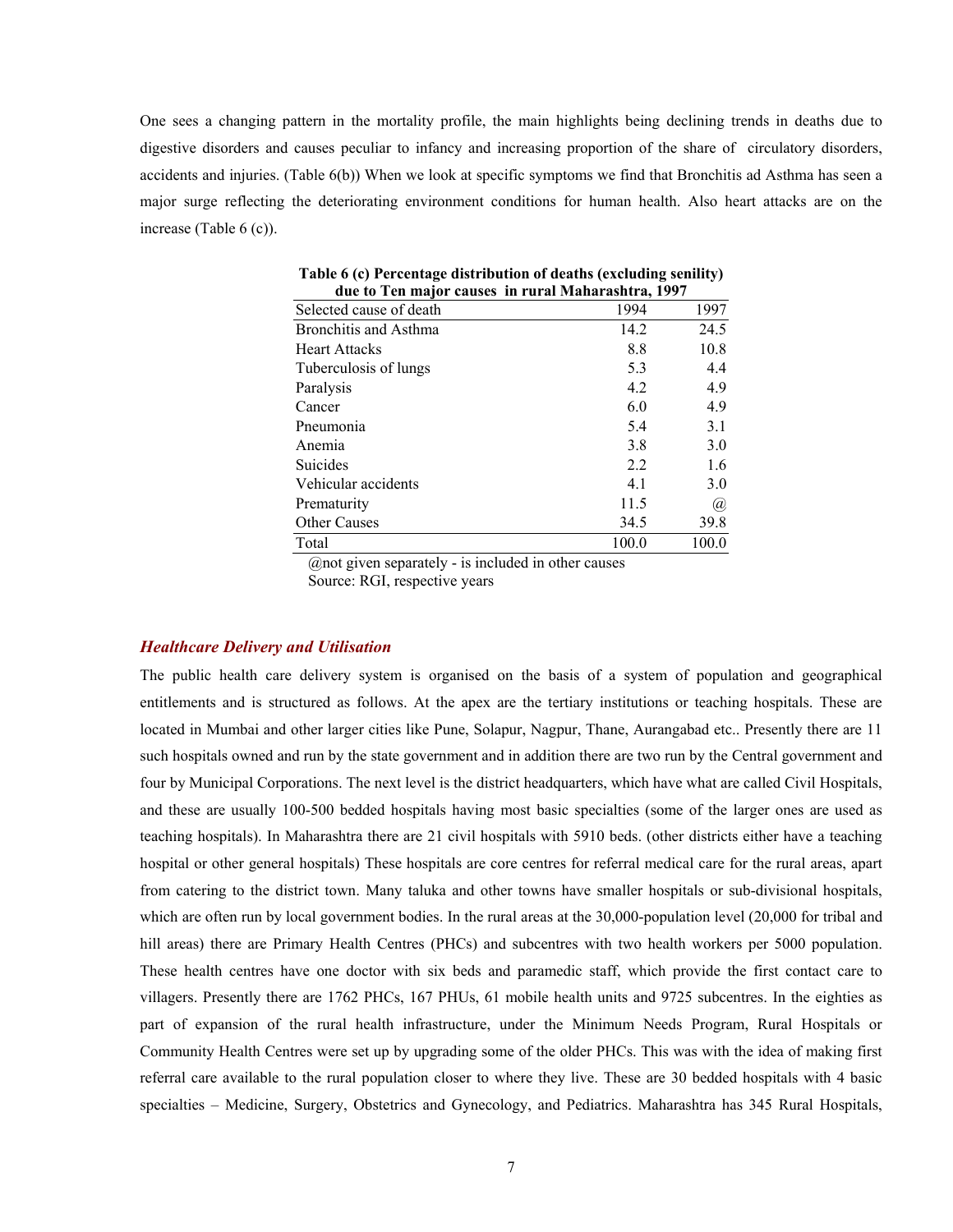each reaching out to about 150,000 population (one per 5 PHCs). In some cities urban health centres on the pattern of PHCs are being set up under the India Population Project supported by the World Bank and other similar projects. (see Table 7)

With regard to the private health sector, there are also teaching hospitals (a number of them dependent on public hospitals for infrastructure support), large tertiary hospitals, most of which operate as Trusts and smaller private hospitals and nursing homes. Even though information on the private health sector is incomplete, still its share for hospitals is 87%, for dispensaries 88% and for beds 47%. This large and increasing share of the private health sector is initself evidence of the weakened public health services. The fact that an increasing number of private medical colleges are being set up not only reflects a greater commercialisation of the health sector but it is also at the cost of the public health sector because 9 district hospitals for about Rs. 10 lakhs each have been leased in by such medical colleges, which in effect amounts to privatisation of public provision.

|            | Public Facilities (Govt. + Local Body) |       |       |        |        |       | <b>Private Facilities</b> |         |  |
|------------|----------------------------------------|-------|-------|--------|--------|-------|---------------------------|---------|--|
|            | Mumbai                                 | Other | Rural | Total  | Mumbai | Other | Rural                     | Percent |  |
|            |                                        | urban |       | Public |        | urban |                           | private |  |
| Teaching   | 4                                      | 13    | --    | 17     |        | 16    |                           | 50      |  |
| Hospital   |                                        |       |       |        |        |       |                           |         |  |
| General    | 76                                     | 192   |       | 268    | 1416   |       |                           |         |  |
| Hospital   |                                        |       |       |        |        |       |                           |         |  |
| Rural      |                                        |       | 345   | 345    |        | 2849  |                           | 87      |  |
| Hospital   |                                        |       |       |        |        |       |                           |         |  |
| PHC/PHU/   | 176                                    | 206   | 1990  | 2372   |        |       |                           |         |  |
| <b>HP</b>  |                                        |       |       |        |        |       |                           |         |  |
| Sub-centre |                                        |       | 9725  | 9725   |        |       |                           |         |  |
| Dispensary | 235                                    | 507   |       | 742    | 1832   | 3914  |                           | 88      |  |
|            |                                        |       |       |        |        |       |                           |         |  |
| Hospital   | 20700                                  | 29288 | 20862 | 70850  | 23202  | 38827 |                           | 47      |  |
| beds       |                                        |       |       |        |        |       |                           |         |  |

**Table 7: Healthcare Facilities in Mumbai, Rural and Urban Maharashtra by Public and Private Sector** 

**Source:** *The data in this table has been worked out from the Performance Budgets (2001-2002 Budget) for state government for the year 1999 and from the Statistical Abstract for Local bodies and private sector for 1995 (Government of Maharashtra, 1998). However Mumbai data has been compiled from the records of the BMC for 1999, and hence totals do not match with the Statistical Abstract since the latter does not record complete information. The private sector data is an under-estimate and also refers to 1995, except for Mumbai where it is based on a survey by CEHAT.* 

 $\mathcal{L}_\mathcal{L} = \{ \mathcal{L}_\mathcal{L} = \{ \mathcal{L}_\mathcal{L} = \{ \mathcal{L}_\mathcal{L} = \{ \mathcal{L}_\mathcal{L} = \{ \mathcal{L}_\mathcal{L} = \{ \mathcal{L}_\mathcal{L} = \{ \mathcal{L}_\mathcal{L} = \{ \mathcal{L}_\mathcal{L} = \{ \mathcal{L}_\mathcal{L} = \{ \mathcal{L}_\mathcal{L} = \{ \mathcal{L}_\mathcal{L} = \{ \mathcal{L}_\mathcal{L} = \{ \mathcal{L}_\mathcal{L} = \{ \mathcal{L}_\mathcal{$ 

### **Medical Care**

Household based national surveys by the National Sample Survey Organisation and the National Council for Applied Economic Research provide information on utilization for medical care (Table 8). These surveys show a declining trend in public facility use in Maharashtra over the years. The NSSO surveys reveal that use of public hospitals for inpatient care has declined from 45% of the cases in 1987 to 31% in 1996 and for ambulatory care the use of public facilities has dropped from 26% to 18% during the same period. The urban areas have marginally higher utilization rates in the public sector as compared to rural areas. The declining use of public health facilities in the context of high levels of poverty is a symptom of the deterioration of the public health system. This is clearly evident from the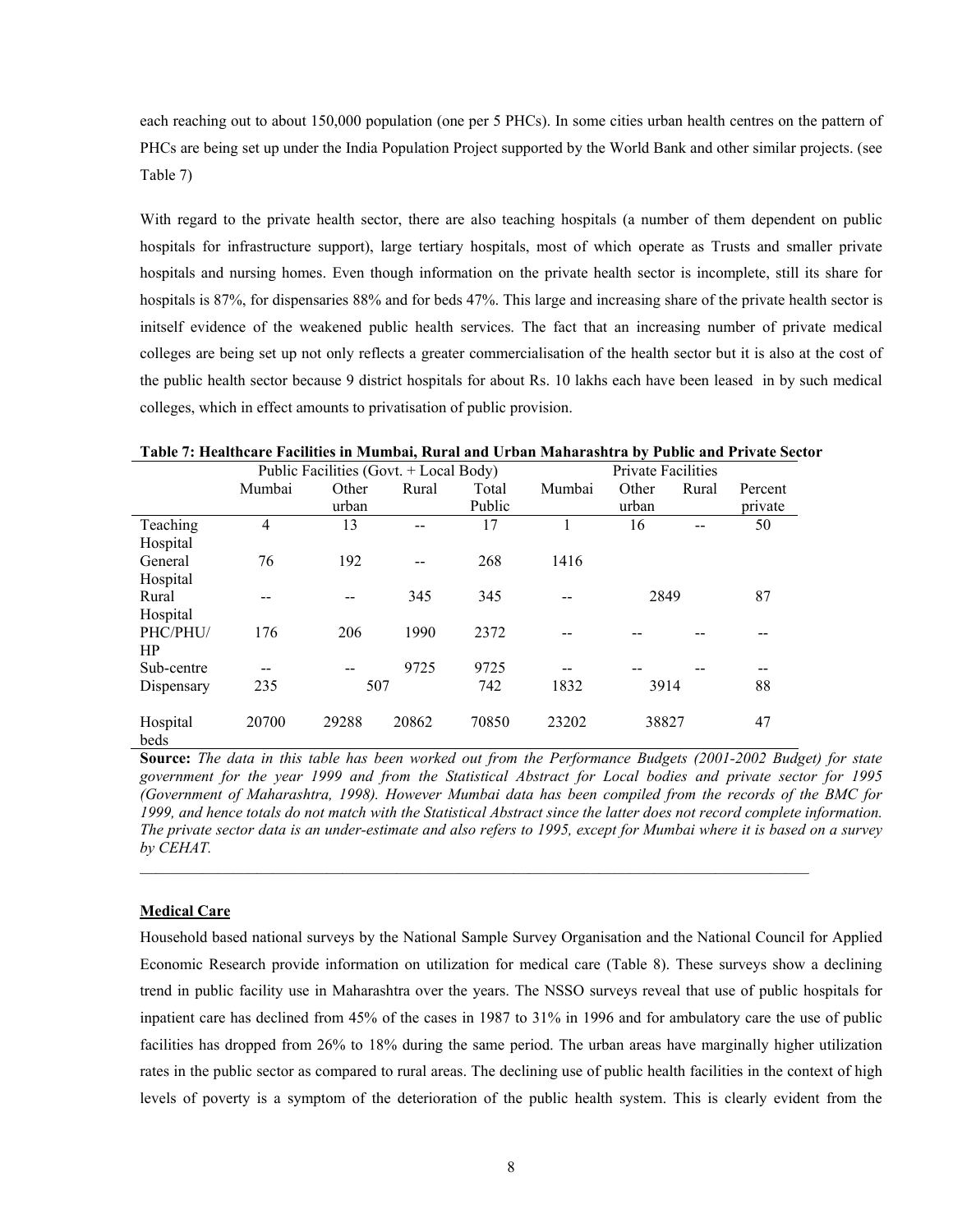assessment of public health facilities done by the government themselves and presented here in Box 2, as well as from the declining trends in investment and expenditures on public healthcare as discussed in a later section.

| Table 8: Utilisation of Public and Private Facilities in Rural and Urban Manarashtra |        |                |        |        |        |        |                 |        |  |  |
|--------------------------------------------------------------------------------------|--------|----------------|--------|--------|--------|--------|-----------------|--------|--|--|
|                                                                                      |        | Inpatient Care |        |        |        |        | Outpatient care |        |  |  |
|                                                                                      | Rural  |                | Urban  |        | Rural  |        |                 | Urban  |  |  |
|                                                                                      | Public | Others         | Public | Others | Public | Others | Public          | Others |  |  |
| NSSO 1986-87                                                                         | 43.6   | 56.4           | 46.2   | 53.8   | 26.3   | 73.7   | 25.0            | 75.0   |  |  |
| <b>NCAER 1993</b>                                                                    | 30.5   | 69.5           | 58.8   | 41.2   | 43.8   | 56.2   | 32.5            | 67.5   |  |  |
| NSSO 1995-96                                                                         | 31 2   | 68.8           | 31.8   | 68.2   | 18.0   | 82.0   | 18.1            | 81.9   |  |  |
| Source: NSSO 1992: Sundar 1995: NSSO 1998a                                           |        |                |        |        |        |        |                 |        |  |  |

**Table 8: Utilisation of Public and Private Facilities in Rural and Urban Maharashtra** 

 $\frac{1}{2}$  ,  $\frac{1}{2}$  ,  $\frac{1}{2}$  ,  $\frac{1}{2}$  ,  $\frac{1}{2}$  ,  $\frac{1}{2}$  ,  $\frac{1}{2}$  ,  $\frac{1}{2}$  ,  $\frac{1}{2}$  ,  $\frac{1}{2}$  ,  $\frac{1}{2}$  ,  $\frac{1}{2}$  ,  $\frac{1}{2}$  ,  $\frac{1}{2}$  ,  $\frac{1}{2}$  ,  $\frac{1}{2}$  ,  $\frac{1}{2}$  ,  $\frac{1}{2}$  ,  $\frac{1$ 

#### **Box 3**

### **Private Healthcare – evidence through utilization studies**

Organised documentation about the private health sector is very scarce. Whatever little is available is due to some basic statutory requirements like registration of doctors with their Councils and of hospitals with local governments. The central and state governments in their statistical reports, which invariably are plagued by incomplete reporting, report these. The professional associations of doctors and hospitals have not shown any concern for documenting basic information about their profession and institutions and making this information public.

Data from government statistical reports shows that two-thirds of the hospitals and over 40% of hospital beds are in the private sector. The incompleteness of this data, especially on the private sector, makes it difficult to substantiate the growth that is taking place with regard to the private health sector. Hence the only evidence available on the working, size, character of the private health sector is household studies of healthcare seeking behaviour. At the national level we have the NSSO surveys from the  $42<sup>nd</sup>$  and  $52<sup>nd</sup>$  Rounds and the NCAER studies. Besides this there are smaller micro studies at the state or district levels. (Table H 38)

The two NSSO surveys clearly show that between 1987 and 1996 private health sector utilisation in Maharashtra increased from 56% to 68% in rural areas and from 54% to 68% in urban areas for inpatient services. In case of outpatient care the private health sector was already accounting for three-fourths share in 1987 and this increased marginally to 77% in 1996. This period coincides with the declining investments by the State in public healthcare. The NCAER studies also tell more or less the same story. The smaller studies done at different points of time in Maharashtra also indicate a very large and growing share of the private health sector.

Given the large size of the private health sector there are two major concerns, which need to be addressed. First is the issue of quality and minimum standards for the services it provides. While studies of public institutions have shown complacency, long waiting time, non-availability of doctors and medicines etc. as its ills, the study of private institutions and providers have shown the absolute absence of any minimum standards, both physical and clinical, irrational drug use, etc.

Secondly the private health sector operates in an absolutely unregulated environment. The professional medical bodies have not shown any concern in setting up basic rules of the game. While the government does have some regulations they are not implemented. Both these issues are acquiring some concern today both at the level of policy makers as well as in the profession. In Mumbai there is an initiative called Forum for Healthcare Standards to help set up an accreditation system which would help set up basic norms and monitor its practice by accrediting institutions for providing quality care. Also the state government has undertaken an initiative to bring in a drastically amended Medical and Clinical Establishment Act to regulate quality and minimum standards in healthcare provision.

### **Preventive and Promotive Care**

Information on utilisation of various services is also available from recent national level surveys (National Family Health Surveys and Reproductive and Child Health- Rapid Household Survey), which were largely confined to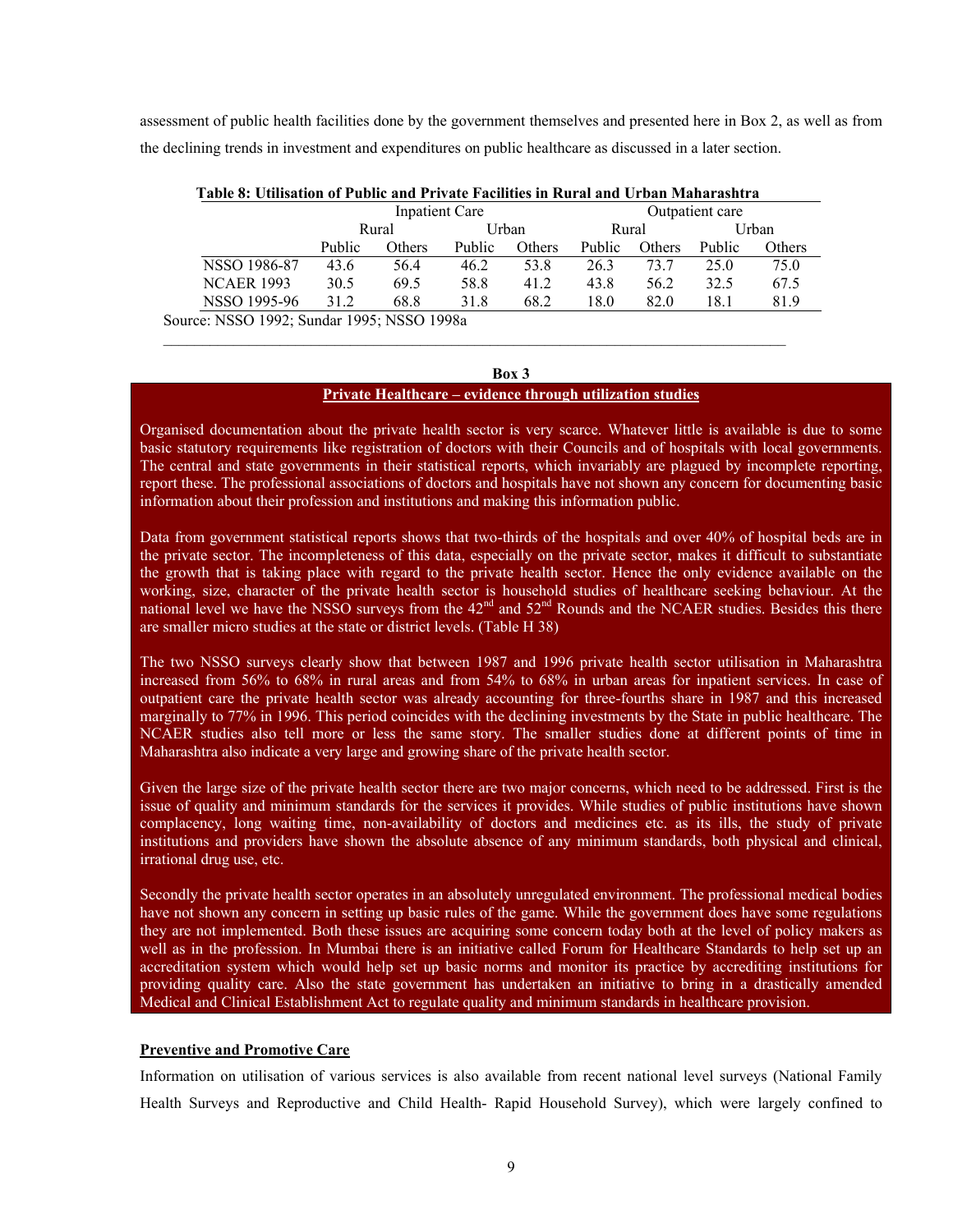information on reproductive and child health services (Table 9). The latter also gives data at the district level (Table H 13).

| Type of Services                                     | Rural | Urban | All  |
|------------------------------------------------------|-------|-------|------|
| Inpatient care services <sup>3</sup><br>1.           | 31.2  | 31.8  |      |
| Outpatient care services <sup>3</sup><br>2.          | 16.0  | 17.0  |      |
| Ante natal care services <sup>2</sup><br>3.          | 53.0  | 39.6  | 48.8 |
| Pregnancy complications <sup>2</sup><br>4.           | 50.0  | 29.8  | 40.0 |
| 5. Delivery care <sup>2</sup>                        | 53.3  | 43.2  | 48.7 |
| 6. Post delivery complications <sup>2</sup>          | 36.3  | 36.7  | 36.5 |
| 7. Contraceptive methods $1$                         |       |       |      |
| $(a)$ Pill                                           | 28.6  | 10.6  | 18.1 |
| (b) IUD                                              | *     | 28.1  | 29.8 |
| (c) Condom                                           | 27.3  | 14.4  | 19.9 |
| (d) Female Sterilisation                             | 89.9  | 69.4  | 82.3 |
| (e) Male Sterilisation                               | 96.4  | 77.0  | 93.1 |
| (f) All Modern Methods                               | 85.5  | 59.1  | 75.2 |
| 8. Immunisation of children <sup>2</sup>             | 89.1  | 67.1  | 82.7 |
| 9. Diarrhoea & Pneumonia <sup>2</sup> (for children) | 13.6  | 10.0  | 12.5 |

**Table 9: Percent users of public health facilities in Maharashtra #** 

users used private facilities

<sup>1</sup> IIPS and ORC, Macro 2000; <sup>2</sup> IIPS 2000; <sup>3</sup> NSSO 1998a

 $\_$  , and the set of the set of the set of the set of the set of the set of the set of the set of the set of the set of the set of the set of the set of the set of the set of the set of the set of the set of the set of th

\* number using IUD in rural areas are very few

These studies reveal that over 48 per cent of the women had availed antenatal care services from public sector (53% rural and 40% urban) and for pregnancy complications 40 percent (50 percent in rural areas and 30 percent in urban areas). From those who had delivered babies in institutions 49% had used public facilities (53.3 percent rural and 43.2 percent urban). Among the women who experienced post-delivery complications around 36 percent had sought treatment from public sector.

Public sector is also a major provider of contraceptives in the state accounting for 75.2 per cent of all acceptors of modern methods. Level of utilisation of contraceptives from public sector varied from 18.1 percent for the oral pill to 93.1 per cent for male sterilisation. The level of utilisation for female sterilisation from the public sector was also high (82.3 percent), while 29.8 percent and 19.9 percent of users had availed IUD and condoms, respectively, from public sector.

The role of the public sector in providing immunisation services to children was even much higher as we can see that 83 percent of children were immunised in public health care facilities. The proportion of children who were immunised from public sector ranged from 89 percent to 67 percent in rural areas and urban areas, respectively.

In the case of outpatient care services only a small proportion of children were taken to public health services for treatment if they were suffering from diarrhoea and pneumonia. The levels of utilisation of public sector for treating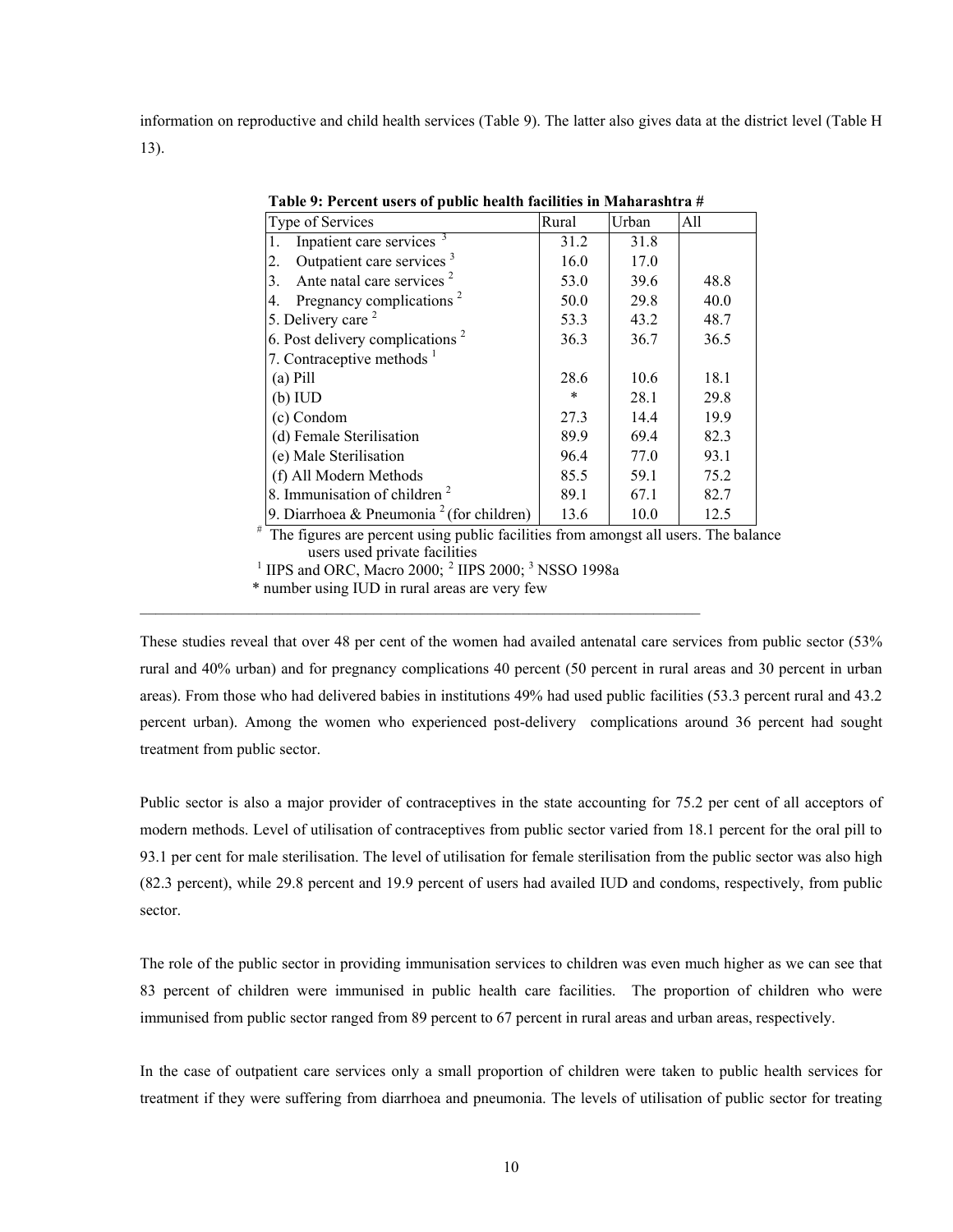these ailments was 13.6 percent, 10.0 percent and 12.5 percent in rural areas, urban areas and combined, respectively. This is much lower than the NSSO data for treatment of general morbidity in the public sector.

The above analysis clearly indicates that of all healthcare services the public sector is dominates only in delivering contraceptive and immunisation services. A sizeable proportion of the population was found to be depending on public sector for reproduction related services, and for inpatient care services. And there is clear evidence of declining trends in use of public facilities for medical care and other health services. Over all the utilisation pattern seems to be closely associated with government policy with a larger emphasis on reproductive and child health issues.

#### **Box 4**

### **ACCREDITATION INITIATIVE IN MUMBAI**

A stakeholder based, "Health Care Accreditation Council" has been recently formed in Mumbai. Uniquely, the Council includes a range of stakeholders - representatives of hospital owners, professional bodies, consumer organizations and NGOs. The council has been an outcome of a research study undertaken by CEHAT, Mumbai in 1997-98, to assess the need, views and willingness of various stakeholders and evolve a framework for an accreditation system.

Presently, the council is in the process of developing standards for small private hospitals with a focus on certain key aspects which include structural design, equipment, wards, labor rooms, operating theaters, essential drugs, reception rooms, consulting rooms, medical records and waste management among other aspects. It is examining systems and process related issues, including grading, method and periodicity of assessment and financing of the body as well as other areas (e.g. Indicators). Subsequently the forum plans to develop standards and indicators for specialties and super specialties.

The Council is being registered as a non-profit body and the founding members have contributed the initial funds for establishing the body. This initiative is an attempt to create a more positive environment within the established private health sector by involving them more meaningfully with other stakeholders in a quality assurance mechanism. This should help begin a process of ending a number of ills prevailing in the private health sector and lead towards some form of accountability towards the users of such services.

### *Disease Control Programs*

Since communicable diseases like tuberculosis, malaria, leprosy still account for a major share of morbidity and mortality, efforts continue to be directed towards prevention and control of diseases. With the introduction of vaccines for a number of diseases crude death rates have declined faster. However, morbidity due to communicable diseases continues to be high and in fact has seen resurgence in recent years, including increased mortality. Poor sanitation and solid waste management, and inadequate infrastructure and investment for controlling and treatment of these diseases are some of the reasons for rising prevalence. Since complete epidemiological profiles are not available one has to rely on occasional sample surveys for prevalence data. (Table 10).

With the exception of leprosy the prevalence of other diseases is still very high and one does not see any declining trends. Learning from the experience of leprosy, the management of these programs have been modified. The program management is being vested in district level societies for autonomous functioning of these disease programs.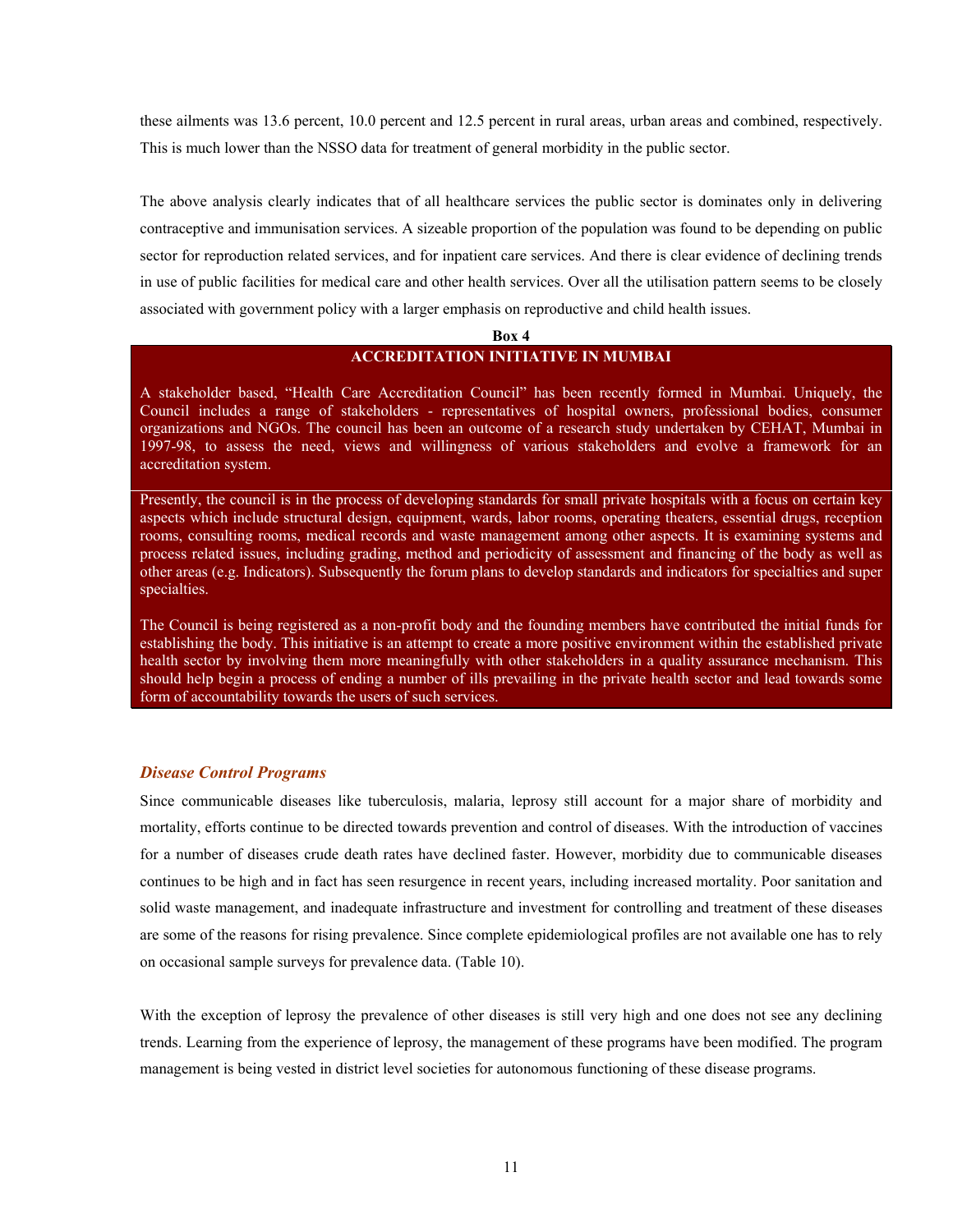**Malaria:** During 1998-99, 16 districts viz., Raigad, Ahmednagar, Thane, Dhule, Jalgaon, Nasik, Pune, Nanded, Yeotmal, Chandrapur, Amravati, Bhandara, Ghadchiroli, Nagpur, Wardha and Mumbai were classified as high risk Districts for malaria. District Malaria Control Societies have been established and registered for each tribal district in the state.

 NFHS surveys recorded prevalence of malaria for a period of three months prior to the survey and over the two periods of the survey there has been a substantial increase in incidence from 3742 (1992-93) to 4098 (1998-99) per lakh population. The RCH survey around the same period as NFHS-2 recorded a lower incidence of 3526. While the incidence of malaria, as per the NFHS surveys, in urban areas has nearly doubled over the same period, it has shown a decline in rural areas. The RCH survey also records a higher rural morbidity.

An audit report on the malaria program by the Comptroller and Auditor General (CAG) lists some reasons why the National Malaria Eradication Programme failed to make a significant dent on the incidence of malaria. Delay in treatment, failure to provide treatment, sub-standard anti malarial drugs for treatment and use of sub-standard insecticides, shortage of staff as per prescribed norms and entomological surveys were not carried out during 1992-93 and 1995-97. But this is only as far as the government program goes wherein the major emphasis is on prevention. Since an overwhelmingly large proportion of care is provided by the private health sector a large responsibility for the failure of tackling malaria lies on the shoulders of the private providers. Malaria as a disease has a simple regimen of treatment at one level and at another needs a sanitary environment through prevention and promotive programs. Both have failed.

**Leprosy:** Leprosy is one program that is a success story. There are many facets to this but the most important fact is that leprosy as a disease is handled almost wholly by the public sector. It continues to be a vertical program, has been allocated adequate resources over the years and has used innovative methods in management of the program. To improve efficiency and effectiveness district leprosy societies had been set up and this strategy has helped improve the performance of the program substantially.

#### **Table10: Prevalence of Selected Diseases in Maharashtra**

### **Malaria (3 month prevalence) per 100,000 population**

|                     |      |           | Total Male Female Rural Urban |           |           |
|---------------------|------|-----------|-------------------------------|-----------|-----------|
| NFHS-1 1992-93      |      | 3742 3630 |                               | 3850 5100 | -1800     |
| NFHS-2 1998-99      | 4098 |           |                               |           | 4509 3551 |
| <b>RCH-RHS 1998</b> |      | 3526 3356 | 3707                          | -3800-    | 2943      |

#### **Leprosy (point prevalence) per 100,000 population**

|       | NFHS-1 1992-93 NCAER 1994 |    | RCH-RHS 1998 |
|-------|---------------------------|----|--------------|
| Urban | 30                        |    | 28.24        |
| Rural | 100.                      | 65 | 81.56        |
| Total |                           |    | 64.45        |
|       |                           |    |              |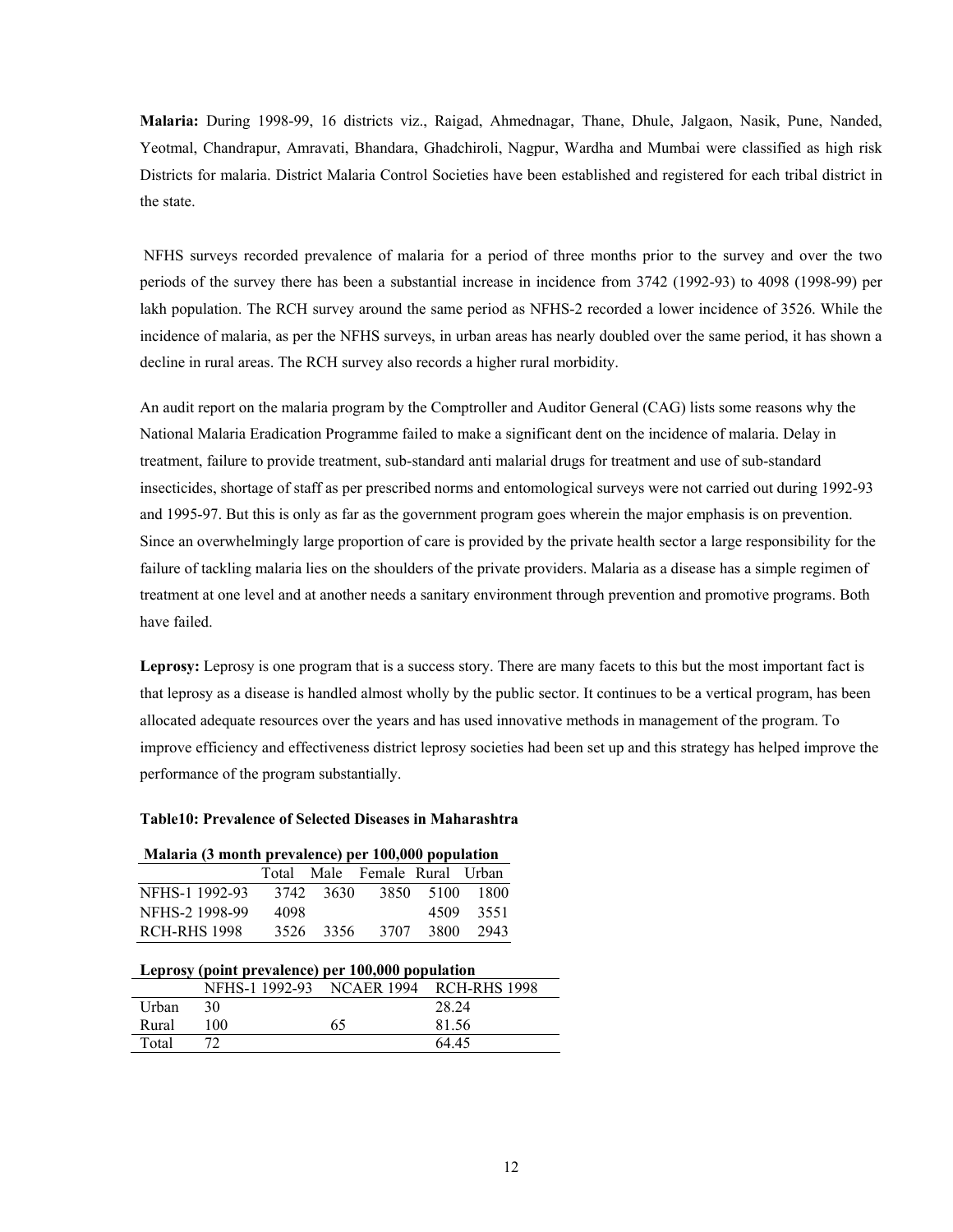|       | NFHS-1  |         | NFHS-2 NFHS-2 1998-99   | <b>RCH-RHS</b> |
|-------|---------|---------|-------------------------|----------------|
|       | 1992-93 | 1998-99 | (Medically Treated TB.) | 1998           |
| Rural | 330     | 236     | 191                     | 255            |
| Urban | 250     | 342     | 282                     | 169            |
| Total | 293     | 282     | 230                     | 228            |

#### **Tuberculosis (point prevalence) per 100,000 population**

| Blindness (point prevalence) per 1000 population NFHS-I |     |     |                               |    |    |  |  |  |  |  |
|---------------------------------------------------------|-----|-----|-------------------------------|----|----|--|--|--|--|--|
|                                                         |     |     | Total Male Female Rural Urban |    |    |  |  |  |  |  |
| <b>Partial Blindness</b>                                |     |     | 32.1 28.5 35.9 36.5 26.1      |    |    |  |  |  |  |  |
| Complete blindness                                      | 3.2 | 2.7 | 37                            | 41 | 32 |  |  |  |  |  |

Source: Sundar 1995; PRC and IIPS 1995; IIPS 2000; IIPS and ORC Macro 2000

 $\mathcal{L}_\text{max}$  , and the set of the set of the set of the set of the set of the set of the set of the set of the set of the set of the set of the set of the set of the set of the set of the set of the set of the set of the

Maharashtra has historically had one of the highest endemicity rates of leprosy in the country but over the last decade has been a leader in reducing endemicity, as well as providing successful treatment of cases. The multi-drug treatment has contributed significantly to the sharp decline in leprosy prevalence. Evidence supporting the comprehensive coverage of the NLEP is provided by the NFHS and RCH surveys (Table 10). The estimate of leprosy prevalence generated through these surveys is comparable to the performance figures under the government program. This fact verifies our understanding that the success of this public program has been due to the relative non-involvement of the for-profit private health sector; of course, a large number of NGOs have also been active and working in collaboration with the public health program. These surveys also reveal that rural prevalence is nearly three times that of urban prevalence. So while the NLEP comes out with flying colours it has to tackle the slower progress in the rural areas.

**Tuberculosis:** There are 29 District TB centers and 1995 peripheral health institutions, which include Rural Hospitals, Cottage Hospitals, Primary Health Centres, Nagar Parishad Dispensaries, etc. where the program is implemented through Multipurpose Health Workers of the primary health care program. To control TB more effectively, a Revised National Tuberculosis Control Program (RNTCP) is being implemented since 1998-99. The operational objective of RNTCP is to cure 85% newly detected sputum positive cases through Directly Observed Treatment Short Course Chemotherapy (DOTS). To facilitate this a State TB Society was formed and registered in 1998 to implement the program effectively. District TB Societies have also been formed in Raigad and Pune (Rural) Districts and Mumbai, Pimpri-Chinchwad and Pune Municipal Corporations.

TB is the biggest challenge among the spectrum of infectious diseases. Although prevalence rate appears to have declined (Table 10), greater efforts are required to reduce it further. The overall prevalence of TB across the two NFHS rounds has been nearly constant at 293 per lakh population (NFHS-1) and 282 (NFHS-2). This makes for a caseload of over 260,000 TB cases at any point of time. Again the rural urban differences are wide but here it is expectedly the urban areas that bear the brunt. Between the two rounds the picture has reversed. Surprisingly the RCH survey, which shows near identical overall prevalence of TB, shows a reversed rural-urban picture with the rural areas having a higher prevalence.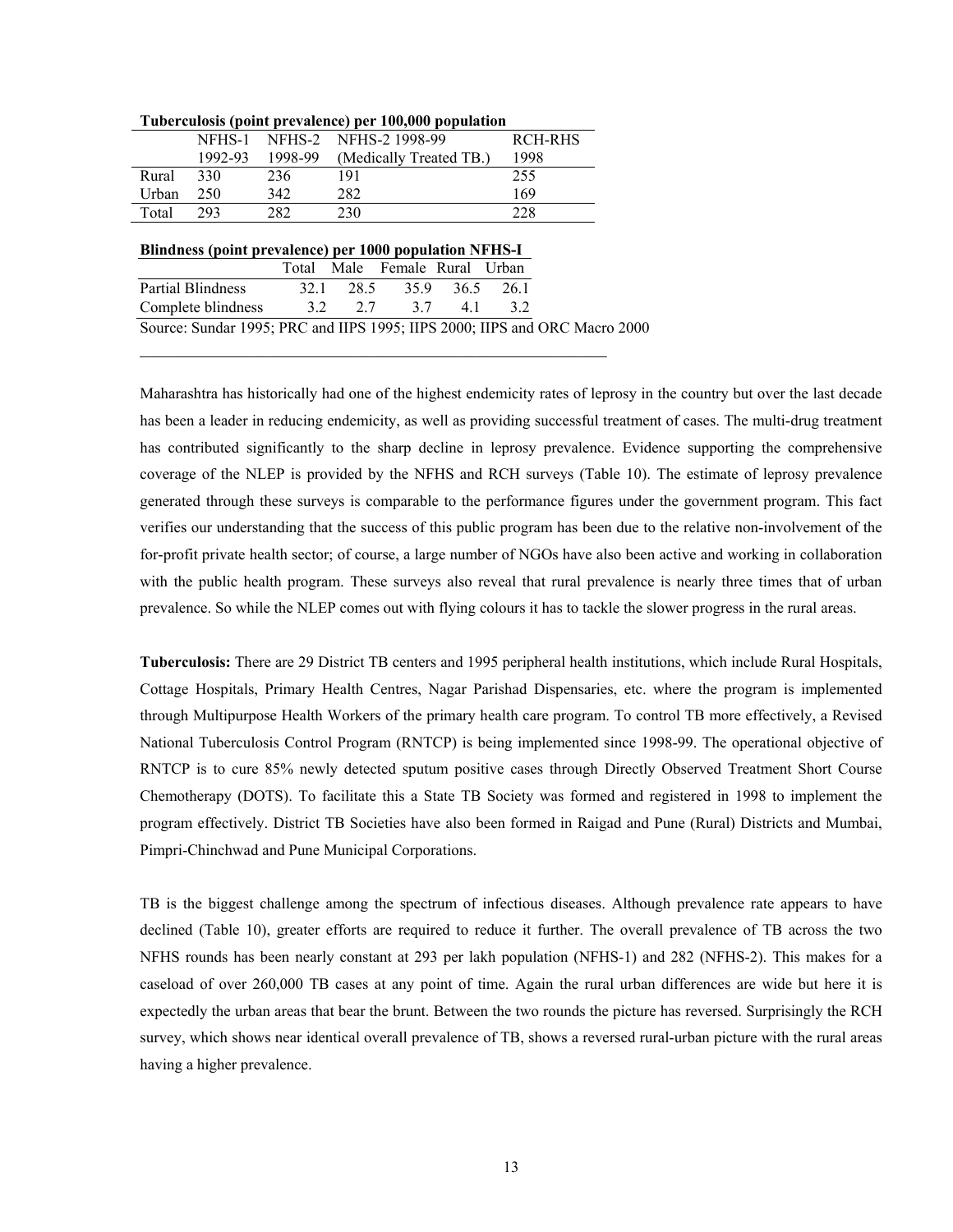The inadequate performance of the TB programme is late detection. Most of this happens because the private doctors treat TB patients in the earlier stages of the disease for cough and other respiratory infections and this leads to delayed diagnosis, and consequently the worst cases end up under public domain. Studies have shown not only the incapacity of the private health sector in handling TB but also their contribution to drug resistance due to misuse of drugs (Uplekar, M and S Rangan, 1996). Further, with the rising threat of HIV/ AIDS, tuberculosis becomes an even greater danger.

**AIDS:** The National AIDS Control Program is a 100 per cent centrally sponsored scheme. In phase I the project was sanctioned for the period September 1992 to March 1999. Going by the success of the leprosy program, which has managed the program through autonomous societies, the phase II project is being implemented in the State (except Mumbai) through the Maharashtra State AIDS Control Society (MSACS) set up in 2000. It is responsible for planning, coordination, implementation and monitoring of AIDS prevention and control programs at the state level. For implementation of NACP in the city of Mumbai, the BrihanMumbai Municipal Corporation has set up Mumbai District AIDS Control Society (MDACS).

The entire focus of the NACP is awareness campaigns and education, and surveillance of specific groups of population. For instance, surveillance is done through screening of blood sample from STD clinic patients and women seeking antenatal care. The surveillance data collected from various sites (STD clinics and ANC clinics) shows wide variations across sites but given the poor scientific basis of the data it is difficult to explain this. (Tables H 22). The treatment component is as yet absent in this program. As regards awareness and education a wide array of groups like high school and college students, truck drivers, sex-workers, eunuchs, street children, migrant workers etc. are targeted, as is the general public through the mass media. A lot of this is done through NGOs.

**Blindness:** Blindness is a major problem in Maharashtra with over 3.5% of the population having either partial or complete blindness. Cataract is the main reason for blindness and 80% of the blindness in the state is attributed to cataract as per the Performance Budget report of the government of Maharashtra. Since 1994, to expedite cataract surgeries, World Bank assistance of Rs. 83 crores has been pumped into this program. To effectively implement the project and to reduce the backlog of cataract blind people in the state, District Blindness Control Societies have been set up in each district.

NFHS-1 is the only source which provides survey based data on bindness. It reveals that the overall prevalence of partial blindness was 32 per 1000 and that of complete blindness was 3 per 1000 (Table 10). The prevalence of both partial and complete blindness is higher among women and in rural areas.

#### *Water Supply and Sanitation*

Access to safe drinking water and sanitation facility is one of the significant determinants of health status in the population. Available data shows that 54 percent rural and 91 percent urban households in 1991 had safe drinking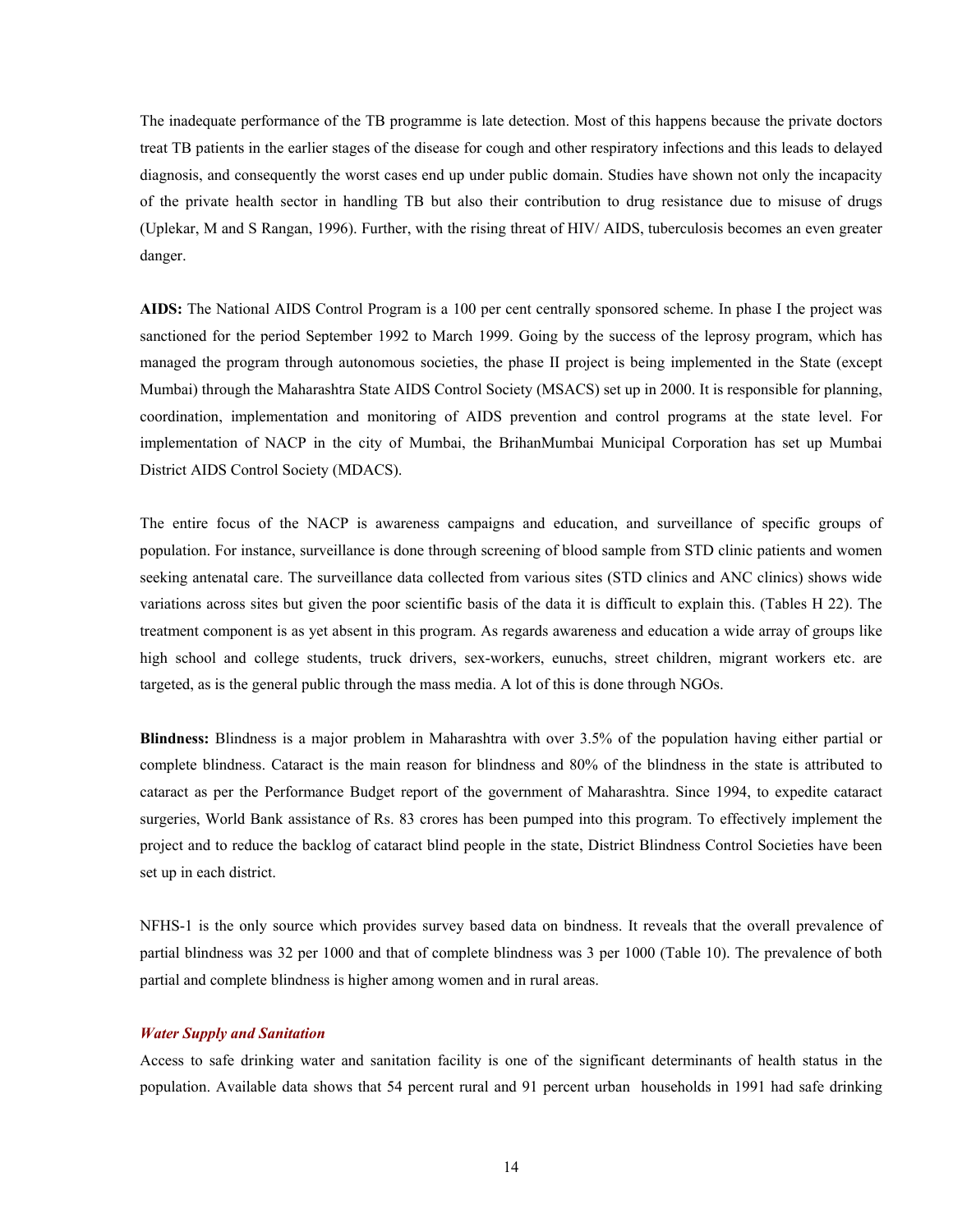water facilities.(Table H 40) NFHS data shows that the drinking water situation between 1992 and 1999 has shown little improvement (see table below).

| Percentage of households having drinking water and sanitation facilities in Maharashtra |                      |         |
|-----------------------------------------------------------------------------------------|----------------------|---------|
|                                                                                         | 1992-93              | 1998-99 |
| Drinking water from pump/pipe                                                           | 78.5                 | 819     |
| Any toilet/latrine facility                                                             | 40 R                 | 459     |
| $\cdots$ $\alpha$ $\alpha$ $\alpha$ $\alpha$ $\cdots$ $\alpha$<br>$\cdots$              | $\sim$ $\sim$ $\sim$ |         |

Source: IIPS 1995; IIPS and ORC Macro 2000.

Sanitation too has a major public health impact and here both urban and rural areas are both inadequately provided. Though around 75 percent of households in urban areas are having latrine, drainage system and garbage disposal (Table H 40), the public health consequences of inadequate sanitation facilities are more in densely populated urban areas where 32 percent of the population is residing in slums (RGI, 2001).

### *Family Welfare Program*

The family welfare program is a high profile and high priority program of the Ministry of Health and Family Welfare. Under this program as revealed by the assessment survey (Box 2 and tables H 30-35) supplies are reasonably good and hence the share of the public sector in services provided under this program is very high. Even investments and expenditures under this program have maintained a certain level. The revised program redesignated as the reproductive and child health (RCH) program has introduced the element of quality of care in the services under this program for women and children. The achievements of Maharashtra state in terms of selected RCH indicators is presented in Table 11. It can be seen that 55 percent of women received full antenatal care, 57 percent of the deliveries were in medical institutions, 61 percent of deliveries were safe deliveries, 58 percent of ever married women were using family planing methods and that 80 percent of children were fully immunised. Differentials between rural and urban areas were very sharp for safe/institutional deliveries as well as for ANC coverage but in the case of contraceptive use and immunisation of children the rural areas measured up to the urban areas. In the case of differentials across social groups and type of housing (proxy for socioeconomic class) the SC/ST group and those staying in katcha houses showed markedly lower utilisation of such services with the gap being least for contraceptive use.

**Table 11: Differentials in level of key indicators of RCH by selected background characteristics, Maharashtra 1998-99 (figures are percentages)** 

|                                 | Residence |       | Social Group |        | Type of house |       |       | Total |
|---------------------------------|-----------|-------|--------------|--------|---------------|-------|-------|-------|
|                                 | Rural     | Urban | SC/ST        | Others | Katcha        | Semi  | Pucca |       |
|                                 |           |       |              |        |               | Pucca |       |       |
| Full ANC coverage               | 52.2      | 59.0  | 48.2         | 57.8   | 46.2          | 56.8  | 61.5  | 54.8  |
| <b>Institutional Deliveries</b> | 41.2      | 84.8  | 41.8         | 63.0   | 34.6          | 59.7  | 78.8  | 57.1  |
| <b>Safe Deliveries</b>          | 47.1      | 86.3  | 45.5         | 67.5   | 39.9          | 64.1  | 81.9  | 61.2  |
| Contraceptive Use               | 59.5      | 56.5  | 56.4         | 59.2   | 55.8          | 58.5  | 60.2  | 58.3  |
| Full Immunisation of            | 80.0      | 78.7  | 73.8         | 82.3   | 74.5          | 80.3  | 85.0  | 79.7  |
| children                        |           |       |              |        |               |       |       |       |

Source IIPS 2001.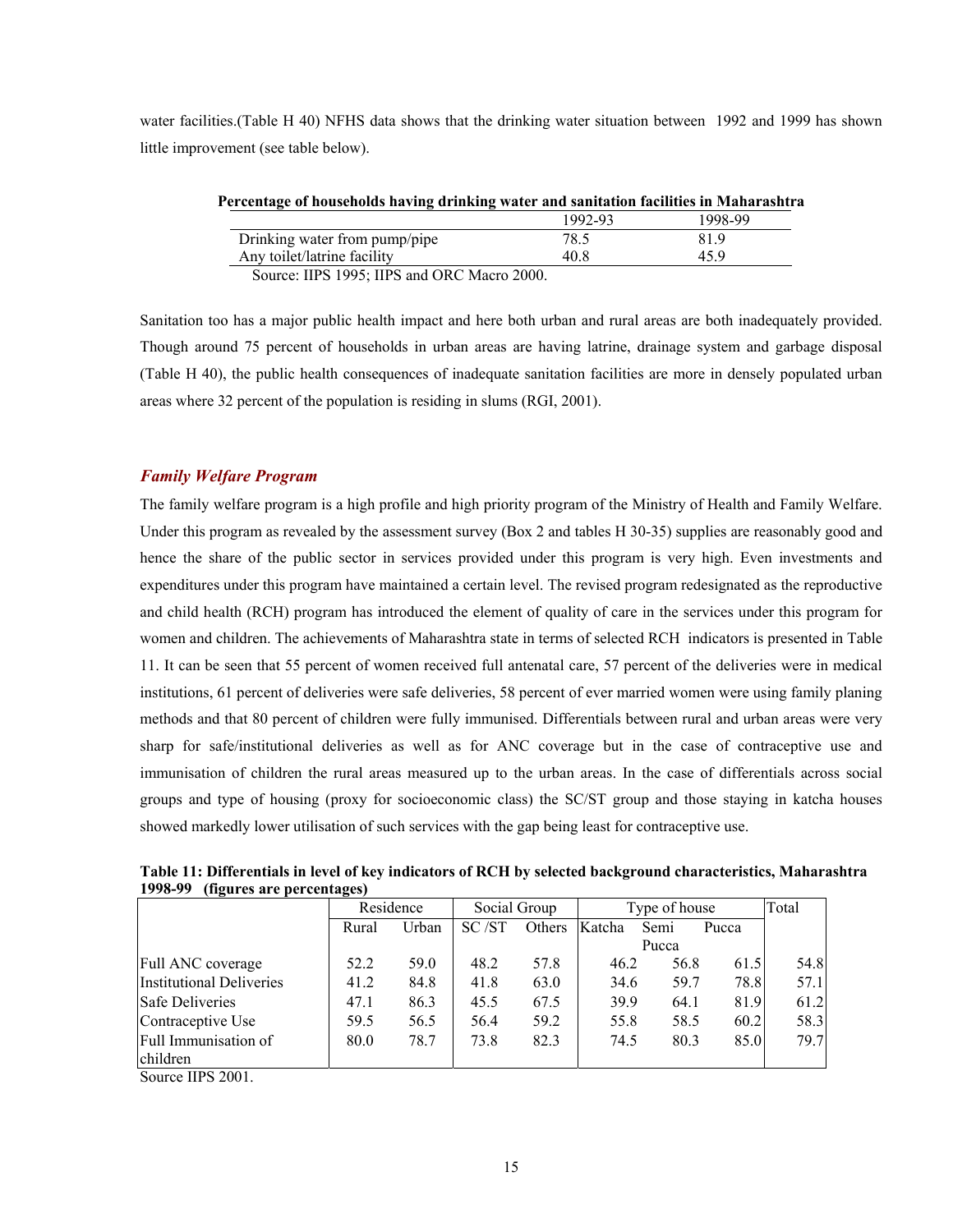### **From 'Target-free Approach' to 'Self-determined strategy'**

The Government of India abolished the method specific approach in 1996 where targets for all activities were fixed at national level. The State adopted a self determined strategy, where expected levels of contraceptive use for each district were estimated using criteria based on birth rates and death rates, and targets were drawn by the district level officers. Under the old approach, the program was geared to meet the set targets and in the bargain, quality of services and health care facilities were neglected. The emphasis of the current approach is on need for better quality of service. Training for PHC staff has been initiated and includes previously neglected topics like quality of care, informed choice and the assessment of community needs.

The outcome of the program between 1993 and 1998 (MOHFW, 2000) suggests a slight decline in contraceptive use. A similar trend is observed in Performance Budgets. This may actually reflect a decline in overstated reporting of contraceptive use. However, NFHS surveys suggests an increase in CPR from 53.7 (1992-93) to 60.9 (1998-99). This could possibly be due to increased number of users not using public contraceptive services. Female sterilisation dominates the contraceptive use and spacing methods are not widely used.

### **Child Survival and Safe Motherhood Programme (CSSM) to Reproductive and Child Health (RCH)**

CSSM is an integrated package of interventions for improving the health status of women and children so as to reduce IMR and MMR, and it includes services:

- a) To sustain and strengthen the ongoing programme of immunisation, Oral Rehydration Therapy (ORT), Vitamin A prophylaxis, Iron Folic Acid supplementation.
- b) To expand the coverage of antenatal care, professionally attended deliveries, and the Acute Respiratory Infections (ARI) Control Programme and care of the new born.

This program is now renamed as the reproductive and child health (RCH) program and includes the various components discussed below.

#### **Immunizations**

The Expanded Programme on Immunization (EPI) was initiated in India in1978 to immunize children against preventable killer diseases such as tuberculosis, polio, diphtheria, pertusis (whooping cough), tetanus and measles. This was modified as the Universal Immunization Programme in 1985 - 86 in order to achieve 100 per cent immunization.

The service statistics do not indicate the level of coverage so we have to rely on NFHS surveys. It is clear that coverage of different vaccinations is increasing but it has yet to reach the 100% target. The proportion of children who have received no vaccines fell from 8 per cent to 2 per cent over the six-year period between the two NFHS rounds, and fully immunized increased from 64 per cent (NFHS-1) to 78 per cent (NFHS-2) (Table H 25). Across districts and regions Konkan, Nagpur and Pune divisions are the better performers. The best districts are Ratnagiri, Sindhudurg,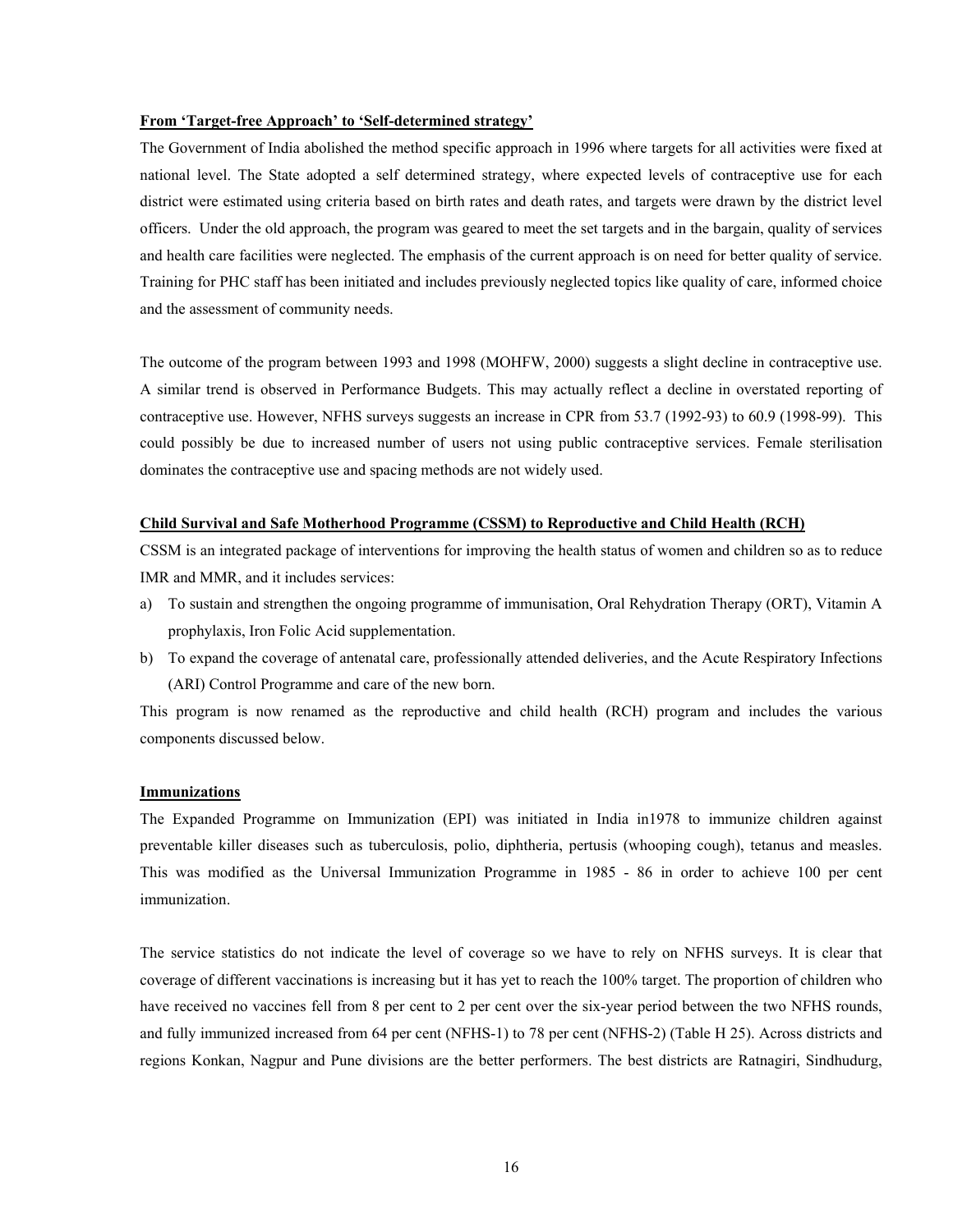Satara, Chandrapur, Mumbai and Wardha and the worst are Aurangabad, Bid, Parbhani, Nashik, Dhule, Nanded and Amravati (Table H.10).

#### **Antenatal Care**

Proper antenatal care is crucial for the good health of both the mother and the child. There have been some improvements in the coverage of ANC services over the six-year period from NFHS-1 to NFHS-2. (Table 11 (a)) There is also an increase in institutional deliveries and deliveries supervised by trained health professionals (PRC and IIPS, 1995; IIPS and ORC Macro, 2000). This facilitates in ensuring safe delivery and better health of the mother and child. The differentials across regions and districts are similar to that for immunizations. Konkan, Pune and Nagpur did better than the state average for ANC's and the former two for institutional deliveries. As expected, Mumbai topped for both ANC's and institutional deliveries, followed by Sindhudurg, and the worst districts were Nashik, Dhule and Parbhani for ANCs and Gadchiroli, Bhandara and Jalna for institutional deliveries (Table H 10).

|                                | NFHS $-11$ |       |       | NFHS $-2^2$ |       |       |
|--------------------------------|------------|-------|-------|-------------|-------|-------|
|                                | Rural      | Urban | Total | Rural       | Urban | Total |
| Received 2 or more doses of    | 65.4       | 79.8  | 71.0  | 72.0        | 79.4  | 74.9  |
| Tetanus Toxoid                 |            |       |       |             |       |       |
| Received iron and folic acid   | 69.6       | 72.2  | 70.6  | 82.3        | 88.6  | 84.8  |
| tablets or syrup               |            |       |       |             |       |       |
| Received antenatal<br>check-up |            |       |       |             |       |       |
| outside home from:             |            |       |       |             |       |       |
| 1.Doctor                       | 45.3       | 85.7  | 61.0  | 55.3        | 89.6  | 68.7  |
| 2. Other Health Professional   | 11.8       | 2.8   | 8.3   | 24.7        | 4.4   | 16.8  |

Source: <sup>1</sup> PRC and IIPS 1995; <sup>2</sup> IIPS and ORC, Macro 2000.

### **Childhood Diarrhoea**

The Oral Rehydration Therapy Programme was initiated in Maharashtra since 1986-87 in a phased manner, to prevent deaths due to Diarrhea among children below five years of age. All districts were covered under this scheme by 1989- 90. The main activities of this programme include training, health education and supply of ORS packets. The percentage of children who had diarrhoea showed an increase in NFHS-2 as compared to NFHS-1. This may be due to the seasonal variations during data collection, which affects the prevalence of diarrhoea. Knowledge of ORS packets has increased from 47 per cent to 65 per cent. Percentage of children who were given ORT had also increased over the same period indicating improvements in the use of ORS packets for the treatment of diarrhoea. (Table H 26)

#### **Reproductive Tract Infections (RTI)**

This is a recent initiative under this program but as of present not much information is available in the performance budgets except that there is a World Bank and Central government supported RCH program for which in 2001-2002 an allocation of Rs. 68 crores has been made and 97% of this is for materials and supplies, mostly for contraception and immunization services. At the health care delivery level there is no evidence of any substantial inputs into dealing with RTI's for which the recent RCH survey clearly revealed that 27% of women and 10% of men in the state reported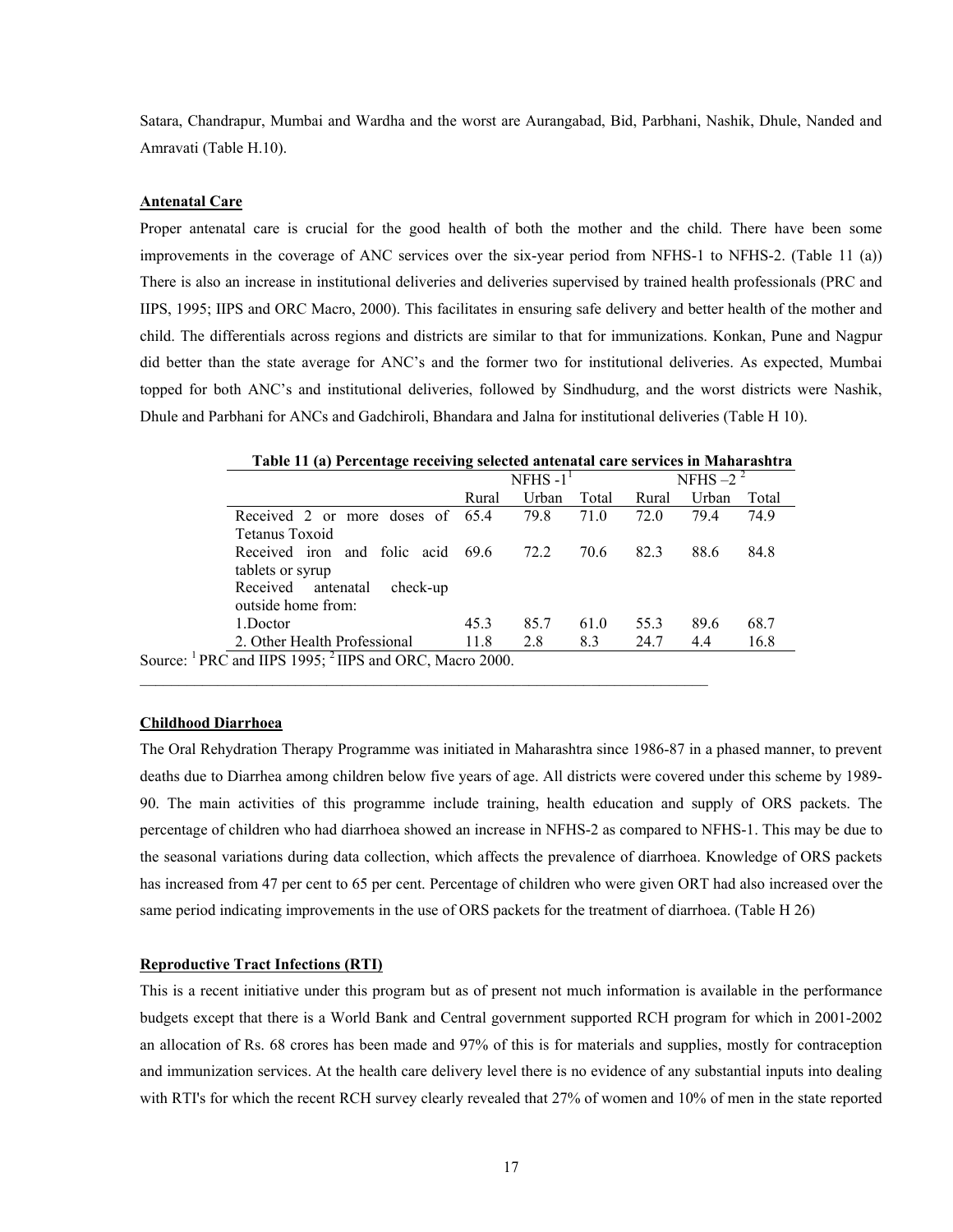having had atleast one such episode in 'last three months'. Across districts there was a lot of variation with Akola (43%), Nanded(38%) and Jalna(37%) reporting high prevalence for women and Bhandara (17%), Yavatmal and Wardha (14%) and Nanded (13%) for men. (Table H 29) So, there is a large potential demand for such services that needs addressing.

#### *Public Expenditures on Health*

The share of health expenditure in the government budget has decelerated sharply over the years, more so after the structural adjustment policies in 1991, which curtailed the government spending to reduce its fiscal deficit. (Table 12) This will have an adverse impact on long-term growth and may lead to further human deprivation, especially given the fact that user-charges are being introduced and/or increased in public health facilities.

| Table 12: Public Expenditure (in Rs. million) on Healthcare in Maharashtra |         |         |         |         |         |  |  |  |  |
|----------------------------------------------------------------------------|---------|---------|---------|---------|---------|--|--|--|--|
| <b>States</b>                                                              | 1980-81 | 1985-86 | 1990-91 | 1995-96 | 1998-99 |  |  |  |  |
| Total Public Health Expenditure                                            | 1307    | 2767    | 4976    | 9061    | 11855   |  |  |  |  |
| Per capita (Rs.)                                                           | 39 94   | 63.73   | 63.04   | 105.95  | 131.07  |  |  |  |  |
| Percent to revenue expenditure                                             | 6.53    | 597     | 5.68    | 5.18    | 4.5     |  |  |  |  |
| Percent of NSDP                                                            | 0 ዓ     | 10      | 08      | 0.7     | 06      |  |  |  |  |

Source: Finance and Revenue Accounts, Govt. of Maharashtra, various years. Population and income data used from Statistical Abstract of India.

Health expenditure, for the present analysis includes expenditure borne by ministries of health and family welfare and therefore, excludes water supply and sanitation. It thus includes curative care i.e., hospitals and dispensaries, preventive and promotive programmes such as control of diseases, family planning, immunisation, medical education, Employee State Insurance Scheme (ESIS), Food and Drug Administration etc.

Maharashtra, despite its achievement in overall economic development, has failed to give the required significance to health and health care, given the fact that health expenditure as a percentage of NSDP at current prices has declined from the levels of 1.0 per cent in the 80s to 0.6 per cent in 1998 – 99, and as a proportion to total government spending from over 6% in the 80's to 4.5% in 1998-99 (Table 12 and Table H 14). Revenue expenditure on health as a share of total government expenditure shows a declining trend reflecting the inadequate commitment of the state towards increasing health care demands of the population. This is despite the fact that health is a state subject. Excessive attention is given to curative care in urban areas at the cost of neglecting such healthcare needs of rural population. Expenditure on hospitals and dispensaries as well as Medical Education, Training and Research has shown a slight increase since 1985-86.

Expenditure on National Disease Control programmes also shows a declining trend. This is partly due to the structural adjustment policies. The impact of this was a decrease in central financial transfers to the states. Since then, there has been an increase in non-plan expenditure (mainly on account of salaries) and a decline in plan expenditure. Further desegregation of expenditure on National Disease Programme shows that spending on Malaria, Leprosy, TB and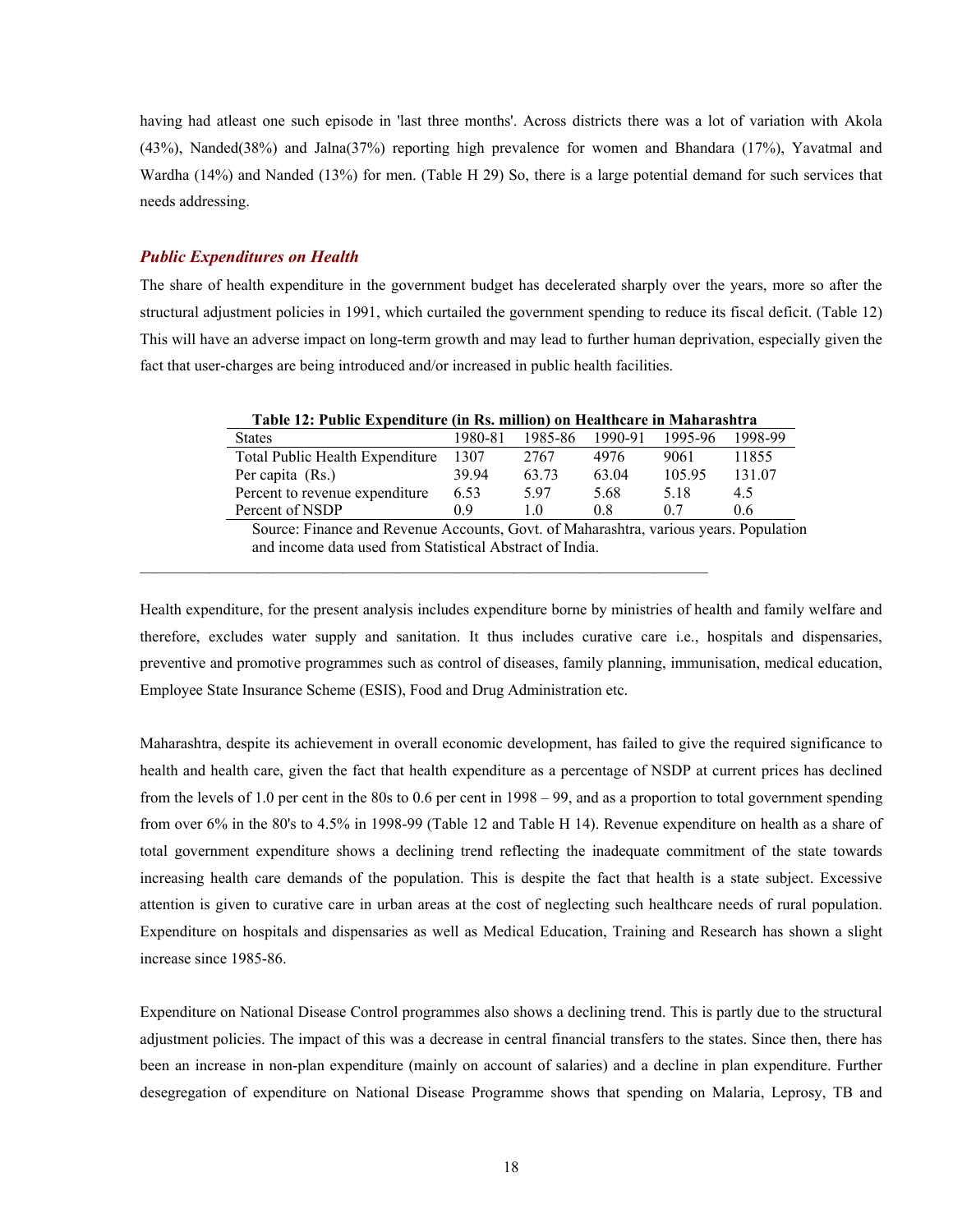Blindness control programmes accounts for nearly ninety percent of the total disease program expenditure. Among the four, the share of Malaria (50% to 70%) and Leprosy (15% to 30%) is very high. In 1998-99 the share of Malaria touched a whopping 71% because of the flow of funds from World Bank Assisted Malaria Control project. It is also revealed that over the years there is a rapid increase in the share of salary component and a decline in the share of nonsalary component (Table H18, H 20, H21).

Expenditure on family welfare programme has been increasing steadily and in 1995-96 stood at 14.8% of the total government expenditure. Spending on maternal and child health (MCH) during the same period showed the same upward trend. This is when Child Survival and Safe Motherhood (CSSM) programme was introduced to reduce maternal and child mortality. The emphasis on family welfare is on rural welfare services, but here too the bulk of expenditure is on salaries.

It is clear from the above analysis that the state has reduced the share of the health sector, reflected in the declining share of health expenditure in the total budget. Increasing proportion of health expenditure on salaries, leaving very little for non-salary components such as materials and supplies, maintenance, diet, travel etc. has created allocative inefficiencies that have drastically affected the performance of various programs. This has implications on utilisation of public health services, and data from national surveys clearly reveal a declining share of public services in healthcare (Table 8). And this also means increased burden in out-of pocket expenditures for health care. Between the two NSSO rounds out-of pocket costs have increased three-fold for inpatient care and by about 50% for outpatient care. The increases are even higher for those using private health care. And rural users are spending significantly larger amounts on both inpatient and outpatient services, but this gap has reduced over the two NSSO surveys perhaps reflecting the decline of public services in urban areas also and/or the increase in user fees in public health facilities (Table 13). Other surveys also show similar patterns and trends in out of pocket expenses (Table H-38).

| Source of      |       | 1986-87 | vo<br>1995-96 <sup>2</sup> |       |                 | 1986-87 |       | $1995 - 962$ |  |
|----------------|-------|---------|----------------------------|-------|-----------------|---------|-------|--------------|--|
| Treatment      | Rural | Urban   | Rural                      | Urban | Rural           | Urban   | Urban | Rural        |  |
| Inpatient Care |       |         |                            |       | Outpatient care |         |       |              |  |
| Public         | 439   | 400     | 1529                       | 1439  | 52              | 84      | 73    | 91           |  |
| Others         | 901   | 1928    | 3836                       | 5345  | 99              | 153     | 161   | 175          |  |
| All            | 842   | 1498    | 3089                       | 3997  | 87              | 132     | 140   | 163          |  |

 **Table 13: Average out of pocket medical expenditure on treatment of an ailment in outpatient care and inpatient care units, Maharashtra 1986-87 and 1995-96 (***figures in Rupees)* 

### *Nutrition*

Evidence from national level sample surveys indicate that Maharashtra's nutritional status does not correspond with its economic development position in the country. The available data shows that more than 50 percent of households in Maharashtra fall below standard nutritional norms and there has even been a decline in nutritional status of the population in the state in the nineties (Table 14). It is seen that 57.4 percent of households in rural areas and 54.8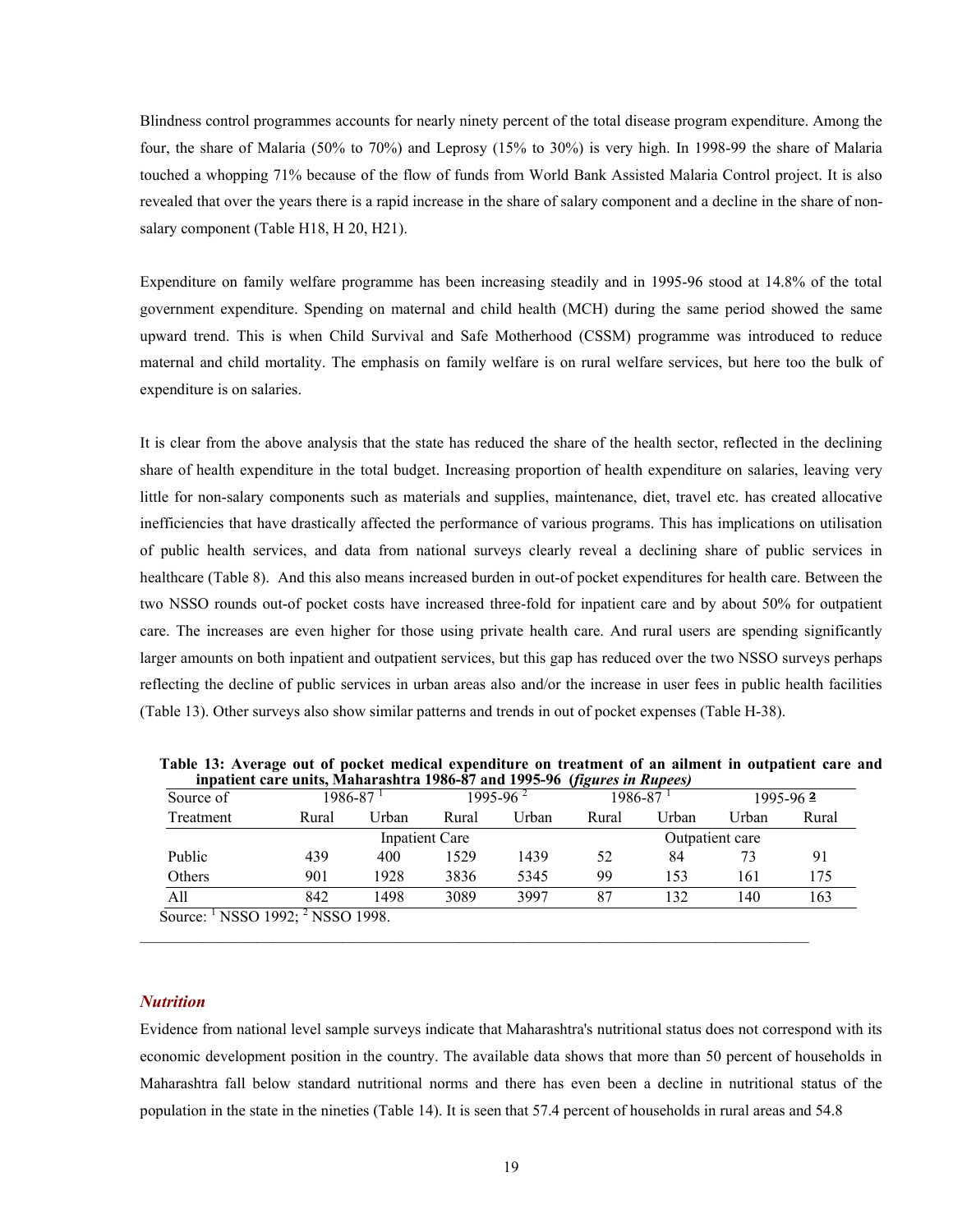### **Box 6 Health Sector Reforms?**

Maharashtra's public health sector, until SAP, was viewed with a great deal of pride by the bureaucracy and politicians. Pressures to privatise were strongly resisted from within. We think this was largely due to the history of social reforms and progressive public actions discussed elsewhere in this report. The first assault came via GR No. HFR-1087/3653/8-9 dated 2-2-1988, which suggested user charges at the district hospitals. The rationale they used were the findings of the NSS 42<sup>nd</sup> Round, which revealed that even the poor used private health care services and therefore there was willingness to pay. (Government of Maharashtra 1997) The immediate impact of this resolution was reflected in the Performance budget report of the subsequent years, which showed drastic declines in OPD and inpatient users at most district hospitals. After this "bad experience" most hospitals began to ignore the GR and it was never seriously implemented and this brought back the patients to the district hospitals. The user charges collected have varied from 0.1% to 0.18% of the total public health expenditure from 1989 to 1996. Post-SAP things began to change rapidly. In the name of public-private partnership public facilities were extended for use to private health providers. For instance CHCs were given to private opthalmologists for surgical camps, public sector patients were referred to private institutions for sophisticated investigations like CT Scans and MRIs, often when the concerned public institutions would have their own such facility. Nine district hospitals have been leased out to private medical colleges in the state for as small a sum as Rs. 10.8 million a year. The government spends the same amount to train 10 graduate doctors! The point here is not as much about privatisation as the fact that the people, especially the poor, lose out when such actions are taken.

In Mumbai the Bombay Municipal Corporation has agreed on a policy initiative to privatise all peripheral hospitals and maternity homes, that is 42 institutions with nearly 6000 beds. However local protests have prevented any such action. The BMC has however successfully privatised non-clinical services and a study shows that while the unit costs went down the quality deteriorated (Bhatia and Mills, 1997). Again in Mumbai, the Maharashtra government has entered into partnership with a multinational pharma major to run one of its hospitals and this is perhaps a backdoor entry for privatization of premier hospitals.

The Maharashtra government, following in the footsteps of AP, Punjab and W Bengal too has taken up a health systems development project supported by the World Bank to improve secondary hospitals, that is CHCs, subdivisional hospitals and district hospitals. The broad objectives of this are:

- To improve the systems performance and quality of health care services in secondary health care institutes
- To narrow current coverage gaps by increasing access to health care delivery and
- To improve the efficiency in the allocation and use of health resources

Since the project is very recent no impact assessment is possible but issues like user-charges, privatisation of nonclinical services, supporting private hospitals in blocks which do not have CHCs, extension of honorary system to district hospitals and CHCs etc.. are being considered. Other features include strengthening a referral system so that secondary hospitals do not have to deal with first contact care, supporting hospitals with specialty facilities to becoming training centres for private and public doctors to facilitate CME since now re-registration is compulsorily linked to a definite number of hours of CME etc.. While the Health Systems Development Project may have a number of positive features, it lacks the teeth to bring about structural reforms. The strategy is basically to make piecemeal changes and not structural changes. Serious reforms imply structural changes. When we look at budgetary allocations we do not find an encouraging picture. Despite the World Bank supported initiative budgetary support to the public health sector is declining. What is possibly happening is that the secondary institutions will have improved infrastructure and their capacities will be enhanced using external assistance but with states overall declining support to public health services there is all likelihood that these upgraded institutions will pass into private hands like some of the district hospitals have been given to private medical colleges for a paltry annual fee.

percent in urban areas receive an intake of less than 90 percent of the required level of 2700 calorie per consumer unit per diem. And only about 25 percent and 28 percent of households in rural and urban areas, respectively, belong to the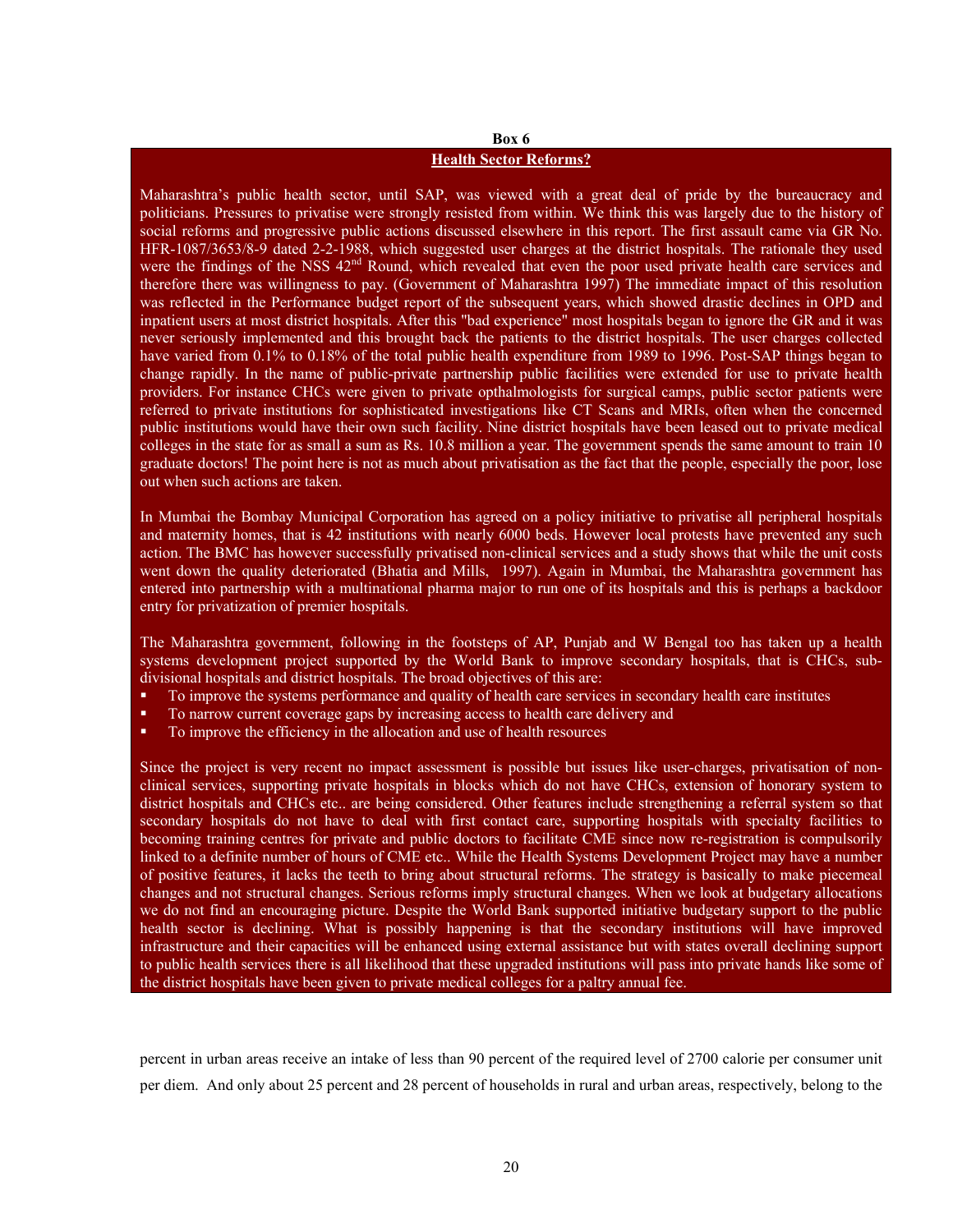average calorie intake level of 90-110 percent (2700 Calories  $\pm$  10 %). Between the two rounds of NSSO (1983 and 1993) the situation in urban areas has improved somewhat but has worsened for the rural population (Table 14). Data on percapita production of food grains also reflects this decline from 172 Kg's per capita in 1986 to 140 Kg's percapita in 1999. (Government of Maharashtra, 2001).

|             |                       |          | 50th round July 1993-June 1994 | 38th round Jan-Dec 1983 |                       |          |                       |      |
|-------------|-----------------------|----------|--------------------------------|-------------------------|-----------------------|----------|-----------------------|------|
|             | Less than<br>adequate | Adequate | more than<br>adequate          | All                     | less than<br>adequate | Adequate | more than<br>adequate | All  |
|             |                       |          |                                | Rural                   |                       |          |                       |      |
| Maharashtra | 574                   | 253      | 172                            | 1000                    | 444                   | 267      | 289                   | 1000 |
| India       | 420                   | 284      | 296                            | 1000                    | 409                   | 242      | 349                   | 1000 |
|             |                       |          |                                | Urban                   |                       |          |                       |      |
| Maharashtra | 548                   | 280      | 171                            | 1000                    | 571                   | 244      | 185                   | 1000 |
| India       | 488                   | 281      | 232                            | 1000                    | 520                   | 251      | 229                   | 1000 |

| Table 14: Per thousand distribution of persons by calorie intake level for Maharashtra and India |
|--------------------------------------------------------------------------------------------------|
|                                                                                                  |

Note: Intake levels: Adequate means  $10\%$  + or - of 2700 Kcal, less than adequate is more than -10% and more than adequate is more than  $+10\%$ Source: NSSO 1997.

 $\mathcal{L}_\mathcal{L} = \{ \mathcal{L}_\mathcal{L} = \{ \mathcal{L}_\mathcal{L} = \{ \mathcal{L}_\mathcal{L} = \{ \mathcal{L}_\mathcal{L} = \{ \mathcal{L}_\mathcal{L} = \{ \mathcal{L}_\mathcal{L} = \{ \mathcal{L}_\mathcal{L} = \{ \mathcal{L}_\mathcal{L} = \{ \mathcal{L}_\mathcal{L} = \{ \mathcal{L}_\mathcal{L} = \{ \mathcal{L}_\mathcal{L} = \{ \mathcal{L}_\mathcal{L} = \{ \mathcal{L}_\mathcal{L} = \{ \mathcal{L}_\mathcal{$ 

The impact of this low level of food intake is reflected in the nutritional status of women and children in the state. Nearly half the ever-married women aged 15-49 years in the state were suffering from anemia (Table 15). Prevalence of anemia was marginally higher in rural areas (51.2 percent) than in urban areas (44.8 percent). The proportion of women who were suffering from mild anemia, moderate anemia and severe anemia were 31.6 percent, 14.1 percent and 2.9 percent respectively.

| Table 15: Anemia among women aged 15-49 years and children under three years (6-35 months) in |  |
|-----------------------------------------------------------------------------------------------|--|
| <b>Maharashtra, 1998-99.</b>                                                                  |  |

|                                   |       | Percentage having anemia |       |       |                        |       |  |  |  |  |
|-----------------------------------|-------|--------------------------|-------|-------|------------------------|-------|--|--|--|--|
|                                   |       | Ever married women       |       |       | Children under 3 years |       |  |  |  |  |
|                                   | Urban | Rural                    | Total | Urban | Rural                  | Total |  |  |  |  |
| No anemia                         | 55.2  | 48.8                     | 51.4  | 30.1  | 26.4                   | 27.8  |  |  |  |  |
| Mild anemia                       | 29.2  | 33.2                     | 31.6  | 25.8  | 24.4                   | 24.9  |  |  |  |  |
| Moderate anemia                   | 14.0  | 14.2                     | 14.1  | 39.7  | 45.6                   | 43.4  |  |  |  |  |
| Severe Anemia                     | 1.6   | 3.8                      | 2.9   | 4.4   | 3.6                    | 3.9   |  |  |  |  |
| Total Anemic                      | 44.8  | 51.2                     | 48.6  | 69.9  | 73.6                   | 71.2  |  |  |  |  |
| Source: IIPS and ORC, Macro 2000. |       |                          |       |       |                        |       |  |  |  |  |

In the case of children under 3 years in the state 71.2% were suffering from anemia. Anemia levels were comparatively higher in rural areas than in urban areas. The proportion of children who were having mild anemia, moderate anemia and severe anemia were 24.9 percent, 43.4 percent and 3.9 percent respectively.

NFHS-2 (1998-99) also gives additional information on nutritional status based on age, height and weight of women and children in the state (Tables 16  $\&$  17). Average height of an ever-married woman in 15-49 age group in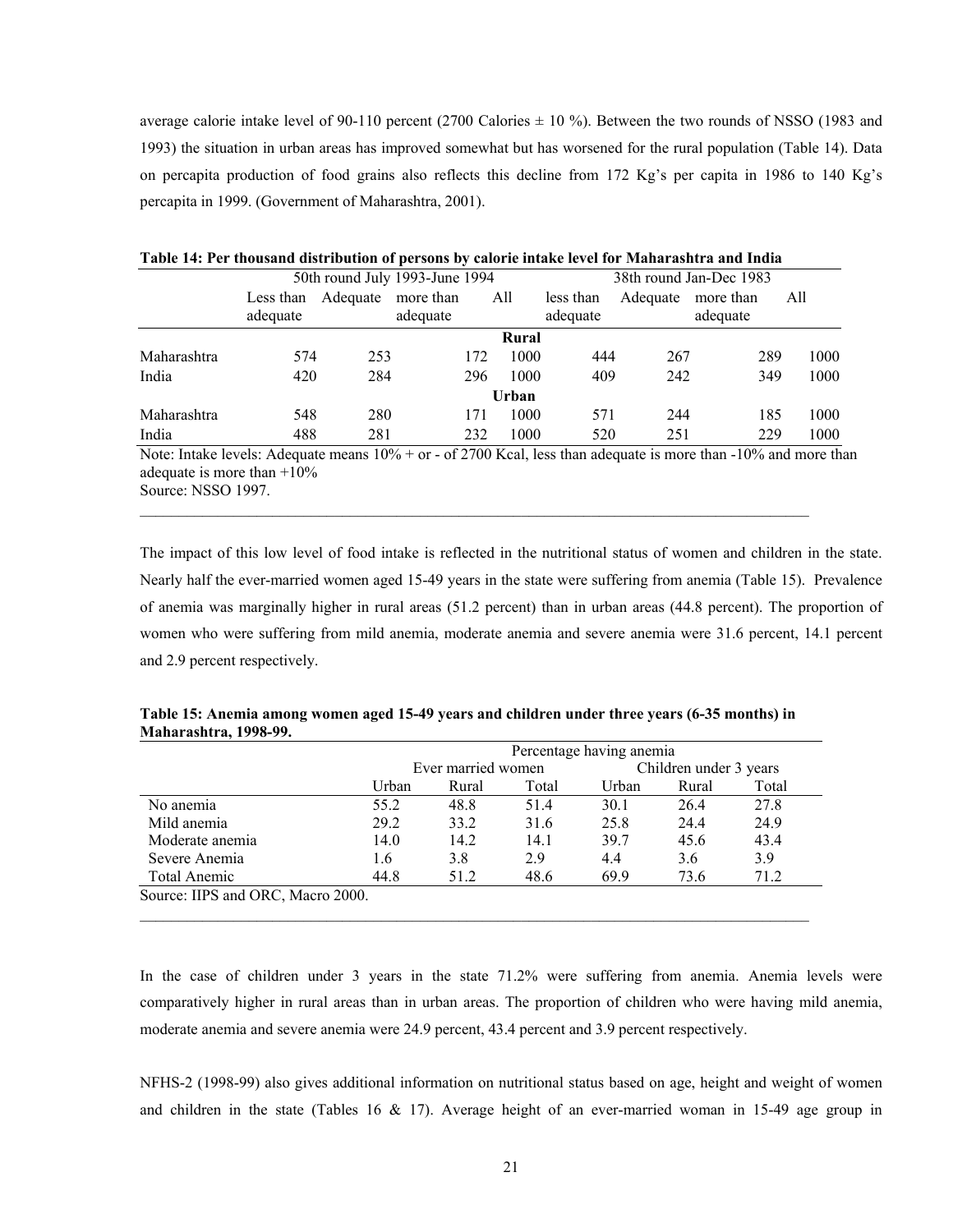Maharashtra was 151 centimeters, which was similar to the average height of an Indian woman. Chronic energy deficiency is usually indicated by body mass index (BMI) of below 18.5 Kg/m<sup>2</sup>. About 40 percent of the women in Maharashtra have a BMI of below 18.5 Kg/m<sup>2</sup>. As in the case of women a large proportion of the children in state were also under-nourished. It can be seen that the percentage of children under 3 years who were found to be under nourished in terms of nutritional status indices weight for age, height for age and weight for height in the state were 50 percent, 40 percent and 21 percent respectively.

|                                              | Maharashtra | India |
|----------------------------------------------|-------------|-------|
| Height                                       |             |       |
| Mean height (cm)                             | 151.4       | 151.2 |
| $%$ below 145 cm                             | 11.9        | 13.2  |
| Weight for height                            |             |       |
| Mean Body Mass Index (BMI)                   | 20.2        | 20.3  |
| $\%$ with BMI below 18.5 Kg/m <sup>2</sup>   | 39.7        | 35.8  |
| $\%$ with BMI 25.0 Kg/m <sup>2</sup> or more | 11.7        | 10.6  |
| % with BMI >= 30.0 Kg/m <sup>2</sup> or more | 2.9         | 2.2   |

| Table 16 Nutritional status of ever married women aged 15-49 years, 1998-99 |
|-----------------------------------------------------------------------------|
|-----------------------------------------------------------------------------|

Source: Source: IIPS and ORC, Macro 2000.

Body mass index (BMI) is ratio of weight in kilograms to square of height in meters.

|                                          | Maharashtra | India |
|------------------------------------------|-------------|-------|
| Weight for Age (percentage under weight) |             |       |
| Percentage below -3 SD                   | 17.6        | 18.0  |
| Percentage below -2 SD                   | 49.6        | 47.0  |
| Height for Age (percentage stunted)      |             |       |
| Percentage below -3 SD                   | 14.1        | 23.0  |
| Percentage below -2 SD                   | 39.9        | 45.5  |
| Weight for Height (percentage wasted)    |             |       |
| Percentage below -3 SD                   | 2.5         | 2.8   |
| Percentage below -2 SD                   | 21.2        | 15.5  |

#### **Table 17 Nutritional status of children under 3 years 1998-99.**

Source: IIPS and ORC, Macro 2000.

Each index is expressed in standard deviation units (SD) from median of the international reference population. Children who are more than two SD's below reference median are considered to be under nourished and those who fall more than 3 SD from reference median are considered to be severely under nourished.

The government of Maharashtra's efforts to improve nutritional status of women and children in the state through the Integrated Child Development Services Schemes (ICDS) have met with some success. Under the ICDS schemes the state government has made provisions for supplementary nutrition to children under six years of age, pregnant women and nursing mothers belonging to poor families enrolled at Anganwadis. Service statistics (Table 18) shows that about 2.4 lakhs pregnant women, 2.5 lakhs of nursing women and 31.3 lakhs of children benefited from these schemes in the month of March 2001. But the proportion of eligible women/children who got enrolled and benefited from ICDS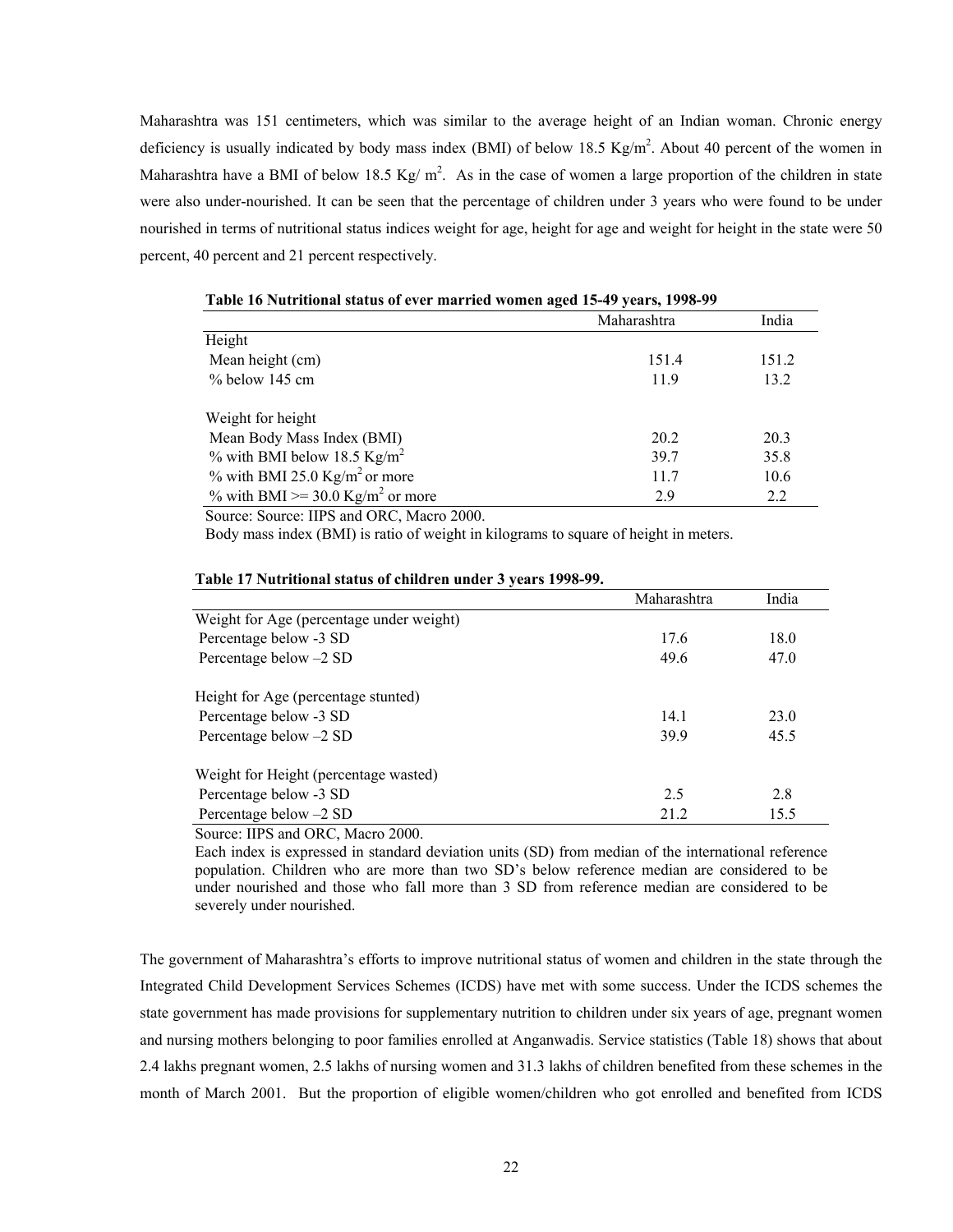schemes varied between 55-68 percent. Perhaps the overall nutritional status of the state would have been better than the one observed above if there had been a wider coverage of the ICDS schemes.

| Table 18 Number of beneficiaries under supplementary Nutrition Programme (ICDS) in the |
|----------------------------------------------------------------------------------------|
| month of March 2001, Maharashtra                                                       |

|                           | Eligible | Enrolled       | Benefited      |
|---------------------------|----------|----------------|----------------|
| Pregnant Women            | 424444   | 301708 (71.1)  | 238158 (56.1)  |
| Nursing Women             | 451078   | 319811 (70.9)  | 250823 (55.6)  |
| Children (6 months-1year) | 583561   | 434143 (74.4)  | 381421 (65.4)  |
| Children (1 - 3years)     | 1789458  | 1232126 (68.9) | 1033356 (57.7) |
| Children (3 - 6 years)    | 2519275  | 2085307 (82.8) | 1710555 (67.9) |
| Total children            | 4892294  | 3751576 (76.7) | 3125332 (63.9) |

Figure in brackets denotes percentage enrolled/benefited.

Source: Provided by Bureau of Economics and Statistics, Government of Maharashtra.

#### **Box 5**

 $\mathcal{L}_\text{max}$ 

### *The People's Health Campaign In Maharashtra and Improvement in Health Services*

*The People's Health Campaign* is a unique grassroots-to-global movement for *'Health for All'*, a campaign for better health.. This innovative campaign has been active since July 99, to enquire into the current state of health services and to demand better health care. In Maharashtra, over sixty health and science related organisations, womens' groups, and other organisations of diverse backgrounds have come together as a broad front to highlight health as a vital social and political issue affecting the life of every citizen. The background to this campaign is a global wake-up call being given to governments around the world, reminding them of their promise and pledge made in 1978 to provide 'Health for All by 2000 AD'. India took the lead in this campaign and over 2000 health, science, womens' and other organisations and NGOs, including 19 national networks, in 20 states are involved in the Peoples Health Assembly (PHA) process.

### **The People's Health Campaign in Maharashtra**

The main objectives of the campaign in Maharashtra has been to demand basic improvement in public health services, social regulation of the private medical sector and asking for health services to be more sensitive to womens' needs. **Health Dialogues-** *'Health Dialogues'* were carried out at the grassroots level, in about 40 talukas of 15 districts - Pune, Beed, Osmanabad, Thane, Kolhapur, Nashik, Nanded, Raigad, Ahmednagar, Chandrapur, Satara, Sangli, Gadchiroli, Wardha and Ratnagiri. An 'enquiry' was conducted into the status of health services using a standard checklist of 15 mandatory health related services. Following this 'enquiry', people approached the block level health authorities and conducted a dialogue with them, asking for specific improvements in various services found lacking, while also offering their cooperation. The response of the health authorities and private doctors to these initiatives was mixed, ranging from defensive to supportive. Various different forms were used in the process, such as Kalajathas, Poster exhibitions, street plays and even mass demonstrations to demand better health services. Similarly in urban areas like Mumbai and Pune people documented the poor state of public dispensaries and hospitals. Some of the districts like Osmanabad, Nashik, Beed and Pune organised district PHA conventions and had a dialogue with district level authorities.

**People's Monitoring Of Health care Services**-One of the important tools used in this process is the "Health-Calendar." This is a specially prepared blank monthly calendar, which is to be displayed at some prominent place in the village. It shows the planned visits to the village by ANMs, MPWs etc. Since the people know when the health worker is coming, they can stay in the village on that day to avail of the services of these health workers. When these health workers actually visit the village, they would sign on this calendar, so that the visit is publicly recorded. Experience shows that this simple tool has increased the visit and utilization of health services and has helped to bridge the gap between the people and the health-services.

**Realising the dream of Health For All**- Making Health care a fundamental right, enacting a social legislation to ensure minimum standards in the private medical sector, doubling the public budgetary allocations for health and initiating a scheme for a village based health care provider are some of the issues being raised through this platform at the State and National levels.. The People's Health Campaign is an unprecedented global movement, which has the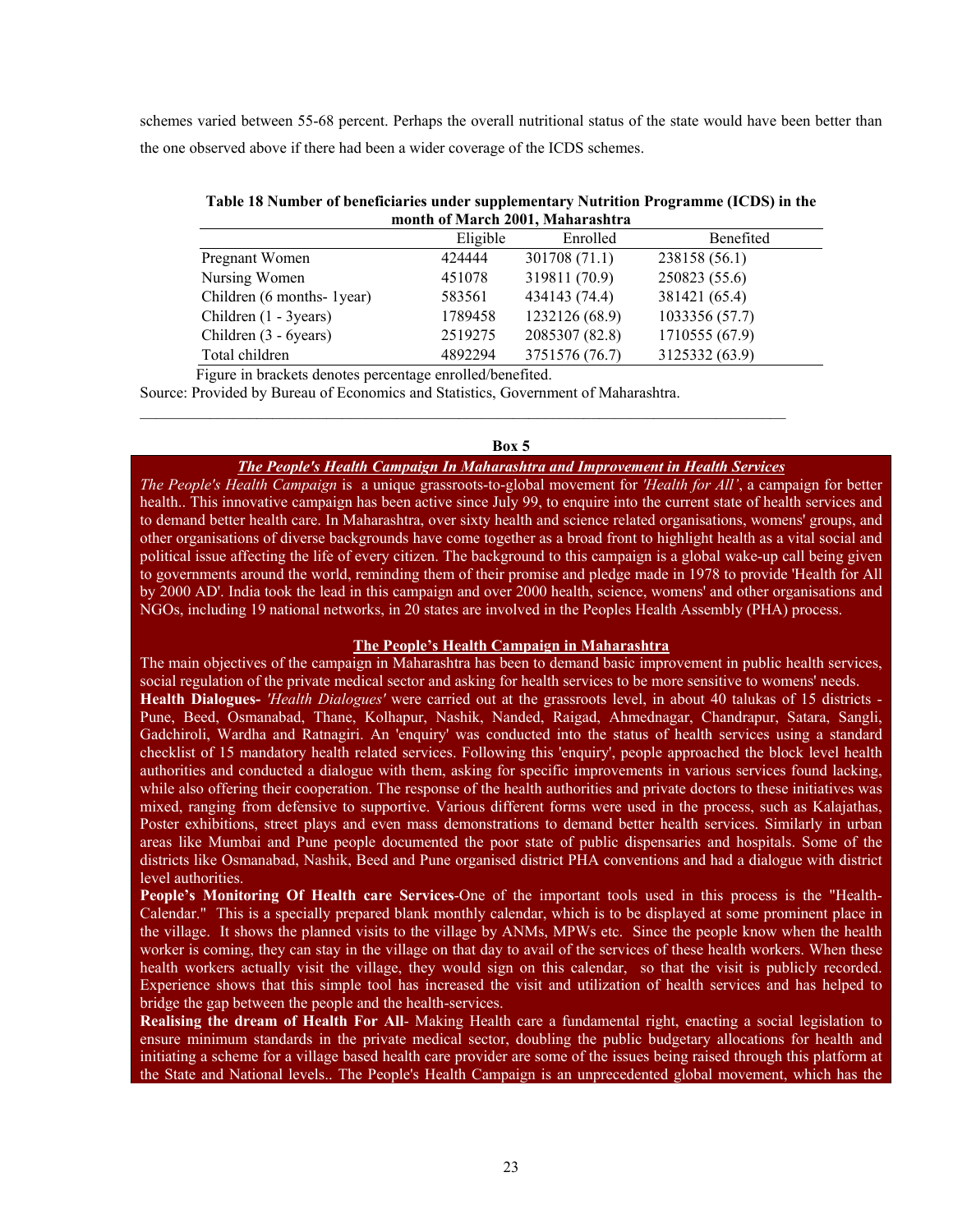potential to generate both the much needed political will and people's initiative necessary to convert Humanity's dream of Health for All into a tangible reality. (*contributed by Dr. Anant Phadke, CEHAT, Pune*)

### *Conclusions*

Calorie Intake

Table 19 pools together critical health indicators to present an overview across rural and urban areas over time. Some trends are very clear, like the universal rural – urban disparities with the former clearly neglected. This does not imply that urban health services are good. Urban health services are also considerably strained under the impact of the new economy. This is compounded by the inter-regional disparities with a clear pattern of districts in Vidharbha, Marathwada and North Maharashtra at a considerable disadvantage in terms of the existing health resources in these regions as compared to Mumbai and Western Maharashtra. Other trends indicate that improvements in inputs have definitely made a positive impact overall in outcomes. In case of preventive care the public health services continue to play a lead role and this has been critical to overall improvements in health outcomes. During the eighties when the public health infrastructure expanded in rural areas one even saw the rural-urban and inter-regional gap in health outcomes reduce substantially but presently the reduction in public health investment and expenditures has slowed further gains, especially in rural areas. There is a clear need for more resources for healthcare in the public domain to achieve better equity in health outcomes. Only such a strategy will strengthen the public health sector and benefit the people of Maharashtra, especially the poor and deprived sections of the population. To support strengthening of public health services the Peoples' Health Assembly initiative was started in early 2000 and through this campaign it is hoped that the interest in peoples' health and healthcare in the public domain will be back on the government's agenda. (see Box 5).

|                          |       | 1981   |       |       | 1986   |        |       | 1991/1992 |        |       | Latest Year (1994 - 1998) |        |
|--------------------------|-------|--------|-------|-------|--------|--------|-------|-----------|--------|-------|---------------------------|--------|
| <b>Indicators</b>        | Rural | Urban  | Total | Rural | Urban  | Total  | Rural | Urban     | Total  | Rural | Urban                     | Total  |
| <b>Input Indicator</b>   |       |        |       |       |        |        |       |           |        |       |                           |        |
| 1. Beds/lakh population  | 13.52 | 306.69 | 11622 | 17.51 | 328.45 | 132.78 | 26.05 | 332.51    | 144.64 | 44.70 | 324.70                    | 153.90 |
| 2.Doctors/lakhpopn.      |       |        | 65.43 |       |        |        |       |           | 62.72  | 72.5  | 139.8                     | 23.7   |
| 3. Percent Beds Private  |       |        | 37.40 |       |        | 38.38  |       |           | 34.13  |       |                           | 47.82  |
| 4. Health Exp. % NSDP    |       |        | 0.90  |       |        | 1.0    |       |           | 0.8    |       |                           | 0.7    |
| 5. Health Exp. % Budget  |       |        | 653   |       |        | 597    |       |           | 533    |       |                           | 5.18   |
| 6. Health Exp. Percapita |       |        | 1994  |       |        | 38.95  |       |           | 75.63  |       |                           | 10226  |
| <b>Outcome Indicator</b> |       |        |       |       |        |        |       |           |        |       |                           |        |
| 7. Crude Death Rate      | 10.6  | 74     | 96    | 9.7   | 6.1    | 8.4    | 93    | 62        | 82     | 8.6   | 5.4                       | 73     |
| 8. Total Fertility Rate  | 4.0   | 3.0    | 3.6   | 4.0   | 3.0    | 3.6    | 33    | 23        | 29     | 33    | 2.5                       | 29     |
| 9. Infant Mortality Rate | 90.10 | 49.30  | 78.90 | 73    | 44     | 63     | 69    | 38        | 60     | 58    | 31                        | 48     |
| 10. Life Expectancy      | 54.0  | 62.2   | 563   | 59.0  | 64.0   | 60.7   | 60.7  | 66.6      | 62.6   | 62.8  | 69.4                      | 652    |
| 11. % Using Public OPD   |       |        |       | 2632  | 25.02  | 26.00  |       |           |        | 17.98 | 18.09                     | 18.00  |
| 12.% Using Public IPD    |       |        |       | 43.57 | 46.23  | 44.00  |       |           |        | 31.20 | 31.80                     | 31.40  |
| 13.% No ANC              |       |        |       |       |        |        | 21.8  | 98        | 172    |       |                           | 9.6    |
| 14.% Fully Immunised.    |       |        |       |       |        |        | 65.6  |           | 52.8   | 76.8  | 80.4                      | 78.2   |
| 15.% Inst. Deliveries    | 10.9  | 69.5   | 26.5  | 20.2  | 72.0   | 33.7   | 20.9  | 75.9      | 343    | 343   | 80.9                      | 52.8   |
| 16.% Inadequate          |       |        |       | 44.4  | 57.1   |        |       |           |        | 57.4  | 54.8                      |        |

**Table 19: Overall Inputs and Outcomes of Health Sector in Maharashtra in Rural & Urban Areas** 

Source: RGI 1999; PRC and IIPS 1995; IIPS and ORC Macro 2000; CBHI 1998; IIPS 2001; NSSO 1992; NSSO 1998a; NSSO 1998b; Government of Maharashtra (*Finance and Accounts* various years); CSO 2000.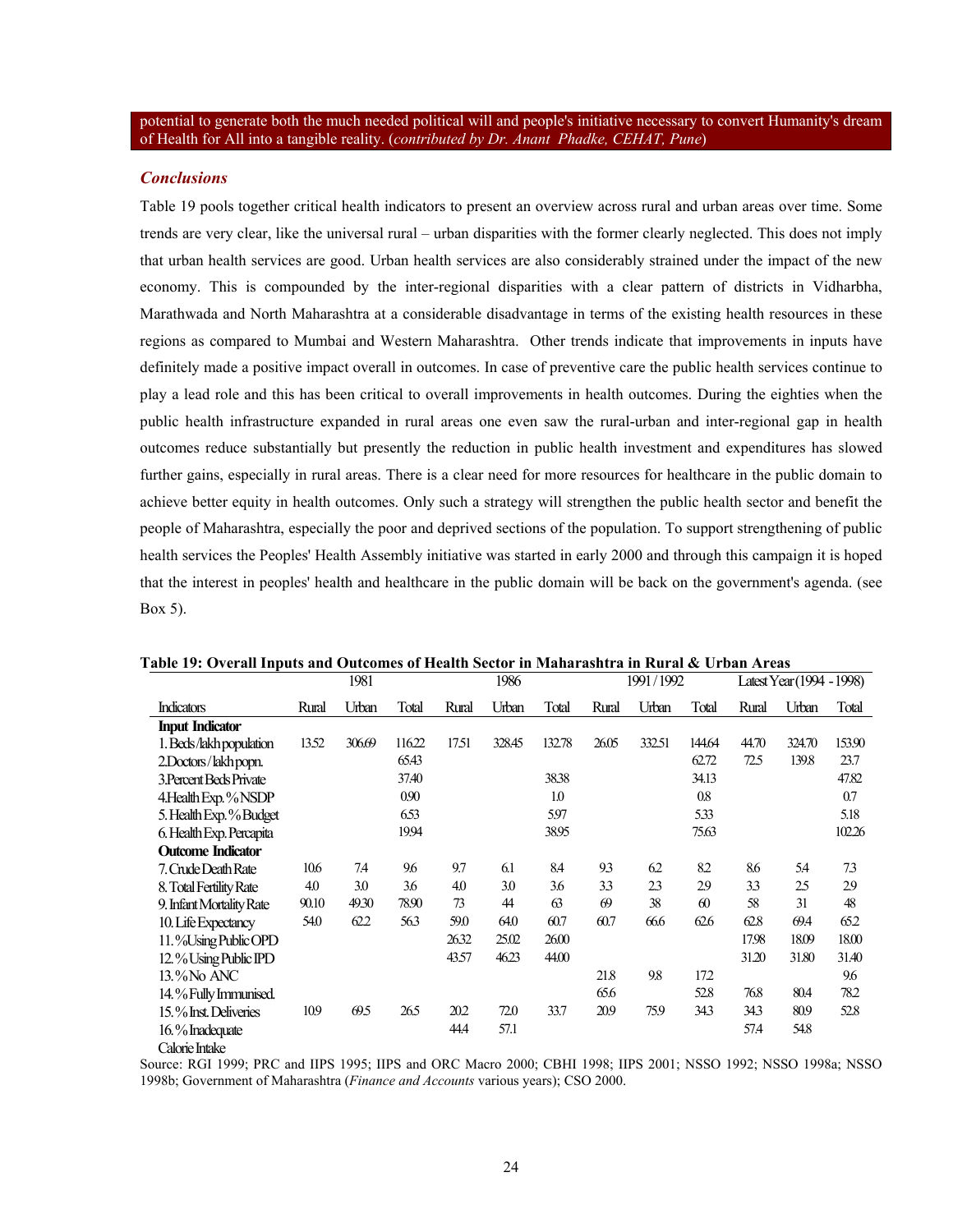### **Annexure Tables**

|                    | Population served per facility |        |        |       |       |  |  |  |  |
|--------------------|--------------------------------|--------|--------|-------|-------|--|--|--|--|
| Type of facility   |                                | 1961   | 1971   | 1981  | 1991  |  |  |  |  |
| Hospitals          |                                | 104167 | 128205 | 62500 | 37453 |  |  |  |  |
| <b>Beds</b>        |                                | 1430   | 1347   | 860   | 690   |  |  |  |  |
| Dispensaries       |                                | 50505  | 50251  | 17921 | 8554  |  |  |  |  |
| <b>PHC</b>         |                                | 128205 | 89286  | 94340 | 29326 |  |  |  |  |
| <b>Sub Centres</b> | $\ast$                         |        | 12484  | 10020 | 5152  |  |  |  |  |
| Doctors            | $\ast$                         |        | 2208   | 1528  | 1594  |  |  |  |  |
| <b>Nurses</b>      |                                | 4344   | 2558   | 1851  | 2056  |  |  |  |  |

### **Table H 1: Trends in availability of health facilities in Maharashtra**

Source: Duggal *et al, 1995a.*

**Table H 2: Number of hospitals, beds and dispensaries per lakh population across States and by rural and urban areas** 

|                | <b>Hospitals</b> |       |       |       |       | <b>Beds</b> |       |      | Ref<br><b>Dispensaries</b> |       |     |       |       | Ason |        |
|----------------|------------------|-------|-------|-------|-------|-------------|-------|------|----------------------------|-------|-----|-------|-------|------|--------|
|                | Rural            | Urban | Total | Rural |       | Urban       | Total | Year |                            | Rural |     | Urban | Total |      |        |
| Andhra Pradesh | 1.7              | 10.6  |       | 42    | 19.8  | 189.8       | 65.5  |      | 1.1.94                     |       | 0.4 | 0.4   |       | 0.4  | 1.1.93 |
| Gujarat        | 0.6              | 15.1  |       | 5.6   | 24.3  | 422.5       | 161.7 |      | 1.1.95                     |       | 8.2 | 31.2  | 16.1  |      | 1.1.95 |
| Haryana        | 0.1              | 1.5   |       | 0.4   | 4.0   | 152.8       | 40.6  |      | 1.1.96                     |       | 0.3 | 4.1   |       | 12   | 1.1.93 |
| Kamataka       | 0.1              | 1.7   |       | 0.6   | 10.4  | 233.5       | 79.4  |      | 1.1.96                     |       | 1.8 | 1.6   |       | 1.7  | 1.1.94 |
| Kerala         | 6.5              | 7.5   |       | 6.7   | 198.0 | 414.2       | 255.1 |      | 1.1.94                     |       | 6.4 | 6.4   |       | 6.4  | 1.1.94 |
| Maharashtra    | 0.9              | 83    |       | 3.8   | 20.7  | 219.7       | 97.7  |      | 1.1.93                     |       | 0.7 | 24.4  |       | 99   | 1.1.93 |
| Punjab         | 1.8              | 22    |       | 1.9   | 62.9  | 156.2       | 90.4  |      | 1.1.96                     |       | 7.7 | 3.6   | 6.5   |      | 1.1.96 |
| Tamil Nadu     | 0.2              | 1.7   |       | 0.7   | 11.8  | 232.9       | 87.5  |      | 1.1.90                     |       | 0.4 | 1.9   | 0.9   |      | 1.1.90 |
| West Bengal    | 0.2              | 1.4   |       | 0.5   | 11.7  | 237.0       | 73.7  |      | 1.1.96                     |       | 0.8 | 0.7   | 0.7   |      | 1.1.96 |
| All India      | 0.7              | 43    |       | 1.6   | 19.4  | 212.7       | 69.1  |      | .96<br>$1.1\,$             |       | 1.7 | 6.7   |       | 3.0  | 1.1.96 |

Source: Based on CBHI ,1998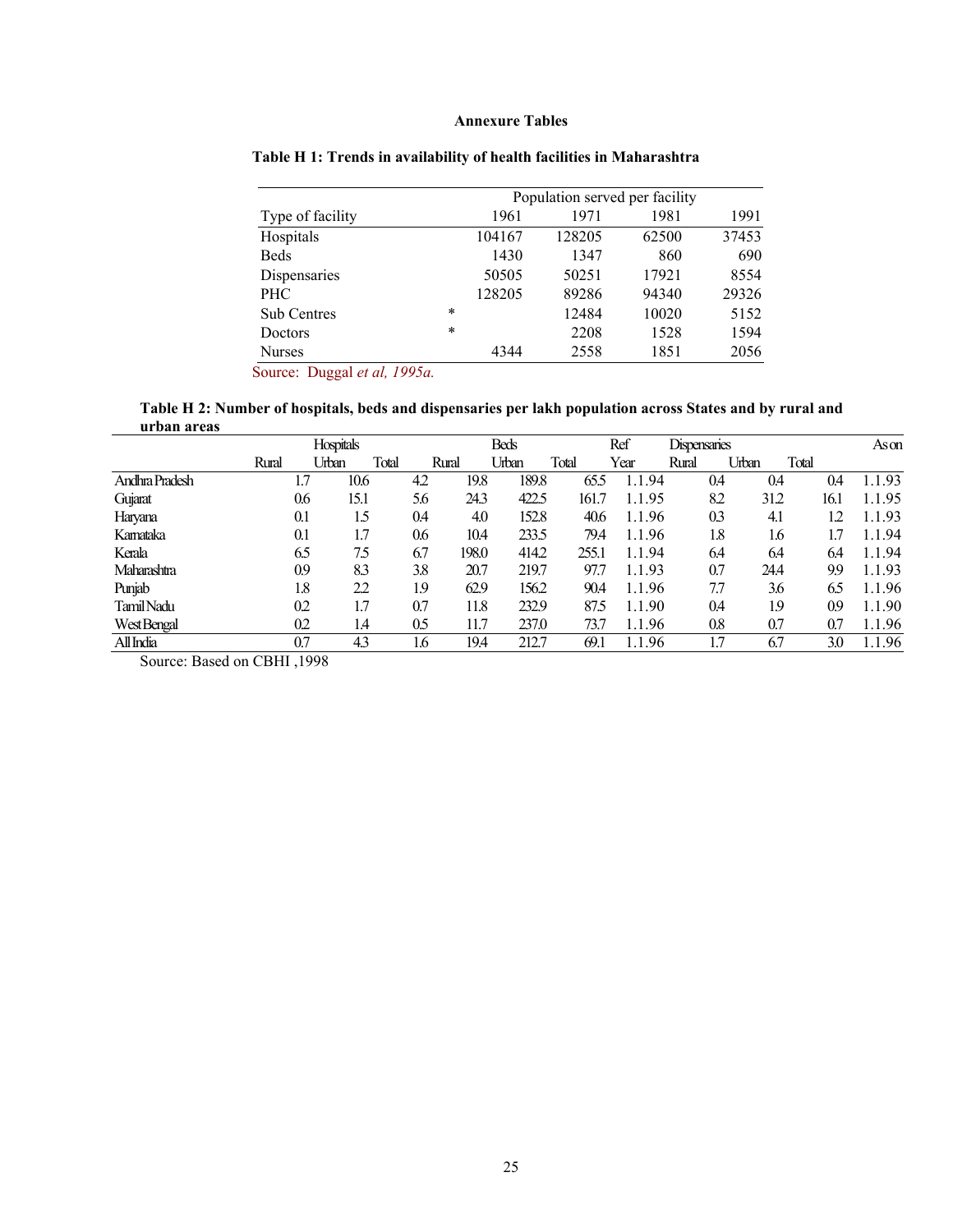|               | <b>Medical Institutions</b><br><b>Beds</b> |                  |      |                  |      |                |      |      |      |      |
|---------------|--------------------------------------------|------------------|------|------------------|------|----------------|------|------|------|------|
|               | 1961                                       | 1971             | 1981 | 1991             | 2000 | 1961           | 1971 | 1981 | 1991 | 2000 |
| Raigad        | 1.1                                        | 1.7              | 2.1  | 4.1              | 3.5  | 55             | 36   | 80   | 61   | 53   |
| Ratnagiri     | 0.9                                        | 1.6              | 1.3  | 5.2              | 4.8  | 19             | 42   | 50   | 90   | 139  |
| Thane         | 0.7                                        | 1.1              | 1.5  | 2.2              | 1.7  | 29             | 113  | 155  | 89   | 77   |
| Ahmednagar    | 0.7                                        | 1.0              | 1.4  | 3.5              | 3.0  | $\overline{7}$ | 15   | 74   | 75   | 63   |
| Dhule         | 0.9                                        | 1.2              | 1.8  | 4.1              | 3.9  | 12             | 22   | 56   | 75   | 68   |
| Nandubar      |                                            |                  |      |                  |      |                |      |      |      |      |
| Jalgaon       | 0.6                                        | 1.2              | 1.4  | 3.5              | 3.1  | 12             | 33   | 53   | 57   | 57   |
| Nashik        | 0.5                                        | 1.2              | 1.6  | 3.4              | 3.3  | 34             | 34   | 74   | 70   | 71   |
| Pune          | 0.9                                        | 1.3              | 1.7  | 3.1              | 2.6  | 174            | 208  | 226  | 214  | 177  |
| Satara        | 0.8                                        | 1.3              | 1.6  | 3.6              | 3.3  | 47             | 19   | 70   | 57   | 51   |
| Solapur       | 0.8                                        | 1.4              | 1.5  | 3.3              | 2.9  | 39             | 52   | 111  | 87   | 75   |
| Kolhapur      | 0.4                                        | 1.2              | 1.3  | 2.8              | 2.7  | 32             | 40   | 58   | 59   | 52   |
| Sangli        | 0.7                                        | $1.0\,$          | 1.3  | 3.5              | 3.1  | 81             | 44   | 104  | 90   | 79   |
| Sindudurga    |                                            |                  |      | 5.6              | 5.7  |                |      |      | 86   | 49   |
| Aurangbad     | 0.3                                        | 1.3              | 1.2  | 2.7              | 3.1  | 5              | 50   | 67   | 77   | 87   |
| Beed          | 0.9                                        | $0.8\,$          | 1.2  | 3.1              | 2.8  | 45             | 40   | 67   | 69   | 60   |
| Jalna         |                                            |                  |      | 3.0              | 2.7  |                |      |      | 50   | 27   |
| Nanded        | 1.0                                        | 1.1              | 1.2  | 3.4              | 3.0  | 59             | 17   | 62   | 77   | 67   |
| Latur         |                                            |                  |      | 3.3              | 2.8  |                |      |      | 44   | 28   |
| Osmanabad     | 0.3                                        | 1.1              | 0.5  | 4.2              | 3.6  | 13             | 17   | 20   | 65   | 250  |
| Parbhani      | 0.6                                        | 1.1              | 1.0  | 3.0              | 2.8  | 18             | 15   | 37   | 45   | 50   |
| Hingoli       |                                            |                  |      |                  |      |                |      |      |      |      |
| Akola         | 1.2                                        | 1.6              | 1.8  | 3.3              | 3.1  | 47             | 56   | 84   | 90   | 118  |
| Washim        |                                            |                  |      |                  |      |                |      |      |      |      |
| Amravathi     | 1.9                                        | 1.8              | 2.3  | 4.5              | 4.1  | 48             | 105  | 158  | 156  | 141  |
| Buldana       | 1.9                                        | 2.1              | 2.2  | 3.3              | 3.1  | 47             | 44   | 56   | 62   | 56   |
| Yavatmal      | 2.0                                        | 1.9              | 2.0  | 3.8              | 3.5  | 52             | 42   | 69   | 79   | 71   |
| Bhandara      | 1.3                                        | 1.5              | 1.4  | 3.8              | 3.8  | 38             | 33   | 61   | 66   | 64   |
| Gondia        |                                            |                  |      |                  |      |                |      |      |      |      |
| Chandarpur    | 0.8                                        | 1.5              | 1.3  | 4.5              | 3.8  | 11             | 25   | 58   | 104  | 126  |
| Gadchiroli    |                                            |                  |      | 6.4              | 6.2  |                |      |      | 71   | 46   |
| Nagpur        | 1.8                                        | 1.9              | 2.0  | 2.7              | 2.3  | 106            | 177  | 211  | 177  | 147  |
| Wardha        | 2.0                                        | 2.2              | 2.4  | 4.2              | 3.8  | 98             | 81   | 187  | 244  | 220  |
| State Total * | 1.0                                        | $\overline{1.4}$ | 1.6  | $\overline{3.4}$ | 3.1  | 47             | 60   | 98   | 94   | 84   |

**Table H 3: District wise number of medical institutions and beds per one lakh population, Maharashtra** 

Source: Supplied by Bureau of Economics and Statistics, Government of Maharashtra. \*excludes Mumbai. The declining numbers in most cases are due to incomplete reporting from the private sector.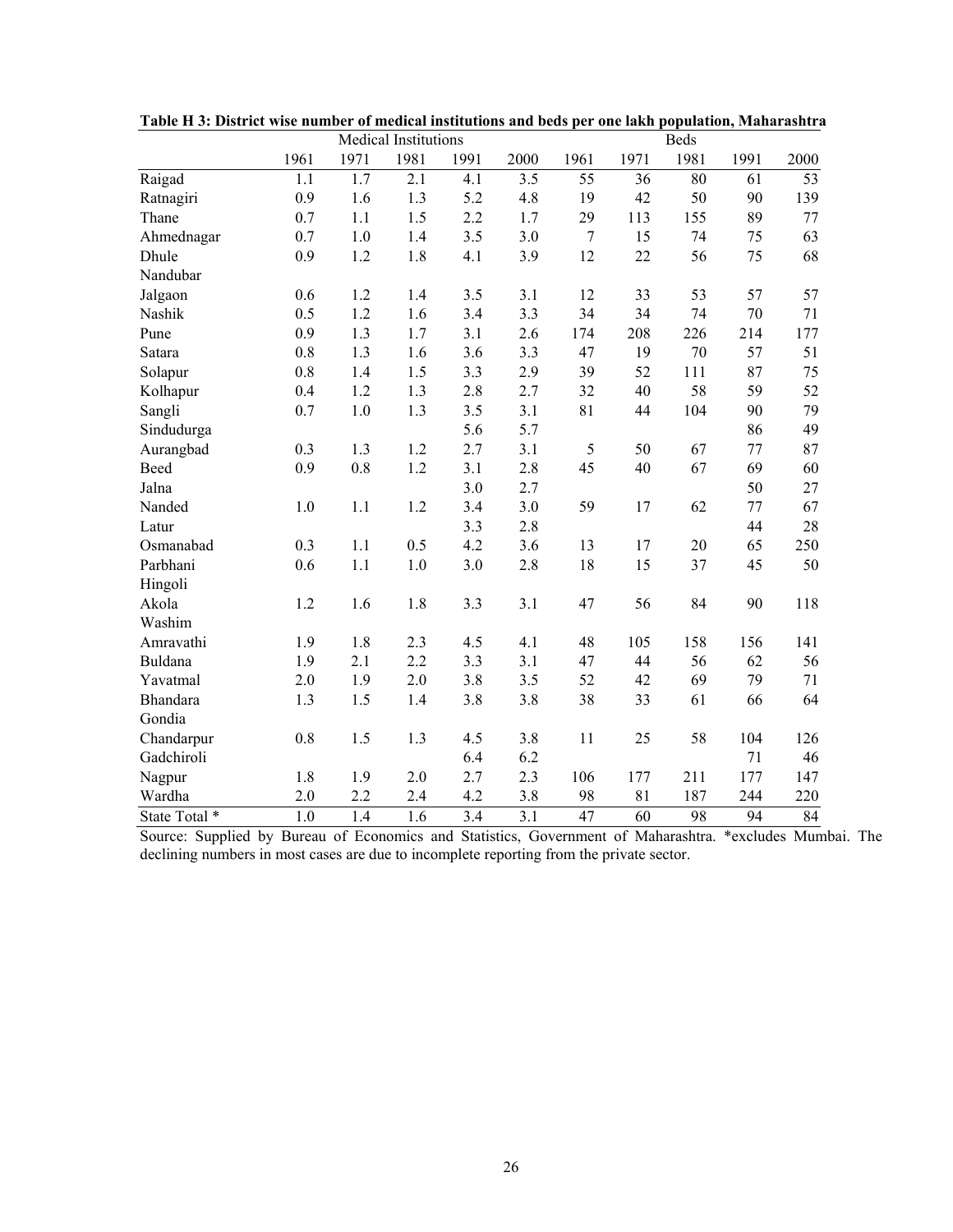| I ADIÇ II 4a. IIÇANIN ÇAFÇ SÇI VIÇÇS IN IVIANAI ASINI A, 2000. | No of<br>hospitals $\&$ hospital $\&$<br>dispensarie dispensary<br>S | Popn. Per | No of<br>PHC's |     | Popn<br>served per<br>PHC | No of Sub<br>centres |     | Popn<br>served per<br>sub centre | No of Beds Popn | served per<br>bed |
|----------------------------------------------------------------|----------------------------------------------------------------------|-----------|----------------|-----|---------------------------|----------------------|-----|----------------------------------|-----------------|-------------------|
| Raighad                                                        | $\overline{76}$                                                      | 28668     |                | 54  | 32010                     | 277                  |     | 6240                             | 1157            | 1882              |
| Ratnagiri                                                      | 81                                                                   | 12320     |                | 67  | 13299                     | 374                  |     | 2382                             | 1383            | 722               |
| Thane                                                          | 125                                                                  | 57442     |                | 77  | 24223                     | 470                  |     | 3968                             | 5519            | 1298              |
| Ahmednagar                                                     | 121                                                                  | 33592     |                | 89  | 37590                     | 485                  |     | 6898                             | 2580            | 1575              |
| Dhule                                                          | 119                                                                  | 25641     |                | 90  | 26646                     | 431                  |     | 5564                             | 2058            | 1478              |
| Nandubar                                                       | $\boldsymbol{0}$                                                     |           |                |     |                           |                      |     |                                  |                 |                   |
| Jalgaon                                                        | 118                                                                  | 32961     |                | 80  | 33569                     | 397                  |     | 6765                             | 2157            | 1754              |
| Nashik                                                         | 156                                                                  | 30390     |                | 100 | 29216                     | 530                  |     | 5512                             | 3364            | 1400              |
| Pune                                                           | 182                                                                  | 38144     |                | 86  | 38940                     | 501                  |     | 6684                             | 12306           | 564               |
| Satara                                                         | 94                                                                   | 30686     |                | 71  | 35435                     | 309                  |     | 8142                             | 1472            | 1960              |
| Solapur                                                        | 112                                                                  | 34626     |                | 68  | 40866                     | 329                  |     | 8446                             | 2926            | 1325              |
| Kolhapur                                                       | 96                                                                   | 36435     |                | 72  | 35271                     | 371                  |     | 6845                             | 1829            | 1912              |
| Sangli                                                         | 81                                                                   | 32474     |                | 59  | 33751                     | 270                  |     | 7375                             | 2052            | 1270              |
| Sindudurga                                                     | 50                                                                   | 33286     |                | 38  | 40474                     | 246                  |     | 6252                             | 808             | 2060              |
| Aurangbad                                                      | 66                                                                   | 30683     |                | 47  | 46228                     | 248                  |     | 4437                             | 1751            | 1158              |
| Beed                                                           | 60                                                                   | 36216     |                | 47  | 37160                     | 253                  |     | 6903                             | 1298            | 1674              |
| Jalna                                                          | 47                                                                   | 37037     |                | 37  | 45556                     | 171                  |     | 13260                            | 738             | 3698              |
| Nanded                                                         | 88                                                                   | 33289     |                | 64  | 35019                     |                      | 374 | 5993                             | 1976            | 1482              |
| Latur                                                          | 59                                                                   |           |                | 46  | 45266                     |                      | 234 | 11408                            | 946             | 3571              |
| Osmanabad                                                      | 55                                                                   | 6261      |                | 42  | 36216                     | 204                  |     | 1453                             | 862             | 400               |
| Parbhani                                                       | 69                                                                   | 35136     |                | 51  | 35474                     | 351                  |     | 5154                             | 1200            | 2019              |
| Hingoli                                                        | $\boldsymbol{0}$                                                     |           |                |     |                           |                      |     |                                  |                 |                   |
| Akola                                                          | 82                                                                   | 31950     |                | 55  | 32751                     | 326                  |     | 5525                             | 3095            | 847               |
| Washim                                                         | $\boldsymbol{0}$                                                     |           |                |     |                           |                      |     |                                  |                 |                   |
| Amravathi                                                      | 106                                                                  | 24126     |                | 56  | 29631                     | 320                  |     | 5194                             | 3610            | 708               |
| Buldana                                                        | 70                                                                   | 32556     |                | 52  | 34201                     | 265                  |     | 6711                             | 1282            | 1775              |
| Yavatmal                                                       | 84                                                                   | 28979     |                | 62  | 31934                     | 374                  |     | 5294                             | 1728            | 1408              |
| <b>Bhandara</b>                                                | 92                                                                   | 26944     |                | 72  | 28925                     | 427                  |     | 4877                             | 1539            | 1562              |
| Gondia                                                         | $\boldsymbol{0}$                                                     |           |                |     |                           |                      |     |                                  |                 |                   |
| Chandarpur                                                     | 80                                                                   | 18861     |                | 68  | 36766                     | 336                  |     | 2305                             | 1900            | 793               |
| Gadchiroli                                                     | 58                                                                   | 27138     |                | 45  | 20842                     | 372                  |     | 3868                             | 730             | 2173              |
| Nagpur                                                         | 92                                                                   | 13602     |                | 48  | 29252                     | 300                  |     | 4680                             | 5902            | 680               |
| Wardha                                                         | 46                                                                   | 26316     |                | 27  | 32575                     |                      | 180 | 4886                             | 2682            | 494               |
| State Total *                                                  | 2565                                                                 | 32759     | 1761           |     | 32071                     | 9725                 |     | 5807                             | 70852           | 1186              |

# **Table H 4a: Health care services in Maharashtra, 2000.**

Source: Supplied by Bureau of Economics and Statistics, Government of Maharashtra. \*excludes Mumbai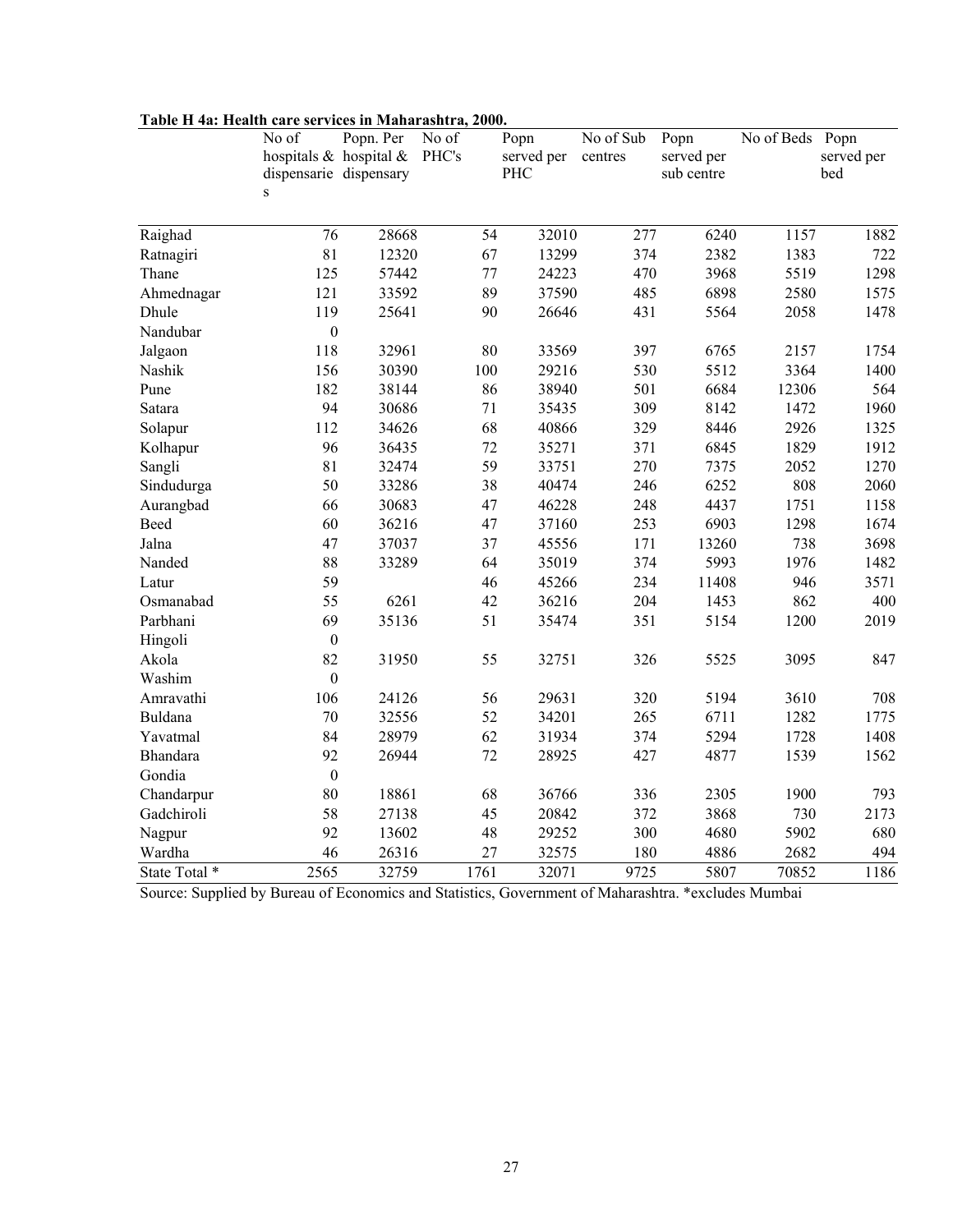|                 | Population served per  |                               |            |                 | % in public sector |      | % in Urban areas                                        |       |                  |             |
|-----------------|------------------------|-------------------------------|------------|-----------------|--------------------|------|---------------------------------------------------------|-------|------------------|-------------|
|                 | Hospitals <sup>@</sup> | Dispensari                    | $ISM^{\#}$ | $\mathbf{A}$ ll | <b>Beds</b>        |      | Hospitals <sup>@</sup> Dispensari Hospital <sup>@</sup> |       | Dispensari       | <b>Beds</b> |
|                 |                        | $\mathbf{\tilde{e}}^{\alpha}$ |            | Medical         |                    |      | $es^{\omega}$                                           |       | $es^{\omega}$    |             |
|                 |                        |                               |            | Inst.           |                    |      |                                                         |       |                  |             |
| Ahmednagar      | 25691                  | 12892                         | 31940      | 6766            | 838                | 7.8  | 7.8                                                     | 87.7  | 99.6             | 60.7        |
| Akola           | 22815                  | 8619                          | 47492      | 5528            | 833                | 11.7 | 2.4                                                     | 92.2  | 92.2             | 76.8        |
| Amravathi       | 11064                  | 7557                          | 7812       | 2851            | 418                | 16.8 | 10.3                                                    | 94.7  | 87.9             | 71.9        |
| Aurangabad      | 21350                  | 2502                          | $2E+05$    | 2212            | 757                | 27.7 | 100.0                                                   | 72.5  | 26.5             | 73.1        |
| Beed            | 26973                  | 36134                         | 23355      | 9297            | 1469               | 18.6 | 11.4                                                    | 88.7  | 100.0            | 56.7        |
| <b>Bhandara</b> | 52755                  | 79132                         | 29154      | 15176           | 1458               | 22.5 | 5.5                                                     | 61.9  | 47.2             | 51.4        |
| <b>Buldhana</b> | 27533                  | 12957                         | 17089      | 5813            | 1124               | 16.1 | 7.8                                                     | 93.1  | 94.8             | 76.3        |
| Chandrapur      | 20027                  | 9701                          | 16630      | 4692            | 856                | 7.6  | 42                                                      | 81.7  | 67.2             | 64.7        |
| Dhule           | 14809                  | 12227                         | 63466      | 6058            | 1385               | 15.9 | 29                                                      | 95.0  | 100.0            | 69.0        |
| Gadchiroli      | 48659                  | 22357                         | 22357      | 9090            | 1020               | 11.3 | 23.1                                                    | 47.1  | 56.8             | 14.8        |
| Greater Mumbai  | 13764                  | 5251                          | 65617      | 3593            | 355                | 8.0  | 100.0                                                   | 100.0 | 100.0            | 100.0       |
| Jalgaon         | 6742                   | 17453                         | 63224      | 4516            | 665                | 7.9  | 6.3                                                     | 71.7  | 95.3             | 76.8        |
| Jalna           | 25152                  | 477897                        | 89606      | 18864           | 1086               | 19.7 | 13.8                                                    | 82.5  | 66.7             | 75.3        |
| Kolhapur        | 36544                  | 14755                         | 42470      | 8426            | 1155               | 24.4 | 3.8                                                     | 84.9  | 3.8              | 39.7        |
| Latur           | 28896                  | 440670                        | 62953      | 18954           | 1157               | 12.8 | 2.5                                                     | 93.4  | 100.0            | 73.5        |
| Nagpur          | 9624                   | 41130                         | 29279      | 6159            | 471                | 22.8 | 100.0                                                   | 44.7  | 84.3             | 699         |
| Nanded          | 27212                  | 17876                         | 44528      | 8685            | 1058               | 16.0 | 5.7                                                     | 98.1  | 61.9             | 93.4        |
| Nashik          | 21192                  | 8144                          | 44975      | 5203            | 837                | 18.3 | 13.2                                                    | 87.8  | 100.0            | 69.3        |
| Osmanabad       | 38320                  | 47900                         | 41912      | 14118           | 1316               | 17.8 | 12.4                                                    | 92.1  | 99.4             | 76.8        |
| Perbhanai       | 23672                  | 21192                         | 42792      | 8865            | 1284               | 25.7 | 10.7                                                    | 80.0  | 100.0            | 55.3        |
| Pune            | 11163                  | 17257                         | 3E+05      | 6631            | 373                | 19.7 | 100.0                                                   | 90.4  | 100.0            | 67.9        |
| Raighad         | 20192                  | 12296                         | $2E+05$    | 7378            | 1062               | 18.1 | 5.9                                                     | 96.5  | 96.4             | 99.2        |
| Ratnagiri       | 34529                  | 324577                        | 3E+05      | 28472           | 1234               | 15.7 | 10.7                                                    | 88.4  | 95.5             | 66.0        |
| Sangli          | 11438                  | 12093                         | 22542      | 4662            | 618                | 10.0 | 17.6                                                    | 74.5  | 100.0            | 68.5        |
| Satara          | 13703                  | 184016                        | $1E+05$    | 11710           | 615                | 33.7 | 11.6                                                    | 95.1  | 99.5             | 83.4        |
| Sindhudurg      | 20337                  | 7110                          | 9016       | 3325            | 694                | 22.0 | 47.5                                                    | 79.3  | 100.0            | 81.8        |
| Solapur         | 19631                  | 26124                         | $2E+05$    | 10514           | 575                | 8.6  | 100.0                                                   | 14.0  | 3.3              | 35.8        |
| Thane           | 21468                  | 3720                          | 73562      | 3040            | 662                | 42.9 | 47.2                                                    | 97.1  | 50.8             | 90.9        |
| Wardha          | 27354                  | 19009                         | 86270      | 9925            | 438                | 19.4 | 73                                                      | 96.9  | 99.5             | 91.8        |
| Yavatmal        | 26303                  | 19492                         | 41191      | 8803            | 1011               | 64.7 | 43.2                                                    | 85.4  | 52.5             | 53.4        |
| Maharashtra     | 16891                  | 9972                          | 40811      | 5435            | 642                | 13.4 | 89                                                      | 86.7  | $\overline{902}$ | 61.7        |

Source: Computed on the basis of information in Statistical Abstract of Maharashtra State 1993-94 & 1994-95, Mumbai: Directorate of Economics and Statistics, Government of Maharashtra.

 $^{\textcircled{a}}$  includes only allopathic medical institutions<br>  $^{\textcircled{a}}$  includes Ayurvedic, Unani and Homeopathic institutions.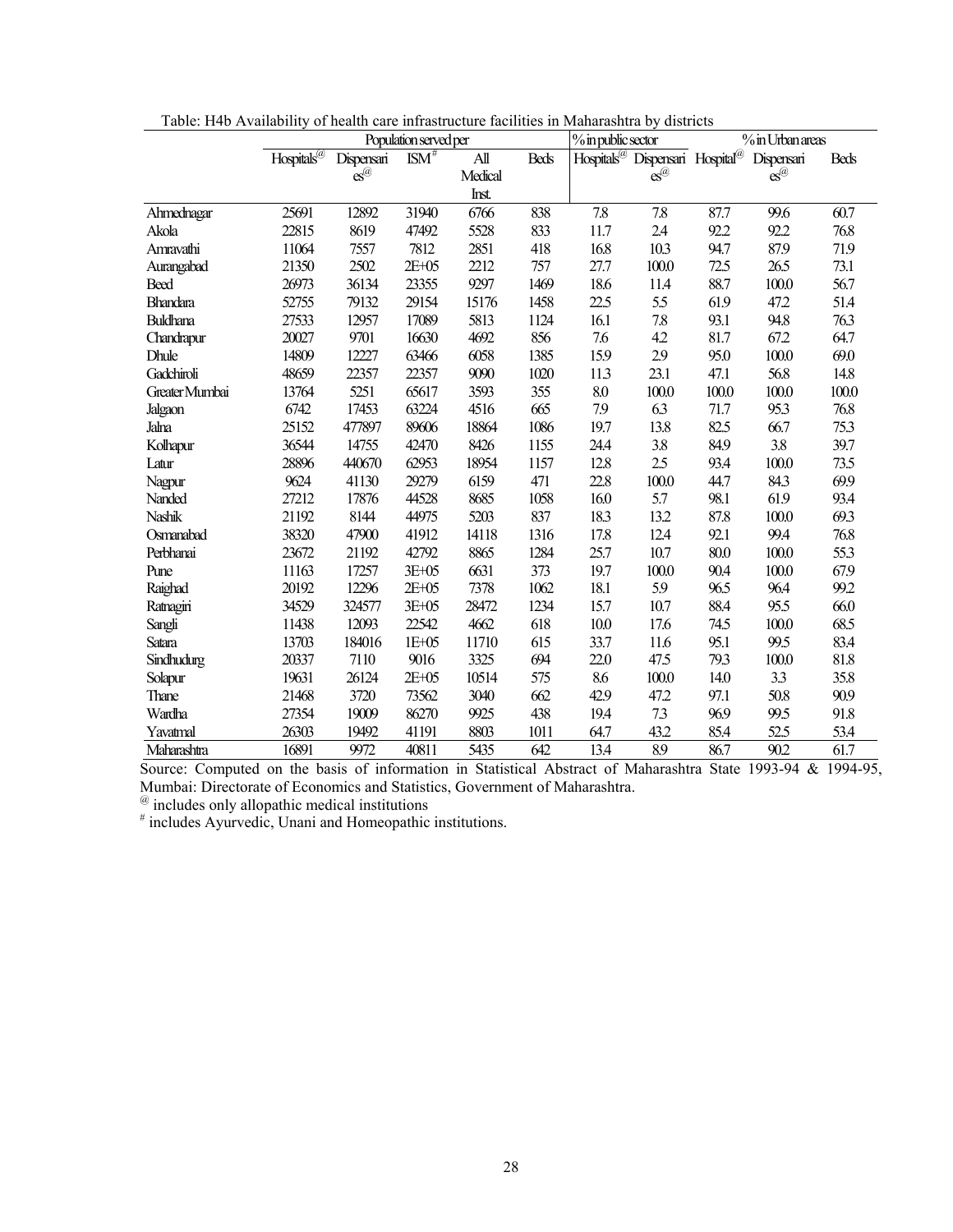| raoic in or runnoch of hospitals, ocus anu uispensaries per iaiur population accoruing to ownership |        |               | Hospitals |       |              |               | <b>Beds</b> |       |                |        | Dispensar |       |
|-----------------------------------------------------------------------------------------------------|--------|---------------|-----------|-------|--------------|---------------|-------------|-------|----------------|--------|-----------|-------|
|                                                                                                     |        |               |           |       |              |               |             |       | <sub>1es</sub> |        |           |       |
|                                                                                                     | Govern | Local         | Private   | Total | Govern Local |               | Private     | Total | Govern Local   |        | Private   | Total |
|                                                                                                     | ment   | <b>Bodies</b> | & Vol     |       | ment         | <b>Bodies</b> | & Vol       |       | ment           | Bodies | & Vol     |       |
|                                                                                                     |        |               | Org.      |       |              |               | Org.        |       |                |        | Org.      |       |
| Andhra Pradesh                                                                                      | 0.2    | 0.0           | 4.0       | 4.2   | 5.2          | 0.0           | 60.3        | 65.5  | 0.1            | 0.0    | 0.3       | 0.4   |
| Gujarat                                                                                             | 0.7    | 0.1           | 4.8       | 5.6   | 49.6         | 9.7           | 102.4       | 161.7 | 0.5            | 0.5    | 15.2      | 16.1  |
| Haryana                                                                                             | 0.3    | 0.0           | 0.1       | 0.4   | 28.6         | 0.0           | 12.0        | 40.6  | 1.0            | 0.0    | 0.2       | 1.2   |
| Karnataka                                                                                           | 0.4    | 0.1           | 0.1       | 0.6   | 57.6         | 1.6           | 20.2        | 79.4  | 1.7            | 0.1    | 0.0       | 1.7   |
| Kerala                                                                                              | 0.5    | 0.0           | 6.3       | 6.7   | 93.0         | 0.0           | 162.1       | 255.1 | 0.2            | 0.0    | 6.3       | 6.4   |
| Maharashtra                                                                                         | 0.5    | 0.1           | 3.1       | 3.8   | 41.8         | 9.2           | 46.8        | 97.7  | 0.2            | 0.8    | 8.9       | 9.9   |
| Punjab                                                                                              | 0.8    | 0.0           | 0.2       | 1.0   | 72.8         | 0.5           | 16.9        | 90.1  | 6.4            | 0.1    | 0.1       | 6.5   |
| Tamil Nadu                                                                                          | 0.5    | 0.0           | 0.2       | 0.7   | 67.8         | 1.1           | 18.7        | 87.5  | 0.4            | 0.4    | 0.1       | 0.9   |
| West Bengal                                                                                         | 0.3    | 0.0           | 0.2       | 0.5   | 63.8         | 0.9           | 9.0         | 73.7  | 0.3            | 0.3    | 0.1       | 0.7   |
| All India                                                                                           | 0.5    | 0.0           | 1.1       | 16.0  | 41.4         | 2.2           | 25.4        | 69.1  | 1.0            | 0.2    | 1.8       | 3.0   |

**Table H 5: Number of hospitals, beds and dispensaries per lakh population according to ownership** 

Source: Based on Health Information of India 1995-96 (CBHI, 1998)

### **Table H 6: Number of Hospitals, Dispensaries, Beds, Doctors and Nurses per 1,00,000 population in selected states 1981-1995/1997**

| Year          |     | Pradesh<br>Andhra | Gujarat | Haryana | Karnataka | Kerala           | Maharasht<br>ra     | Punjab  | Tamil<br>Nadu | Bengal<br>West | All India |
|---------------|-----|-------------------|---------|---------|-----------|------------------|---------------------|---------|---------------|----------------|-----------|
|               |     |                   |         |         |           | <b>Hospitals</b> |                     |         |               |                |           |
| 1981          |     | 1.14              | 2.43    | 0.66    | 0.63      | 2.98             | 1.6                 | 1.51    | 0.78          | 0.75           | 0.99      |
| 1986          |     | 1.03              | 3.78    | 0.52    | 0.61      | 1.2              | 2.18                | 1.44    | 0.78          | 0.67           | 1.02      |
| 1991          |     | 1.75              | 4.34    | 0.48    | 0.64      | 7.02             | 2.67                | 1.14    | 0.73          | 0.61           | 1.32      |
| 1995          | (N) | 4.1               | 5.6     | 0.4     | 0.6       | 6.6              | 3.6                 | 1.0     | 0.7           | 0.5            | 1.6       |
|               |     | (2950)            | (2528)  | (79)    | (293)     | (2040)           | (3115)              | (220)   | (408)         | (399)          | (15097)   |
|               |     |                   |         |         |           |                  | <b>Dispensaries</b> |         |               |                |           |
| 1981          |     | 1.32              | 1.38    | 1.93    | 3.85      | 2.95             | 5.58                | 8.85    | 1.38          | 0.77           | 2.45      |
| 1986          |     | 1.32              | 9.47    | 1.6     | 3.68      | 5.48             | 10.3                | 9.69    | 1.29          | 0.9            | 3.38      |
| 1991          |     | 0.27              | 15.2    | 1.32    | 1.88      | 6.04             | 11.7                | 7.12    | 0.92          | 0.81           | 3.25      |
| 1995          | (N) | 0.4               | 16.1    | 1.2     | 1.7       | 6.4              | 9.5                 | 6.6     | 0.9           | 0.7            | 3.1       |
|               |     | (303)             | (7255)  | (217)   | (830)     | (1951)           | (8143)              | (1462)  | (512)         | (551)          | (28225)   |
|               |     |                   |         |         |           | <b>Beds</b>      |                     |         |               |                |           |
| 1981          |     | 63.7              | 97.7    | 62.3    | 86.3      | 176              | 116                 | 119     | 85.2          | 88.9           | 73.6      |
| 1986          |     | 61.2              | 111     | 51.3    | 86.6      | 220              | 133                 | 120     | 86.4          | 87.2           | 77.8      |
| 1991          |     | 64.6              | 146     | 45.4    | 78.3      | 263              | 145                 | 102     | 88.2          | 80.1           | 78.7      |
| 1995          |     | 78.5              | 175.7   | 60.2    | 112.8     | 283.3            | 148.5               | 113.2   | 103.5         | 92.3           | 94.4      |
| (N thousands) |     | (56)              | (72)    | (11)    | (55)      | (87)             | (127)               | (37)    | (61)          | (68)           | (870)     |
|               |     |                   |         |         |           | <b>Doctors</b>   |                     |         |               |                |           |
| 1981          |     | 43.1              | 43      | $\ast$  | 51.1      | 46               | 65.4                | 128     | 65.7          | 60.2           | 31.9      |
| 1991          |     | 49.7              | 53      | $\ast$  | 98.6      | 56.7             | 62.7                | 135     | 81.9          | 61.4           | 47.2      |
| 1997          | (N) | 36.9              | 61.2    | 4.9     | 94.5      | 81.5             | 75.3                | 127.9   | 95.0          | 61.2           | 51.84     |
|               |     | (27541)           | (28415) | (925)   | (50576)   | (25644)          | (66477)             | (29170) | (5905)        | (47358)        | (507313)  |
|               |     |                   |         |         |           | <b>Nurses</b>    |                     |         |               |                |           |
| 1981          |     | 20.3              | 14.5    | 14      | 13.9      | 37.5             | 54                  | 94.6    | 51.8          | 16.2           | 22        |
| 1991          |     | 23.3              | 59      | 20.7    | 52.2      | 78.4             | 48.6                | 116     | 60.5          | 25.3           | 36.9      |
| 1997          | (N) | 58.1              | 146.6   | 22.8    | 100.2     | 79.2             | 112.9               | 138.0   | 132.5         | 45.6           | 63.59     |
|               |     | (42659)           | (68045) | (4344)  | (50371)   | (24914)          | (99676)             | (31487) | (79881)       | (34701)        | (607396)  |

Source: Duggal *et. al,* 1995; CSO 2000.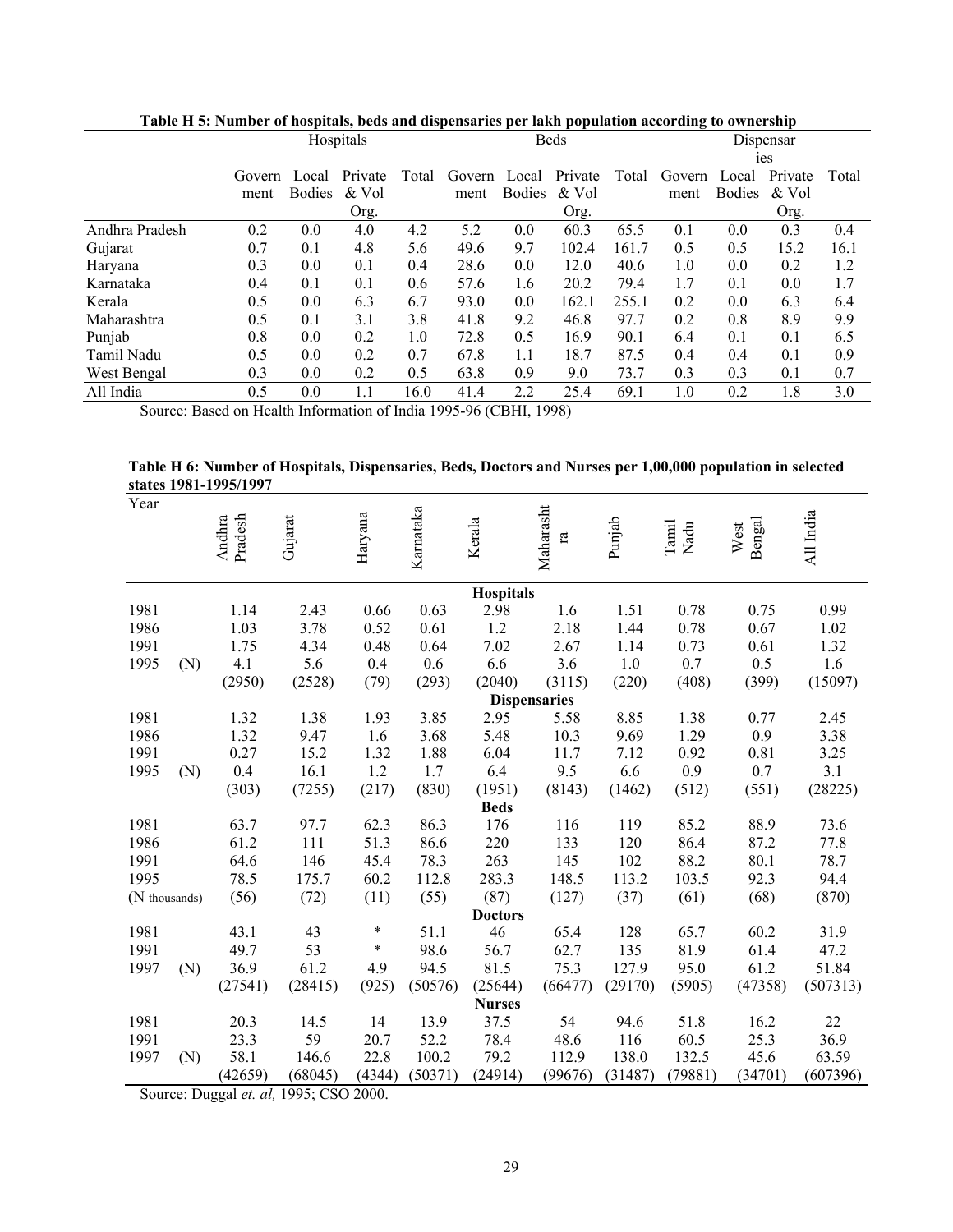|                | Average population covered by a (as Average population covered by a (as |               |            |            |               |            |
|----------------|-------------------------------------------------------------------------|---------------|------------|------------|---------------|------------|
|                |                                                                         | on 31-3-1991) |            |            | on 30-6-1999) |            |
|                | Sub-centre                                                              | <b>PHC</b>    | <b>CHC</b> | Sub-centre | <b>PHC</b>    | <b>CHC</b> |
| Andhra Pradesh | 6175                                                                    | 37995         | 10.5       | 4949       | 31972         | 2.2        |
| Gujarat        | 3793                                                                    | 30888         | 1.8        | 4116       | 30964         | 1.4        |
| Haryana        | 5400                                                                    | 31427         | 3.0        | 6303       | 36136         | 2.3        |
| Karnataka      | 3988                                                                    | 27430         | 2.1        | 4201       | 20409         | 1.4        |
| Kerala         | 4204                                                                    | 23509         | 4.0        | 4384       | 23212         | 2.8        |
| Maharashtra    | 5167                                                                    | 29379         | 1.7        | 5401       | 30913         | 1.7        |
| Punjab         | 5012                                                                    | 7022          | 2.1        | 2693       | 32978         | 1.5        |
| Tamil Nadu     | 4234                                                                    | 25721         | 5.0        | 4494       | 27168         | 5.4        |
| West Bengal    | 6269                                                                    | 31966         | 5.7        | 6878       | 44287         | 5.6        |
| India          | 4753                                                                    | 28011         | 3.2        | 5164       | 30854         | 2.4        |

**Table H 7: Average population covered by PHC, CHC & Sub Center** 

Source: Computation based on data from Rural Health Statistics (1992 and 2000) and Expert committee on population projection (1996)

|                                      | 1981<br>1991 |                |                |                  |                                  |                 |                            |                  |                  |
|--------------------------------------|--------------|----------------|----------------|------------------|----------------------------------|-----------------|----------------------------|------------------|------------------|
|                                      | No of        |                |                |                  | Number per lakh population No of |                 | Number per lakh population |                  |                  |
| Category of medical manpower         | Personnel    | Total          | Rural          |                  | Urban                            | Personnel Total |                            | Rural            | Urban            |
| 1. Physcians and Surgeons            | 61932        | 99             |                | 47               | 195                              | 91795           | 116                        | 84               | 216              |
| Allopathic                           | 28967        | 46             |                | 15               | 106                              | 36315           | 46                         | 22               | 96               |
| Ayurvedic                            | 5776         | 9              |                | 7                | 14                               | 7973            | 10                         | 9                | 17               |
| Homeopathic                          | 2300         | 4              |                | 3                | 5                                | 7358            | 9                          | 9                | 15               |
| Unani                                | 496          |                | 1 <sub>0</sub> |                  | $\overline{2}$                   | 1787            | $\overline{c}$             | $\overline{2}$   | 4                |
| Dental Surgeons                      | 1280         | $\overline{c}$ | $\theta$       |                  | 5                                | 2072            | 3                          |                  | 6                |
| Veternarians                         | 3177         | 5              |                |                  |                                  | 5090            | 6                          | 10               | 7                |
| Pharmacists                          | 15034        | 24             |                | 11               | 48                               | 16864           | 21                         | 14               | 42               |
| Dietcians ans Nutritionist           |              |                |                |                  |                                  | 159             | $\theta$                   | $\boldsymbol{0}$ | $\boldsymbol{0}$ |
| Public Health Physcicians            | 2997         | 5              |                | 4                | 7                                | 5109            | 6                          | 6                | 10               |
| Phy & Surg n.e.c.                    | 1808         | 3              |                | $\overline{2}$   | 4                                | 9068            | 11                         | 11               | 18               |
| 2. Nursing & Medical Health          | 70327        | 112            |                | 50               | 227                              | 129376          | 164                        | 133              | 290              |
| Professionals                        |              |                |                |                  |                                  |                 |                            |                  |                  |
| Vaccinators, Innoculatots, Medical   | 5696         | 9              |                | 8                | 11                               | 7058            | 9                          | 12               | 11               |
| assistants                           |              |                |                |                  |                                  |                 |                            |                  |                  |
| <b>Dental Assistants</b>             | 185          | $\theta$       |                | $\boldsymbol{0}$ | 1                                | 474             | 1                          | $\boldsymbol{0}$ | 1                |
| Veterinary Assistant                 | 1971         | 3              |                | 3                | 3                                | 2290            | 3                          | 5                | $\overline{2}$   |
| <b>Pharmaceutical Assistant</b>      | 1270         | $\overline{2}$ |                |                  | 4                                | 4714            | 6                          | 5                | 11               |
| <b>Nurses</b>                        | 26892        | 43             |                | 14               | 97                               | 46599           | 59                         | 40               | 112              |
| Midwives and HV's                    | 4953         | 8              |                | 11               | 2                                | 3522            | 4                          | 4                | 8                |
| X-Ray Tech.                          | 1367         | 2              |                | 1                | 5                                | 2072            | 3                          | 1                | 6                |
| Optometrists and Opticians           | 258          | $\mathbf{0}$   |                | $\mathbf{0}$     | 1                                | 999             |                            |                  | 2                |
| Physio/Occu Therapists               | 228          | $\theta$       |                | $\theta$         | 1                                | 334             | $\theta$                   | $\theta$         |                  |
| Nursing, Sanitary, other medical and | 32509        | 52             |                | 41               | 71                               | 61314           | 78                         | 65               | 136              |
| health technicians.                  |              |                |                |                  |                                  |                 |                            |                  |                  |

| Table H 8: Rural-Urban differentials in availability of medical manpower, Maharashtra, 1981 and 1991 |  |  |  |
|------------------------------------------------------------------------------------------------------|--|--|--|
|                                                                                                      |  |  |  |

n.e.c.= not elsewhere classified

Source: Census of India 1981 (B series, table B-18) & Census of India, 1991 (*B Series* table B-19)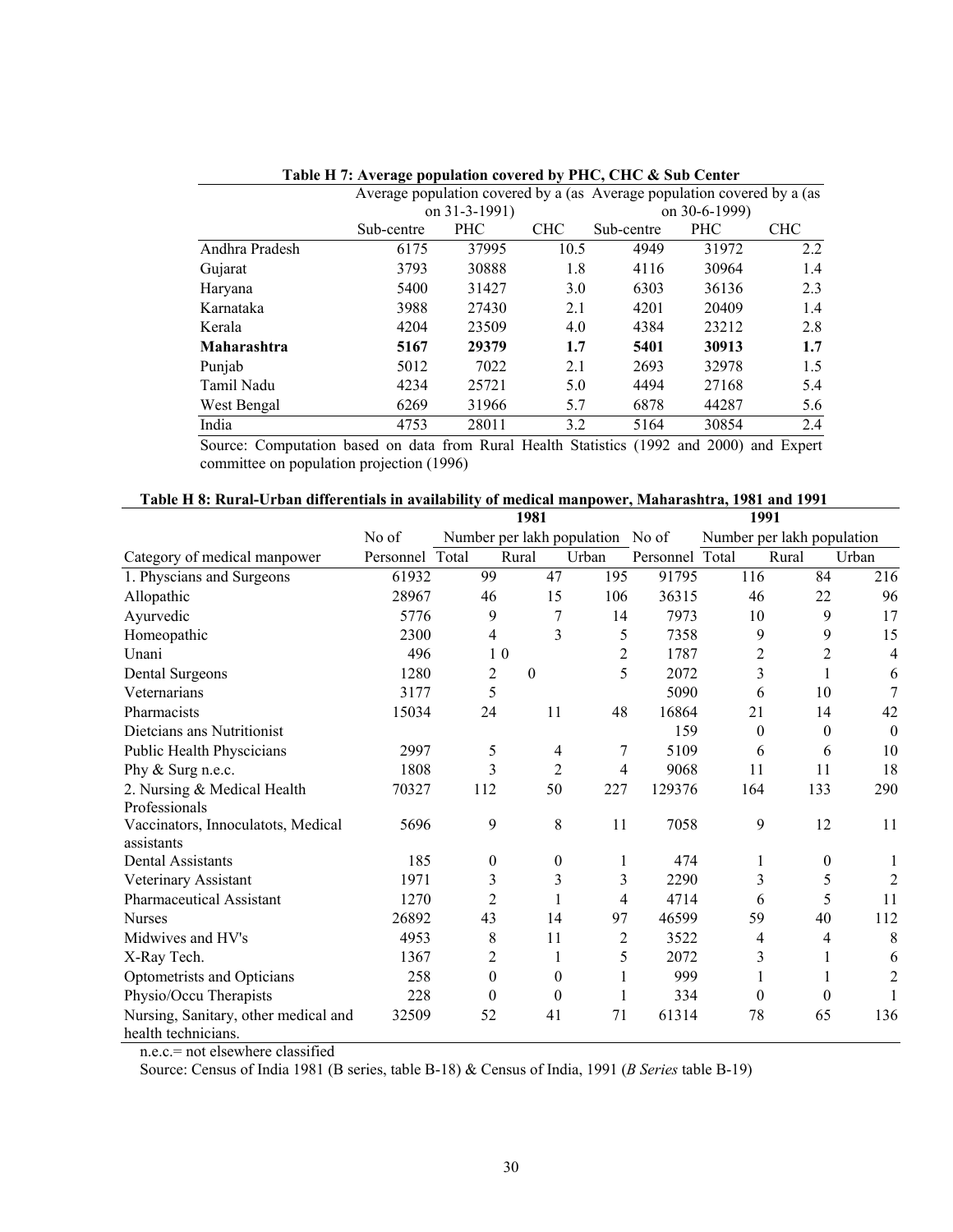|                | <b>TFR</b> | IMR (rate | Child      |
|----------------|------------|-----------|------------|
|                |            | per 1000  | Mortality  |
|                |            | popn)     | (rate per  |
|                |            |           | 1000 Popn) |
| Greater Bombay | 3.0        | 37        | 50         |
| Thane          | 3.39       | 46        | 54         |
| Raigarh        | 3.75       | 63        | 87         |
| Ratnagiri      | 3.66       | 75        | 90         |
| Sindhudurg     | 3.28       | 70        | 87         |
| Nashik         | 4.14       | 79        | 88         |
| Dhule          | 4.22       | 73        | 95         |
| Jalgaon        | 3.89       | 71        | 84         |
| Ahamadnagar    | 3.81       | 47        | 60         |
| Pune           | 3.21       | 52        | 70         |
| Satara         | 3.3        | 51        | 61         |
| Sangli         | 2.95       | 41        | 53         |
| Solapur        | 3.48       | 68        | 83         |
| Kolhapur       | 2.94       | 55        | 74         |
| Aurangabad     | 4.62       | 56        | 81         |
| Jalna          | 4.47       | 76        | 94         |
| Parbhani       | 4.54       | 50        | 95         |
| Bid            | 4.37       | 52        | 80         |
| Nanded         | 4.58       | 68        | 87         |
| Osmanabad      | 3.87       | 70        | 96         |
| Latur          | 4.32       | 57        | 71         |
| Buldana        | 4.47       | 82        | 97         |
| Akola          | 4.59       | 101       | 115        |
| Amravathi      | 3.95       | 94        | 114        |
| Yavatmal       | 3.86       | 124       | 143        |
| Wardha         | 3.49       | 88        | 104        |
| Nagpur         | 3.51       | 75        | 101        |
| Bhandara       | 3.77       | 81        | 115        |
| Chandarpur     | 3.81       | 96        | 137        |
| Gadchiroli     | 3.96       | 106       | 144        |
| Maharashtra    | 3.72       | 74        | 91         |
|                |            |           |            |

**Table: H 9 District wise variations in Fertility and Child Mortality Indicators, Maharashtra 1991**

Source: RGI, 1997.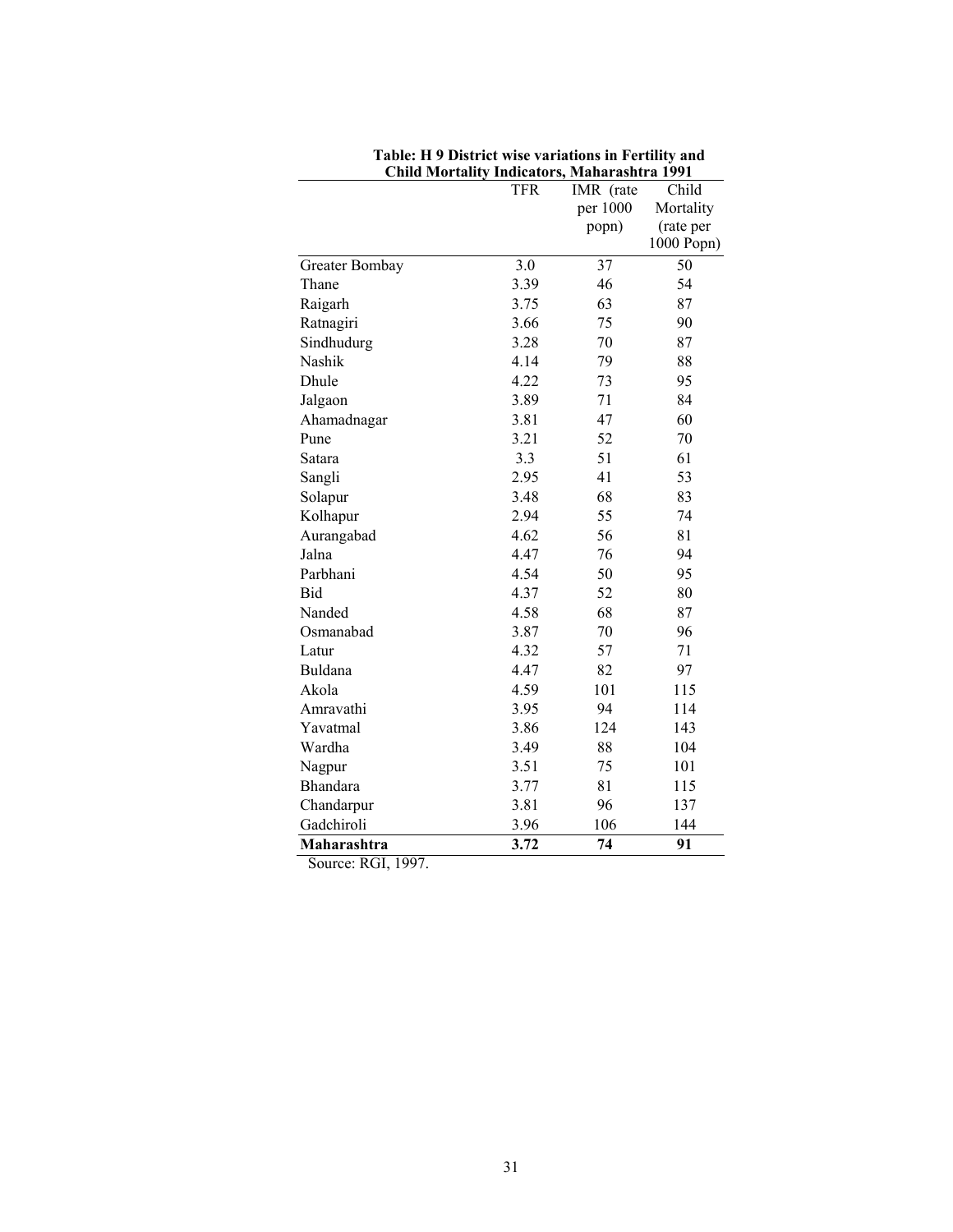| Table 11 TV. District level and regional variations in selected reproductive and child neath mulcators, 1996-<br>Region/District | $\sqrt[9]{\frac{1}{12}}$ girls | $\frac{9}{6}$ of | $%$ who                             | $\overline{\frac{9}{6}}$ of | Total        | Percent             | $\frac{9}{6}$ using | $%$ of    |
|----------------------------------------------------------------------------------------------------------------------------------|--------------------------------|------------------|-------------------------------------|-----------------------------|--------------|---------------------|---------------------|-----------|
|                                                                                                                                  | Married                        |                  | Births of received institutio unmet |                             |              | current             | Spacing             | children  |
|                                                                                                                                  | below 18 order 3               |                  | complete nal                        |                             | need for     | user of             | methods             | receiving |
|                                                                                                                                  | years                          | and              | ANĈ                                 | Delivery                    |              | contracep contracep |                     | complete  |
|                                                                                                                                  |                                | above            |                                     |                             | tion $(\% )$ | tion $(\% )$        |                     | Immunis   |
|                                                                                                                                  |                                |                  |                                     |                             |              |                     |                     | ation     |
| Mumbai                                                                                                                           | 8.0                            | 29.9             | 81.3                                | 93.1                        | 13.8         | 63.2                | 16.0                | 90.5      |
| Thane                                                                                                                            | 19.7                           | 34.9             | 57.4                                | 71.1                        | 23.4         | 56.3                | 10.3                | 84.8      |
| Raigarh                                                                                                                          | 15.9                           | 28.7             | 63.2                                | 55.9                        | 22.5         | 56.9                | 6.0                 | 87.3      |
| Ratnagiri                                                                                                                        | 13.0                           | 32.3             | 71.0                                | 51.7                        | 12.4         | 58.3                | 1.8                 | 94.1      |
| Sindhudurg                                                                                                                       | 3.8                            | 28.0             | 78.9                                | 76.6                        | 27.9         | 48.4                | 4.4                 | 92.5      |
| Konkan division                                                                                                                  | 17.1                           | 33.0             | 61.6                                | 66.3                        | 22.1         | 56.1                | 8.1                 | 87.0      |
| Pune                                                                                                                             | 30.4                           | 27.1             | 56.0                                | 75.0                        | 9.2          | 65.7                | 7.8                 | 74.3      |
| Satara                                                                                                                           | 21.9                           | 28.1             | 60.0                                | 60.9                        | 5.9          | 69.1                | 3.3                 | 92.5      |
| Solapur                                                                                                                          | 41.8                           | 38.8             | 48.6                                | 57.0                        | 8.6          | 63.1                | 3.1                 | 84.1      |
| Sangli                                                                                                                           | 25.6                           | 20.7             | 65.3                                | 68.7                        | 17.0         | 63.4                | 4.0                 | 87.3      |
| Kolhapur                                                                                                                         | 18.40                          | 18.80            | 59.80                               | 73.70                       | 18.50        | 65.30               | 4.0                 | 76.20     |
| <b>Pune division</b>                                                                                                             | 28.7                           | 27.2             | 57.0                                | 68.5                        | 11.3         | 65.3                | 5.1                 | 80.8      |
| Dhule                                                                                                                            | 40.0                           | 37.2             | 33.7                                | 31.0                        | 11.9         | 58.3                | 4.3                 | 69.4      |
| Jalgaon                                                                                                                          | 46.0                           | 35.7             | 40.9                                | 44.1                        | 21.1         | 62.4                | 7.6                 | 78.5      |
| Nashik                                                                                                                           | 32.1                           | 35.9             | 30.0                                | 54.5                        | 9.9          | 56.5                | 9.5                 | 68.6      |
| Ahmadnagar                                                                                                                       | 40.8                           | 33.9             | 52.0                                | 60.0                        | 10.9         | 64.6                | 6.8                 | 89.7      |
| <b>Nashik division</b>                                                                                                           | 39.1                           | 35.6             | 39.0                                | 49.0                        | 13.2         | 60.3                | 7.4                 | 76.5      |
| Aurangabad                                                                                                                       | 50.9                           | 42.2             | 39.7                                | 49.6                        | 30.5         | 50.0                | 10.4                | 59.2      |
| Jalna                                                                                                                            | 55.6                           | 44.0             | 40.2                                | 27.9                        | 13.2         | 51.7                | 6.0                 | 78.3      |
| Bid                                                                                                                              | 59.4                           | 41.6             | 40.3                                | 42.7                        | 26.4         | 55.8                | 6.1                 | 63.0      |
| Latur                                                                                                                            | 58.1                           | 39.5             | 43.9                                | 40.7                        | 10.3         | 60.0                | 4.9                 | 89.3      |
| Nanded                                                                                                                           | 63.7                           | 43.5             | 46.8                                | 29.9                        | 30.5         | 52.0                | 9.2                 | 71.3      |
| Parbhani                                                                                                                         | 46.6                           | 47.0             | 38.0                                | 32.3                        | 26.3         | 55.7                | 6.4                 | 67.2      |
| Osmanabad                                                                                                                        | 46.5                           | 35.6             | 47.5                                | 36.4                        | 10.0         | 58.2                | 4.1                 | 79.3      |
| <b>Aurangabad division</b>                                                                                                       | 54.8                           | 42.3             | 42.2                                | 37.6                        | 22.8         | 54.4                | 7.2                 | 71.1      |
| Amravati                                                                                                                         | 10.2                           | 36.6             | 46.6                                | 52.9                        | 9.2          | 63.8                | 9.3                 | 71.5      |
| Akola                                                                                                                            | 38.2                           | 41.4             | 59.1                                | 49.3                        | 24.8         | 57.5                | $7.5$               | 81.5      |
| Buldana                                                                                                                          | 33.5                           | 43.9             | 47.2                                | 43.9                        | 13.8         | 55.3                | 9.1                 | 78.7      |
| Yavatmal                                                                                                                         | 27.1                           | 37.9             | 53.1                                | 37.1                        | 19.9         | 59.3                | 5.5                 | 74.3      |
| Amravathi division                                                                                                               | 27.1                           | 39.8             | 51.7                                | 46.0                        | 17.0         | 59.1                | 7.8                 | 76.5      |
| Nagpur                                                                                                                           | 11.3                           | 29.8             | 52.0                                | 67.2                        | 14.2         | 63.8                | 4.6                 | 76.0      |
| Bhandara                                                                                                                         | 9.3                            | 38.0             | 43.7                                | 24.6                        | 8.5          | 59.6                | 1.9                 | 78.9      |
| Wardha                                                                                                                           | 12.3                           | 24.1             | 64.1                                | 62.8                        | 6.5          | 69.7                | 5.2                 | 90.3      |
| Gadchiroli                                                                                                                       | 26.8                           | 35.9             | 67.7                                | 16.4                        | 23.5         | 58.2                | 2.8                 | 85.7      |
| Chandrapur                                                                                                                       | 25.7                           | 31.1             | 62.1                                | 41.0                        | 16.9         | 65.8                | 4.6                 | 92.7      |
| <b>Nagpur division</b>                                                                                                           | 15.2                           | 31.7             | 55.0                                | 47.6                        | 13.4         | 63.4                | 3.9                 | 82.4      |
| Maharashtra                                                                                                                      | 28.8                           | 33.9             | 54.5                                | 58.5                        | 16.0         | 60.4                | 7.7                 | 80.3      |
| Maharashtra (excluding                                                                                                           | 31.8                           | 34.5             | 50.7                                | 53.6                        | 16.3         | 60.0                | 6.5                 | 78.8      |
| Mumbai)                                                                                                                          |                                |                  |                                     |                             |              |                     |                     |           |

**Table H 10: District level and regional variations in selected reproductive and child health Indicators, 1998-99**

Source: Based on CORT (1998 & 1999), RCH-RHS Survey reports, various district reports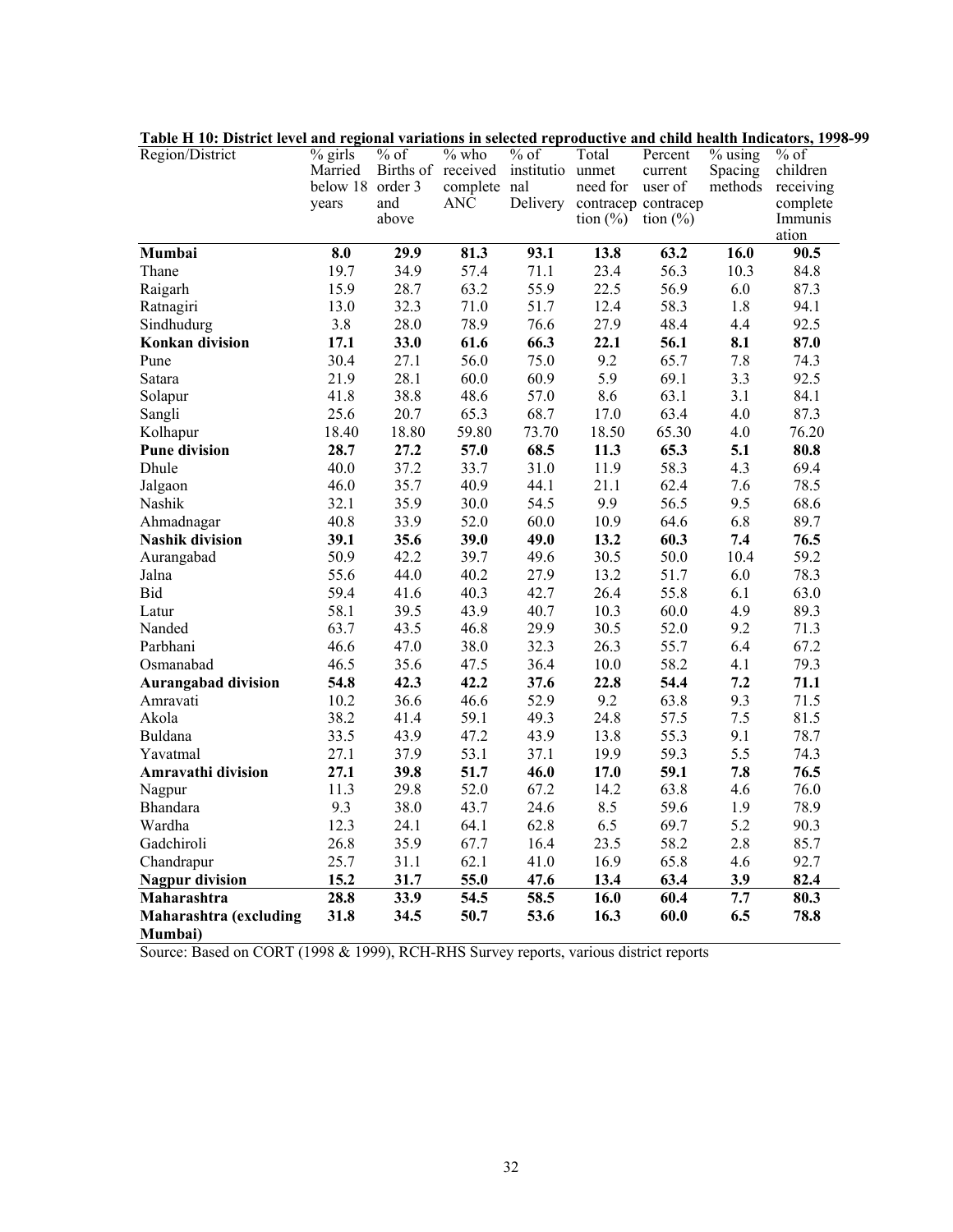| solv 11 11, 1 1 ohk of Cumsuton und En                       | chaith c m 1 aphe 1109<br>District | Women            |           | Cottage/other Rural Hospitals Primary Health |          |
|--------------------------------------------------------------|------------------------------------|------------------|-----------|----------------------------------------------|----------|
|                                                              | hospital $(a)$                     | <b>Hospitals</b> | hospitals | (CHC)                                        | Centres  |
| No of units                                                  | 23                                 | 6                | 23        | 345                                          | 1752     |
| No of beds                                                   | 6501                               | 883              | 1019      | 10350                                        | 10512    |
| <b>Outpatient Care</b>                                       |                                    |                  |           |                                              |          |
| Total no. of OPD patients                                    | 4676639                            | 524869           | 1615959   |                                              | 19026000 |
| Avg. no. of OPD patients per day in a hospital               | 678                                | 292              | 234       |                                              | 36       |
| Total exp. On medicine                                       | 69397888                           | 5706398          | 13222912  |                                              |          |
| Avg. expd. On medicines per patient                          | 15                                 | 11               | 8         |                                              |          |
| <b>Inpatient care</b>                                        |                                    |                  |           |                                              |          |
| Total inpatients registered in an year                       | 688710                             | 168081           | 168253    |                                              |          |
| Total inpatient days in an year                              | 2513390                            | 531294           | 323134    |                                              |          |
| Avg. no. daily indoor patients per hospital                  | 313                                | 243              | 39        |                                              |          |
| Total exp. On medicines (in Rs.)                             | 115685728                          | 15220034         | 1338992   |                                              |          |
| Avg. daily exp. on medicines per patient                     | 46                                 | 29               | 40        |                                              |          |
| Total expenditure on diet                                    | 15684356                           | 3770149          | 1729097   |                                              |          |
| Avg. daily expenditure on diet per patient                   | 15                                 | 21               | 15        |                                              |          |
| Total exp. On linen (in Rs)                                  | 11423476                           | 1395819          | 1989492   |                                              |          |
| Avg. daily expenditure on linen (per patient)                | 5                                  | 3                | 6         |                                              |          |
| Other expenditure on inpatients (in Rs)                      | 85850018                           | 9066893          | 7763464   |                                              |          |
| Avg. daily other expenditure (per patient)                   | 34                                 | 17               | 24        |                                              |          |
| Avg. exp. On inpatients excluding salaries                   | 91                                 | 55               | 76        |                                              |          |
| <b>Combined</b>                                              |                                    |                  |           |                                              |          |
| Total exp. On salaries and allowances                        | 665294216                          | 111505740        | 118325329 |                                              |          |
| Total exp. On Hospital including                             | 946460902                          | 144146914        | 152838348 |                                              |          |
| establishment and hosp. Exp.                                 |                                    |                  |           |                                              |          |
| Total patients treated during the year                       | 6927041                            | 2086393          | 1954072   | 10832000                                     |          |
| Avg. daily exp. per patient                                  | 137                                | 136              | 78        |                                              |          |
| Note: @Data for inpatient pertains to 22 district hospitals. |                                    |                  |           |                                              |          |

| Table H 11: Profile of Utilisation and Expenditure in Public Hospitals in Maharashtra 1999-2000. |
|--------------------------------------------------------------------------------------------------|
|--------------------------------------------------------------------------------------------------|

Source: Government of Maharashtra, Performance budget 2001-2002

| Table H 12: Percentage distribution of medical expenditure in public health |
|-----------------------------------------------------------------------------|
| care sector by selected line items, in Maharashtra, 2000-2001.              |

| Expenses on item. | District | Women's  | Cottage/ other Dispensaries |        |
|-------------------|----------|----------|-----------------------------|--------|
|                   | hospital | hospital | hospitals                   |        |
| Medicine          | 19.56    | 14.52    | 17.18                       | 4.87   |
| Diet              | 1.66     | 2.62     | 1.13                        | NA     |
| Linen             | 1.21     | 0.97     | 1.30                        | NA     |
| Salaries, TA etc  | 70.29    | 77.36    | 77.42                       | 76.40  |
| Other             | 8.49     | 5.51     | 4.27                        | 18.73  |
| Total expenses    | 100.00   | 100.00   | 100.00                      | 100.00 |

Source: Government of Maharashtra, Performance budget 2001-2002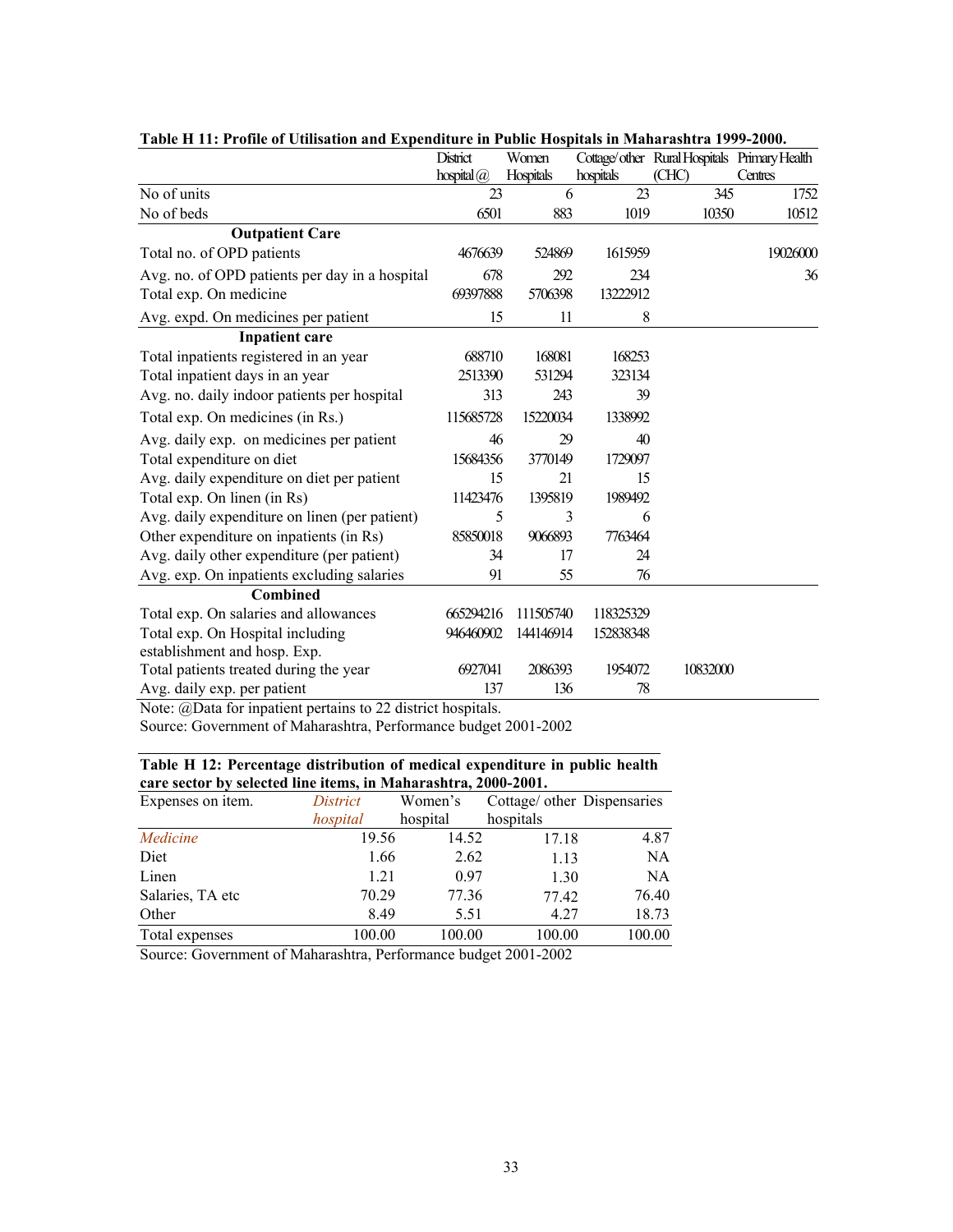| $\mathbf{1}$ lanai asiiti a, $\mathbf{1} \mathcal{I} \mathcal{I} \mathbf{0}^{-} \mathcal{I} \mathcal{I}$<br>District | Ante<br>natal care delivery# | For               | Pregn-<br>ency<br>complicat compli-<br>ions | Post<br>delivery<br>cation | Side<br>effects of ment of<br>sterilisati RTI/STI<br>on | Treat- | Immuni<br>zation | Diarrhea | Pneumoni<br>$\mathbf{a}$ |
|----------------------------------------------------------------------------------------------------------------------|------------------------------|-------------------|---------------------------------------------|----------------------------|---------------------------------------------------------|--------|------------------|----------|--------------------------|
| Ahamadnagar                                                                                                          | 44.4                         | 69.7              | 82.2                                        | 67.2                       | 81.7                                                    | 83.7   | 11.1             | 68.8     | 80.8                     |
| Akola                                                                                                                | 32.7                         | 47.3              | 61.4                                        | 61.6                       | 63.0                                                    | 70.8   | 14.7             | 71.0     | 71.0                     |
| Amaravathi                                                                                                           | 28.2                         | 43.4              | 50.0                                        | 64.6                       | 53.0                                                    | 66.3   | 23.3             | 71.0     | 61.1                     |
| Aurangabad                                                                                                           | 30.1                         | 49.7              | 68.5                                        | 73.4                       | 98.8                                                    | 74.5   | 13.9             | 59.3     | 65.0                     |
| Beed                                                                                                                 | 23.5                         | 45.5              | 51.5                                        | 59.6                       | 42.4                                                    | 38.9   | 12.2             | 58.8     | 58.6                     |
| <b>Bhandara</b>                                                                                                      | 21.7                         | 21.1              | 66.1                                        | 69.4                       | 63.7                                                    | 68.6   | 24.2             | 40.0     | 50.3                     |
| <b>Buldana</b>                                                                                                       | 30.9                         | 45.2              | 66.1                                        | 69.4                       | 57.8                                                    | 84.9   |                  | 51.9     | 67.1                     |
| Chandarpur                                                                                                           | 31.8                         | 43.9              | 60.3                                        | 58.0                       | 100                                                     | 59.0   | 11.6             | 51.4     | 63.7                     |
| Dhule                                                                                                                | 22.6                         | 44.8              | 60.4                                        | 69.0                       | $\overline{a}$                                          | 67.7   | 13.3             | 47.7     | 55.5                     |
| Gadchiroli                                                                                                           | 8.9                          | 19.5              | 30.7                                        | 32.2                       | 32.0                                                    | 36.5   | 23.4             | 31.7     | 35.3                     |
| Gr Mumbai                                                                                                            | 53.6                         | 51.7              | 62.5                                        | 60.7                       | 50.0                                                    | 83.9   | 33.2             | 79.6     | 90.9                     |
| Jalgaon                                                                                                              | 32.6                         | 59.3              | 73.4                                        | 74.5                       | 72.0                                                    | 75.6   | 12.4             | 74.1     | 67.9                     |
| Jalna                                                                                                                | 24.8                         | 59.6              | 61.6                                        | 75.1                       | 58.1                                                    | 74.1   | 25.9             | 62.3     | 61.0                     |
| Kolhapur                                                                                                             | 58.2                         | 63.6              | 74.7                                        | 75.7                       | 50.0                                                    | 75.2   | 9.5              | 69.8     | 78.9                     |
| Latur                                                                                                                | 35.0                         | 57.1              | 77.7                                        | 68.5                       | 65.8                                                    | 85.7   | 29.8             | 52.0     | 58.2                     |
| Nagpur                                                                                                               | 32.1                         | 31.8              | 50.2                                        | 39.3                       | 56.3                                                    | 68.9   | 17.6             | 69.6     | 69.7                     |
| Nanded                                                                                                               | 26.3                         | 53.8              | 58.6                                        | 61.2                       | 66.0                                                    | 61.1   | 15.8             | 60.7     | 70.1                     |
| Nashik                                                                                                               | 33.2                         | 54.5              | 69.3                                        | 71.4                       | 65.7                                                    | 78.8   | 14.8             | 66.6     | 73.6                     |
| Osmanabad                                                                                                            | 30.9                         | 39.2              | 69.2                                        | 67.5                       | 65.4                                                    | 73.6   | 17.0             | 52.1     | 64.1                     |
| Parbhani                                                                                                             | 27.2                         | 46.0              | 62.7                                        | 62.2                       | 55.4                                                    | 72.9   | 12.4             | 68.0     | 62.9                     |
| Pune                                                                                                                 | 50.0                         | 57.6              | 61.5                                        | 64.3                       | 65.1                                                    | 76.3   | 25.1             | 68.6     | 79.3                     |
| Raigarh                                                                                                              | 37.8                         | 56.4              | 60.9                                        | 64.0                       | 58.3                                                    | 60.8   | 22.7             | 67.0     | 72.5                     |
| Ratnagiri                                                                                                            | 41.4                         | 55.8              | 64.7                                        | 65.1                       | 57.1                                                    | 77.1   | 8.1              | 61.4     | 54.7                     |
| Sangli                                                                                                               | 46.9                         | 60.3              | 73.3                                        | 63.9                       | 68.5                                                    | 73.2   | 3.4              | 76.3     | 75.0                     |
| Satara                                                                                                               | 53.4                         | 62.1              | 68.5                                        | 64.4                       | 72.2                                                    | 81.2   | 8.5              | 62.9     | 66.6                     |
| Sindhudurgh                                                                                                          | 26.3                         | 32.2              | 37.1                                        | 43.7                       | 41.6                                                    | 69.6   | 4.1              | 55.5     | 65.4                     |
| Solapur                                                                                                              | 44.3                         | 65.3              | 76.2                                        | 73.9                       | 63.6                                                    | 83.3   | 26.0             | 63.8     | 76.5                     |
| Thane                                                                                                                | 47.8                         | 61.0              | 63.3                                        | 60.5                       | 69.3                                                    | 67.4   | 30.5             | 68.1     | 48.8                     |
| Wardha                                                                                                               | 38.5                         | 31.7              | 62.1                                        | 51.9                       | 68.1                                                    | 78.1   | 20.9             | 37.2     | 54.4                     |
| Yavtmal                                                                                                              | 23.8                         | 34.0              | 62.1                                        | 63.8                       | 67.1                                                    | 82.6   | 10.5             | 64.1     | 76.6                     |
| Maharashtra*                                                                                                         | 38.3                         | $\overline{51.3}$ | 63.8                                        | 63.8                       | $\overline{59.6}$                                       | 67.4   | 17.4             | 65.3     | 68.5                     |

**Table H 13 : Percent utilising health care services from private sector for selected RCH services by districts, Maharashtra, 1998-99** 

Source: Based on CORT (1998 & 1999), RCH-RHS Survey reports, various district reports

\*figures based on phase one survey

# Only institutional deliveries were considered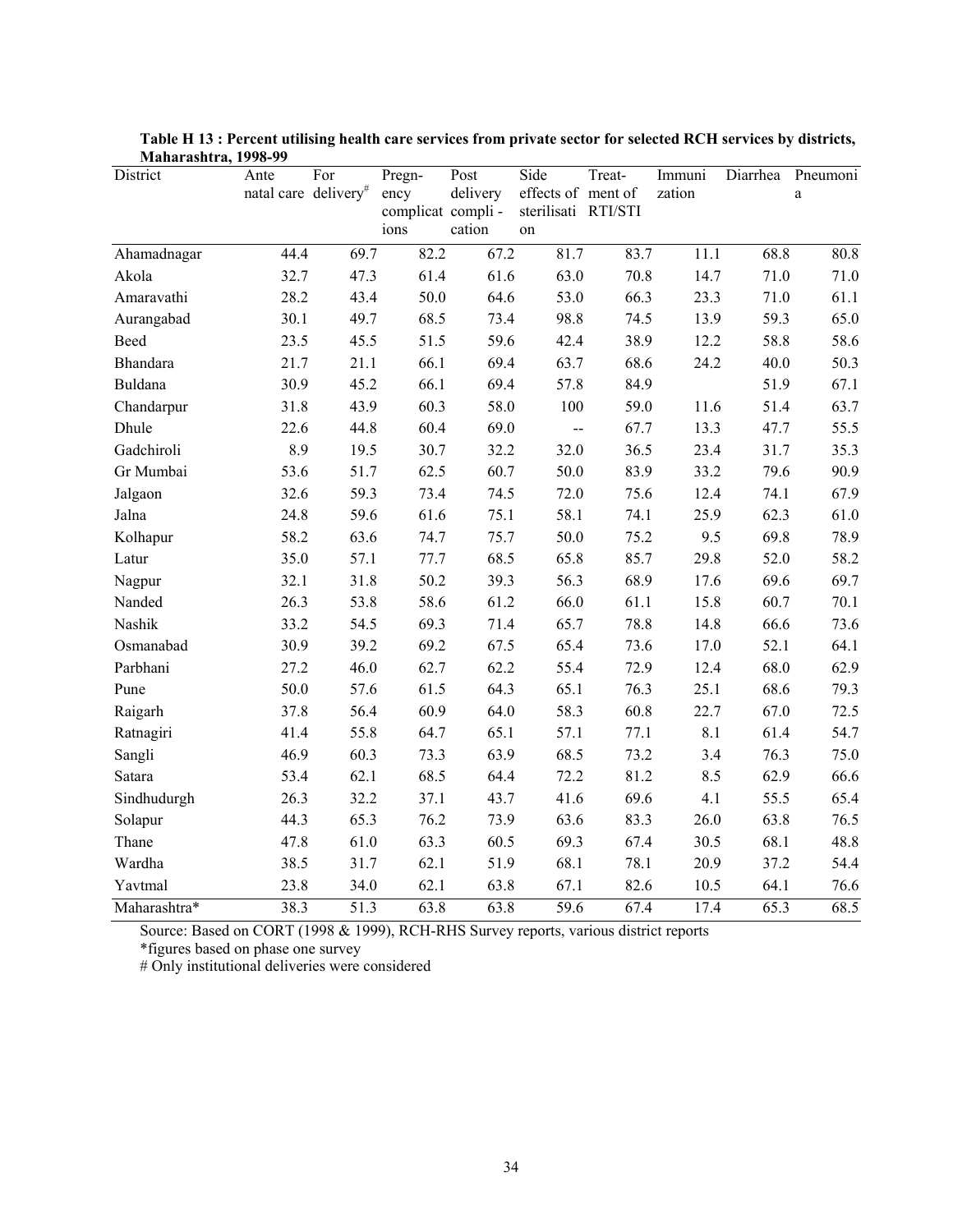| State       | Item                    |         |         |         |         |           |
|-------------|-------------------------|---------|---------|---------|---------|-----------|
|             |                         | 1980-81 | 1985-86 | 1990-91 | 1995 96 | 1998-99   |
| Punjab      | Health Expenditure      | 533.00  | 906.37  | 1696.78 | 2604.29 | 5183.12   |
|             | Per capita health exp.  | 29.60   | 55.37   | 83.66   | 117.96  | 221.80    |
|             | Health exp as % of NSDP | 12      | 1.1     | 1.0     | 0.7     |           |
| Haryana     | Health Expenditure      | 395.00  | 641.90  | 871.07  | 1666.96 | 3079.72   |
|             | Per capita exp.         | 28.45   | 60.05   | 52.91   | 91.29   | 156.80    |
|             | Health exp as % of NSDP | 1.3     | 1.1     | 0.7     | 0.7     |           |
| Gujarat     | Health Expenditure      | 875.00  | 1517.51 | 2524.03 | 4708.85 | <b>NA</b> |
|             | Per capita exp.         | 22.74   | 44.45   | 61.10   | 104.75  |           |
|             | Health exp as % of NSDP | 13      | 13      | 1.0     | 0.9     |           |
| Kerala      | Health Expenditure      | 818.00  | 1279.15 | 221990  | 4172.08 | 5751.13   |
|             | Per capita exp.         | 29.76   | 45.36   | 76.29   | 135.86  | 179.30    |
|             | Health exp as % of NSDP | 2.1     | 2.0     | $1.8\,$ | 1.6     |           |
| Tamil Nadu  | Health Expenditure      | 1106.00 | 1964.44 | 3895.14 | 7182.95 | 11667.14  |
|             | Per capita exp.         | 20.99   | 47.57   | 69.93   | 121.83  | 189.94    |
|             | Health exp as % of NSDP | 1.5     | 1.4     | 1.4     | 12      |           |
| Karnataka   | Health Expenditure      | 714.00  | 1507.80 | 2495.82 | 5133.77 | NA        |
|             | Per capita exp.         | 17.00   | 34.24   | 55.49   | 105.33  |           |
|             | Health exp as % of NSDP | 1.3     | 1.5     | 1.2     | 1.1     |           |
| West Bengal | Health Expenditure      | 1409.00 | 2098.13 | 4600.04 | 6298.94 | 11495.35  |
|             | Per capita exp.         | 24.25   | 37.54   | 67.57   | 85.47   | 146.78    |
|             | Health exp as % of NSDP | 1.5     | 1.2     | 1.5     | $1.0\,$ |           |
| Andhra      | Health Expenditure      | 1228.0  | 193.67  | 3297.95 | 6061.22 | 10401.75  |
| Pradesh     | Per capita exp.         | 20.59   | 39.08   | 49.59   | 84.92   | 138.67    |
|             | Health exp as % of NSDP | 1.7     | 1.4     | 1.1     | 0.9     |           |
| Maharashtra | Health Expenditure      | 1306.98 | 2766.47 | 4976.25 | 9061.10 | 11854.90  |
|             | Per capita exp.         | 39.94   | 63.73   | 63.04   | 105.95  | 131.07    |
|             | Health exp as % of NSDP | 0.9     | 1.0     | 0.9     | 0.7     | 0.6       |

| Table H 14: Total health expenditure (in millions) and per capita expenditure on health and health expenditure |  |
|----------------------------------------------------------------------------------------------------------------|--|
| as a percentage of NSDP, Maharashtra                                                                           |  |

Source: Finance and Revenue Accounts, respective states, various years.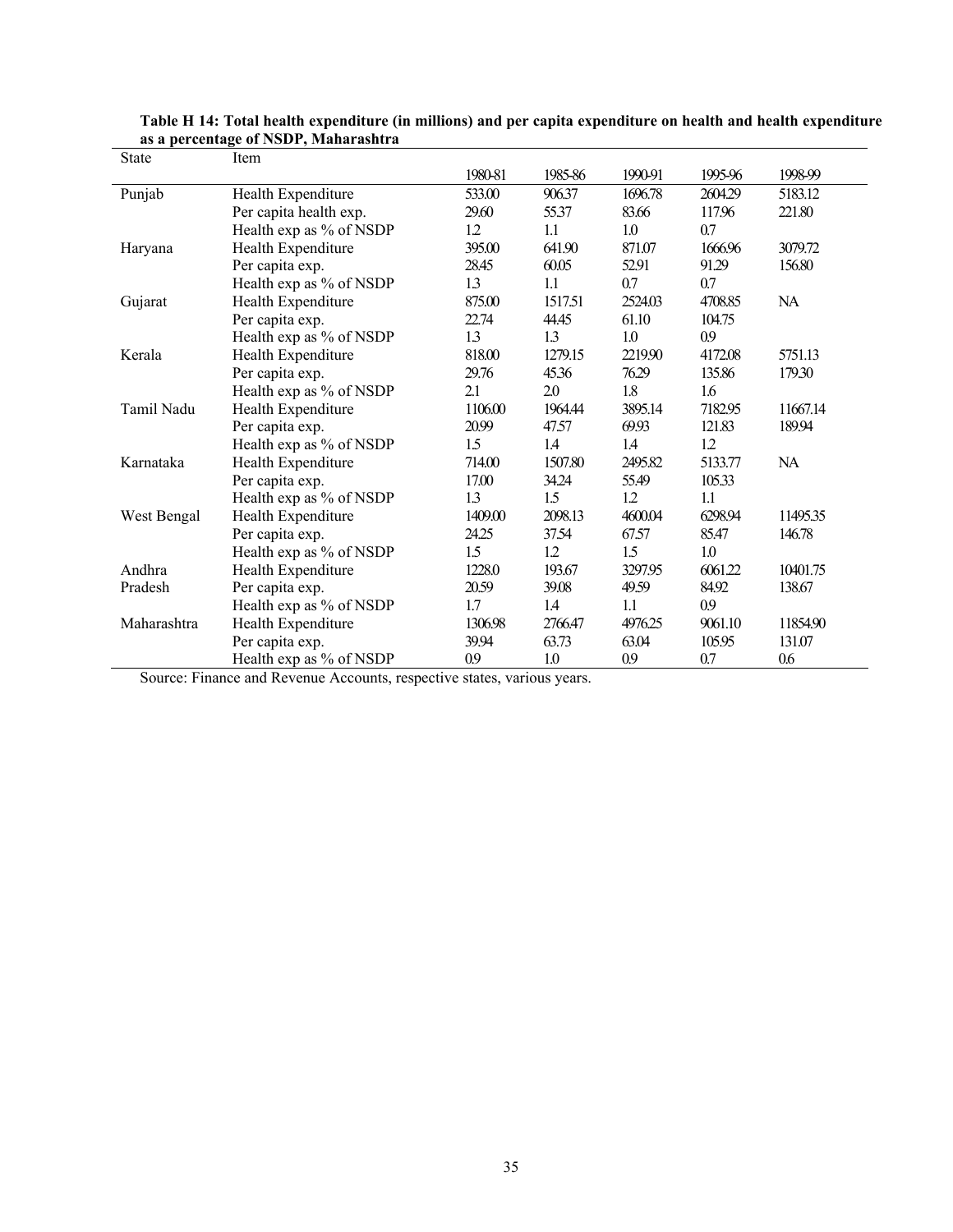|                                                         |         | Sovernment Expenditure |         |         |         |          |
|---------------------------------------------------------|---------|------------------------|---------|---------|---------|----------|
| Amount in Rupees Million                                | 1980-81 | 1985-86                | 1988-89 | 1992-93 | 1995-96 | 1998-99  |
| <b>Total Health Expenditure</b>                         | 1306.98 | 2766.47                | 4000.79 | 6356.23 | 9061.10 | 11854.90 |
| $(\%$ of NSDP)                                          | 0.9     | 1.0                    | 1.0     | 0.8     | 0.7     | 0.6      |
| Capital Expenditure on Health                           | 54.93   | 71.78                  | 220.95  | 198.06  | 162.87  | 255.65   |
| Revenue Expenditure on Health                           | 1252.05 | 2694.69                | 3779.84 | 6158.17 | 8898.23 | 11599.25 |
| % of Total Govt. Revenue Expenditure                    | 6.53    | 5.97                   | 5.78    | 5.33    | 5.18    | 4.5      |
| Per Capita Expenditure on Health (In                    | 19.94   | 38.95                  | 50.71   | 75.63   | 102.26  | 128.24   |
| Rupees)                                                 |         |                        |         |         |         |          |
| <b>Expenditure on National Disease</b><br>Program (NDP) | 192.0   | 431.95                 | 582.27  | 726.98  | 1011.08 | 1435.68  |
| % of Total Revenue Expenditure on<br>Health             | 15.33   | 16.03                  | 15.4    | 11.81   | 11.36   | 12.38    |
| Per Capita Expenditure on NDP (In                       | 3.08    | 6.24                   | 7.81    | 8.93    | 11.62   | 15.87    |
| Rupees)<br><b>Expenditure on Hospitals</b>              | 355.0   | 673.52                 | 950.43  | 1638.31 | 2447.46 | 3390.11  |
| &Dispensaries                                           |         |                        |         |         |         |          |
| (H&D)                                                   |         |                        |         |         |         |          |
| % of Total Revenue Expenditure on                       | 28.35   | 24.99                  | 25.14   | 26.60   | 27.50   | 29.23    |
| Health                                                  |         |                        |         |         |         |          |
| Per Capita Expenditure on H&D (In                       | 5.7     | 9.74                   | 12.75   | 20.12   | 28.13   | 37.48    |
| Rupees)                                                 |         |                        |         |         |         |          |
| <b>Expenditure on Medical Training</b>                  | 105.0   | 169.15                 | 244.46  | 477.77  | 635.72  | 1255.89  |
| Education & Research                                    |         |                        |         |         |         |          |
| % of Total Revenue Expenditure on                       | 8.39    | 6.28                   | 6.47    | 7.76    | 7.14    | 10.83    |
| Health                                                  |         |                        |         |         |         |          |
| <b>Expenditure on Family Welfare</b>                    | 128.0   | 469.23                 | 493.34  | 826.31  | 1315.34 | 948.16   |
| % of Total Revenue Expenditure on<br>Health             | 10.22   | 17.41                  | 13.05   | 13.42   | 14.78   | 8.17     |
| Expenditure on Maternal & child                         | 4.0     | 14.05                  | 42.38   | 130.45  | 381.02  | 157.16   |
| Health                                                  |         |                        |         |         |         |          |
| % of Total Revenue Expenditure on                       | 0.32    | 0.52                   | 1.12    | 2.12    | 4.28    | 1.35     |
| Health                                                  |         |                        |         |         |         |          |
| Expenditure on Health Administration                    | 178.0   | 467.24                 | 556.19  | 1154.55 | 1621.96 | 2566.37  |
| % of Total Revenue Expenditure on<br>Health             | 14.22   | 17.34                  | 14.71   | 18.75   | 18.23   | 22.13    |

**Table H 15: Maharashtra Government Expenditure on Health** 

Sources: 1. Data for years 80-81 & 85-86 -Comptroller & Auditor General of India, GOI, " Combined Finance & Revenue Accounts" respective years. 2. Data for years 85-86 Onwards- Govt. of Maharashtra, Finance and Revenue Accounts, various years.

| Year          | <b>Expenditure on Disease</b> | $\sim$<br>Expenditure on Public Health | % of Disease Programme |
|---------------|-------------------------------|----------------------------------------|------------------------|
|               | Programme (Rs. Millions)      | (Rs. Millions)                         | to $P.H.$              |
| $1988 - 1989$ | 582.27                        | 1498.08                                | 38.87                  |
| $1989 - 1990$ | 547.86                        | 1704.83                                | 32.14                  |
| $1990 - 1991$ | 622.48                        | 1888.85                                | 32.96                  |
| $1991 - 1992$ | 630.14                        | 2161.38                                | 29.15                  |
| $1992 - 1993$ | 572.60                        | 2489.81                                | 22.91                  |
| $1993 - 1994$ | 787.59                        | 2649.94                                | 29.72                  |
| $1994 - 1995$ | 1056.07                       | 3175.20                                | 33.26                  |
| $1995 - 1996$ | 1011.08                       | 3600.15                                | 28.08                  |
| $1996 - 1997$ | 1218.85                       | 4169.46                                | 29.23                  |
| $1997 - 1998$ | 1154.26                       | 4583.52                                | 25.18                  |
| $1998 - 1999$ | 1435.68                       | 4806.33                                | 29.87                  |

Source: Finance Accounts, Govt. of Maharashtra, respective years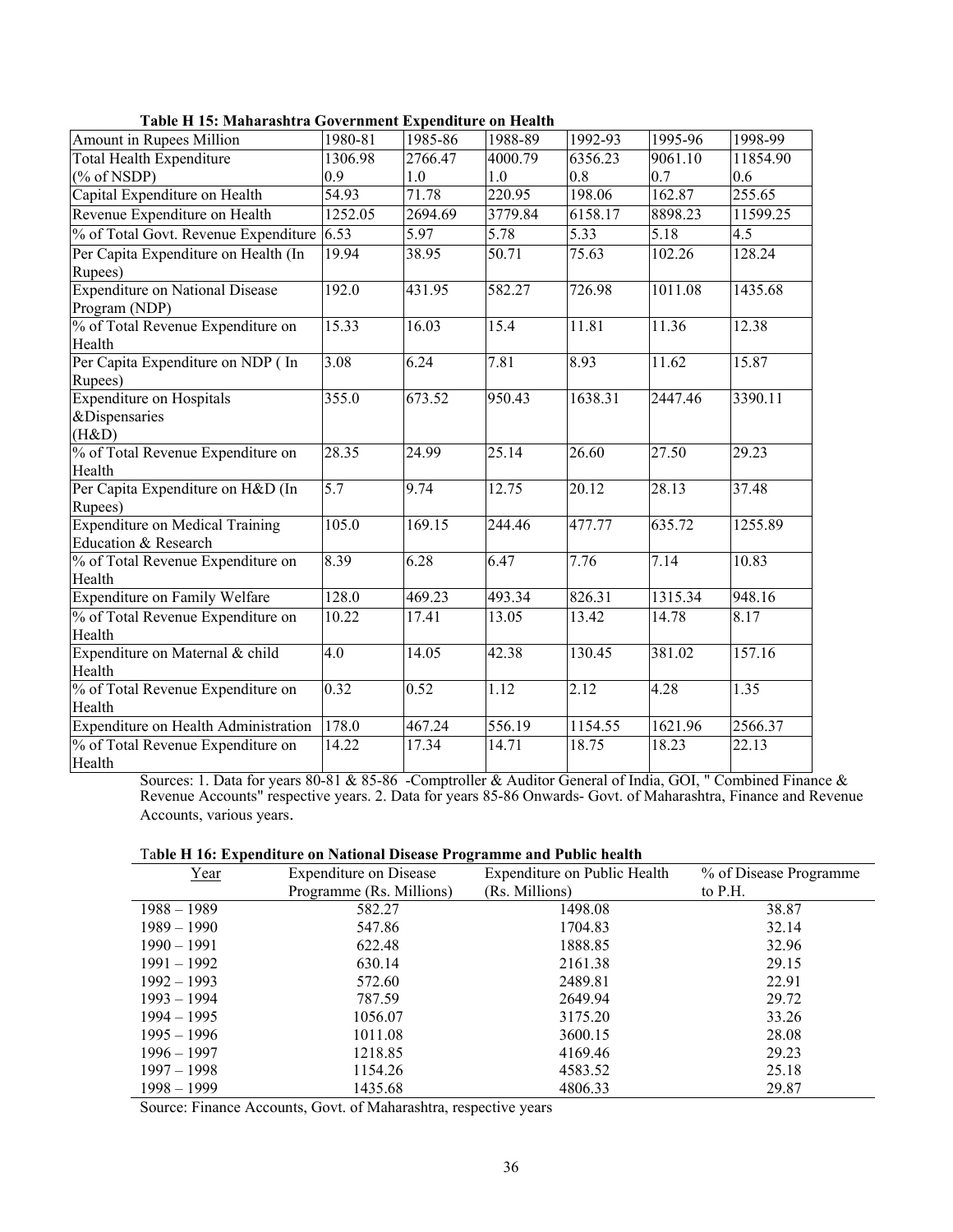| Year    | Malaria | T.B   | Leprosy | <b>Blindness</b> | Total (in Rs. |
|---------|---------|-------|---------|------------------|---------------|
|         |         |       |         |                  | Millions)     |
| 1986-87 | 54.65   | 9.20  | 18.03   | .65              | 520.67        |
| 1988-89 | 55.58   | 6.77  | 19.12   | .77              | 582.23        |
| 1990-91 | 59.84   | 10.00 | 20.91   | .71              | 622.47        |
| 1991-92 | 60.36   | 6.75  | 22.01   | .63              | 630.16        |
| 1992-93 | 57.14   | 7.43  | 24.63   | .65              | 727.40        |
| 1995-96 | 46.71   | 10.90 | 18.97   | .69              | 1164.76       |
| 1996-97 | 53.03   | 18.43 | 18.52   | .00              | 1230.69       |
| 1997-98 | 58.40   | 5.68  | 26.44   | .73              | 1154.41       |
| 1998-99 | 71.11   | 4.47  | 15.44   | .69              | 1435.68       |

**Table H 17: Expenditure on selected diseases program (as percentage to expenditure on Disease Programs)** 

Source: Performance Budgets, Govt. of Maharashtra, respective years

|               | Table H 18: Expenditure on Malaria Control Programme by line items (in percentage) |                           |       |               |           |
|---------------|------------------------------------------------------------------------------------|---------------------------|-------|---------------|-----------|
| Year          | <b>Salaries</b>                                                                    | Others<br>Travel<br>Drugs |       | Total (in Rs. |           |
|               |                                                                                    |                           |       |               | Millions) |
| $1988 - 1989$ | 61.08                                                                              | 3.58                      | 2.14  | 33.2          | 323.65    |
| $1992 - 1993$ | 84.09                                                                              | .00                       | 15.91 | .00           | 415.62    |
| $1995 - 1996$ | 80.89                                                                              | 2.11                      | 7.51  | 9.49          | 544.01    |
| $1998 - 1999$ | 87.28                                                                              | l.16                      | 7.72  | 3.84          | 1005.21   |

Source: Performance Budgets, Govt. of Maharashtra, respective years

| Year                                                                                     | <b>ABER</b> | A.P.I | S.P.R | $pf\%$ | Deaths (Reported) |  |
|------------------------------------------------------------------------------------------|-------------|-------|-------|--------|-------------------|--|
| 1986-87                                                                                  | 12.8        | 0.8   | 0.64  | 39     | 5                 |  |
| 1987-88                                                                                  | 12.7        | 1.15  | 0.9   | 32     | 8                 |  |
| 1988-89                                                                                  | 12.7        | 1.65  | 1.3   | 31     | 6                 |  |
| 1989-90                                                                                  | 12.9        | 1.51  | 1.2   | 32     | 3                 |  |
| 1990-91                                                                                  | 12          | 1.87  | 1.55  | 37     | 12                |  |
| 1991-92                                                                                  | 12.6        | 2.5   | 1.97  | 30     | $\overline{2}$    |  |
| 1992-93                                                                                  | 12.6        | 3     | 2.4   | 28.7   | 16                |  |
| 1993-94                                                                                  | 13.3        | 3.3   | 2.5   | 29.6   | 9                 |  |
| 1994-95                                                                                  | 14.1        | 4.26  | 3     | 36     | 233               |  |
| 1995-96                                                                                  | 15.1        | 3.6   | 2.4   | 26     | 111               |  |
| 1996-97                                                                                  | 16.7        | 3.8   | 2.3   | 25.8   |                   |  |
| 1998-99                                                                                  | 18.6        | 2.0   | 1.1   | 31.5   |                   |  |
| 1999-00                                                                                  | 19.8        | 1.7   | 0.8   | 25.5   |                   |  |
| 2000-01                                                                                  |             |       |       |        |                   |  |
| Annual blood examination rate $(ABER)$ = Number of Blood Smears examined in a year x 100 |             |       |       |        |                   |  |

Population Annual Parasite Incidence (API) = Total Number of Positive cases detected in a year x 100 Population

Slide Positivity Rate (  $SPR$ ) = Total Number of Positive cases detected x 100 Number of Blood Smears examined

P. Falciparum (pf) %) =  $Total Number of P. Falconium cases detected x 100 (%)$ Total Positive cases

Source: 1) Performance Budget, Dept. of Public Health, Govt. of Maharashtra, Mumbai, respective years 2) Health Directory Maharashtra, DGHS, Maharashtra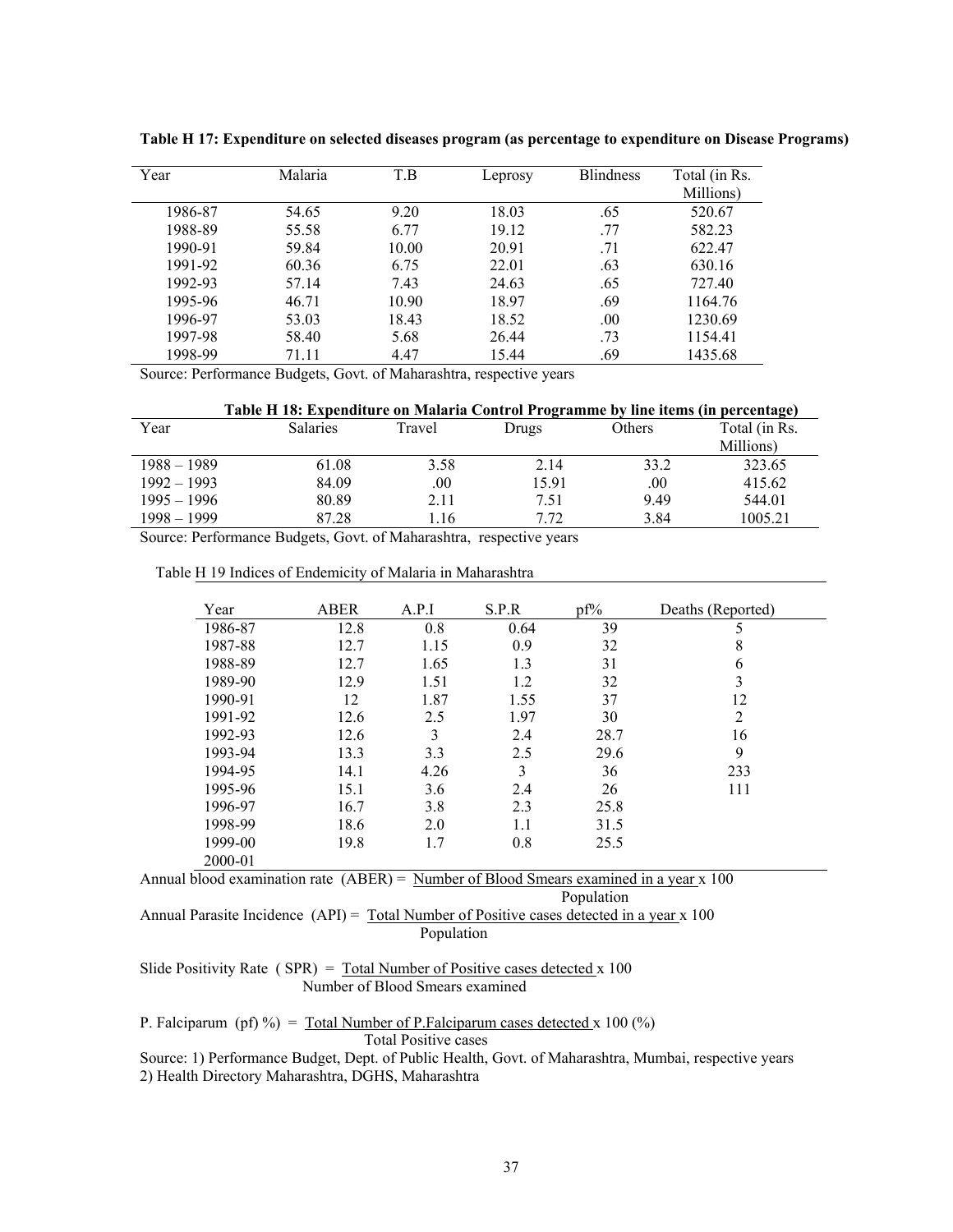| Table II 20) Expenditure on Eeprosy Control Frogramme by the hems (in percentages), trainarashera |          |       |       |      |               |                         |
|---------------------------------------------------------------------------------------------------|----------|-------|-------|------|---------------|-------------------------|
| Year                                                                                              | Salaries | ravel | Drugs | Diet | <b>Others</b> | Total (in Rs. Millions) |
| 1988 - 1989                                                                                       | 72.29    | 9.21  | 4.83  |      | 3.36          | 11.32                   |
| 1992 – 1993                                                                                       | NA       | NA    | NA    | NA   | NA            | 179.20                  |
| 1995 – 1996                                                                                       | 53.80    | 3.49  | 3.76  | .06  | 38.89         | 220.96                  |
| 1998 – 1999                                                                                       | 76.52    | 7.03  | 3.63  | 0.59 | 12.23         | 221.68                  |

**Table H 20: Expenditure on Leprosy Control Programme by line items (in percentages), Maharashtra** 

Source: Performance Budgets, Govt. of Maharashtra , respective years

### **Table H 21: Expenditure on National Tuberculosis Control Programme by line items (in percentages), Maharashtra**

| Year               | <b>Salaries</b> | Travel       | Jrugs | Diet | Others | Millions)<br>Total (in Rs. $_1$ ) |
|--------------------|-----------------|--------------|-------|------|--------|-----------------------------------|
| $1988 - 1$<br>1989 | 51.43           | 271<br>، ، ۱ | 34.24 | 3.29 | 8.33   | 90.55                             |
| $1992 - 1993$      | NA              | NA           | NA    | NA   | NA     | 128.79                            |
| $1998 -$<br>1999   | 66.57           | 2.80         | 22.37 | 2.42 | 5.84   | 209.59                            |

Source: Performance Budgets, Govt. of Maharashtra , respective years; Note: N.A: Break-up not available

**Table H 22: District wise number of AIDS cases reported and Deaths reported in Maharashtra, August 1986- February 2001** 

| Surveillance<br>$\mathbf{v}$ |                          | <b>AIDS</b> Cases |                |                  | <b>AIDS</b> Deaths |                  |  |
|------------------------------|--------------------------|-------------------|----------------|------------------|--------------------|------------------|--|
| Centre                       | Male                     | Female            | Total          | Male             | Female             | Total            |  |
| Raighad                      | 57                       | 10                | 67             | $\overline{4}$   | 1                  | 5                |  |
| Ratnagiri                    | 14                       | 5                 | 19             | $\boldsymbol{0}$ | $\boldsymbol{0}$   | $\boldsymbol{0}$ |  |
| Thane                        | 79                       | 16                | 95             | 5                | $\overline{c}$     | $\overline{7}$   |  |
| Ahmednagar                   | 9                        | 12                | 21             | 1                | 1                  | $\overline{c}$   |  |
| Nashik                       | $\overline{4}$           | 1                 | 5              | 1                | 1                  | $\overline{2}$   |  |
| Dhule                        | 1                        | $\mathbf{1}$      | $\overline{2}$ | $\boldsymbol{0}$ | 1                  | $\mathbf{1}$     |  |
| Jalgaon                      | 12                       | 9                 | 21             | $\mathbf{1}$     | 1                  | $\overline{2}$   |  |
| Pune                         | 216                      | 159               | 375            | 14               | 29                 | 53               |  |
| Satara                       | 280                      | 100               | 380            | 24               | $\overline{2}$     | 26               |  |
| Solapur                      | 8                        | 5                 | 13             | $\mathbf{1}$     | $\mathbf{1}$       | $\overline{2}$   |  |
| Kolhapur                     | 231                      | 83                | 314            | 81               | 32                 | 113              |  |
| Sangli                       | 1461                     | 616               | 2077           | 198              | 69                 | 267              |  |
| Sindhudurg                   | 5                        | $\overline{2}$    | $\overline{7}$ | $\overline{3}$   | $\mathbf{1}$       | $\overline{4}$   |  |
| Aurangabad                   | 30                       | 10                | 40             | $\mathbf{0}$     | $\mathbf{0}$       | $\boldsymbol{0}$ |  |
| Beed                         | 9                        | $\boldsymbol{0}$  | 9              | $\boldsymbol{0}$ | $\boldsymbol{0}$   | $\boldsymbol{0}$ |  |
| Jalna                        | $\overline{7}$           | $\mathbf{1}$      | 8              | $\boldsymbol{0}$ | $\mathbf{0}$       | $\boldsymbol{0}$ |  |
| Nanded                       | 1                        | $\boldsymbol{0}$  | 1              | $\boldsymbol{0}$ | $\mathbf{0}$       | $\boldsymbol{0}$ |  |
| Qsmanabad                    | $\boldsymbol{0}$         | $\boldsymbol{0}$  | $\mathbf{0}$   | $\boldsymbol{0}$ | $\boldsymbol{0}$   | $\boldsymbol{0}$ |  |
| Latur                        | $\overline{4}$           | $\overline{2}$    | 6              | $\mathbf{1}$     | 1                  | $\overline{c}$   |  |
| Parbhani                     | 6                        | $\mathbf{0}$      | 6              | $\boldsymbol{0}$ | $\boldsymbol{0}$   | $\boldsymbol{0}$ |  |
| Akola                        | 78                       | 14                | 92             | $\boldsymbol{0}$ | $\boldsymbol{0}$   | $\boldsymbol{0}$ |  |
| Amravathi                    | $\overline{c}$           | $\boldsymbol{0}$  | $\mathbf 2$    | $\boldsymbol{0}$ | $\boldsymbol{0}$   | $\boldsymbol{0}$ |  |
| Buldhana                     | $\overline{3}$           | $\mathbf{0}$      | $\overline{3}$ | 1                | $\mathbf{0}$       | $\mathbf{1}$     |  |
| Yavatmal                     | $\mathbf{1}$             | 1                 | $\overline{2}$ | $\mathbf{0}$     | 1                  | $\mathbf{1}$     |  |
| <b>Bhandara</b>              | $\mathbf{0}$             | $\mathbf{0}$      | $\overline{0}$ | $\mathbf{0}$     | $\mathbf{0}$       | $\mathbf{0}$     |  |
| Chandrapur                   | 95                       | 21                | 116            | $\boldsymbol{0}$ | $\boldsymbol{0}$   | $\mathbf{0}$     |  |
| Gadchiroli                   | $\mathbf{1}$             | $\boldsymbol{0}$  | $\mathbf{1}$   | $\boldsymbol{0}$ | $\boldsymbol{0}$   | $\boldsymbol{0}$ |  |
| Nagpur                       | $\overline{7}$           | 3                 | 10             | 5                | 3                  | 8                |  |
| Wardha                       | $\mathbf{0}$             | $\mathbf{0}$      | $\mathbf{0}$   | $\mathbf{0}$     | $\boldsymbol{0}$   | $\boldsymbol{0}$ |  |
| Mumbai                       | 2432                     | 520               | 2952           | 164              | 36                 | 200              |  |
| Total                        | 5053                     | 1591              | 6644           | 504              | 192                | 696              |  |
| Other state                  | 248                      | 57                | 305            | 17               | 9                  | 26               |  |
| Foreigner                    | $\overline{\mathcal{L}}$ | 3                 | $\overline{7}$ | $\overline{2}$   | $\overline{2}$     | $\overline{4}$   |  |
| Grant total                  | 5305                     | 1651              | 6956           | 523              | 203                | 726              |  |

Source: Supplied by Bureau of Economics and Statistics, Government of Maharashtra.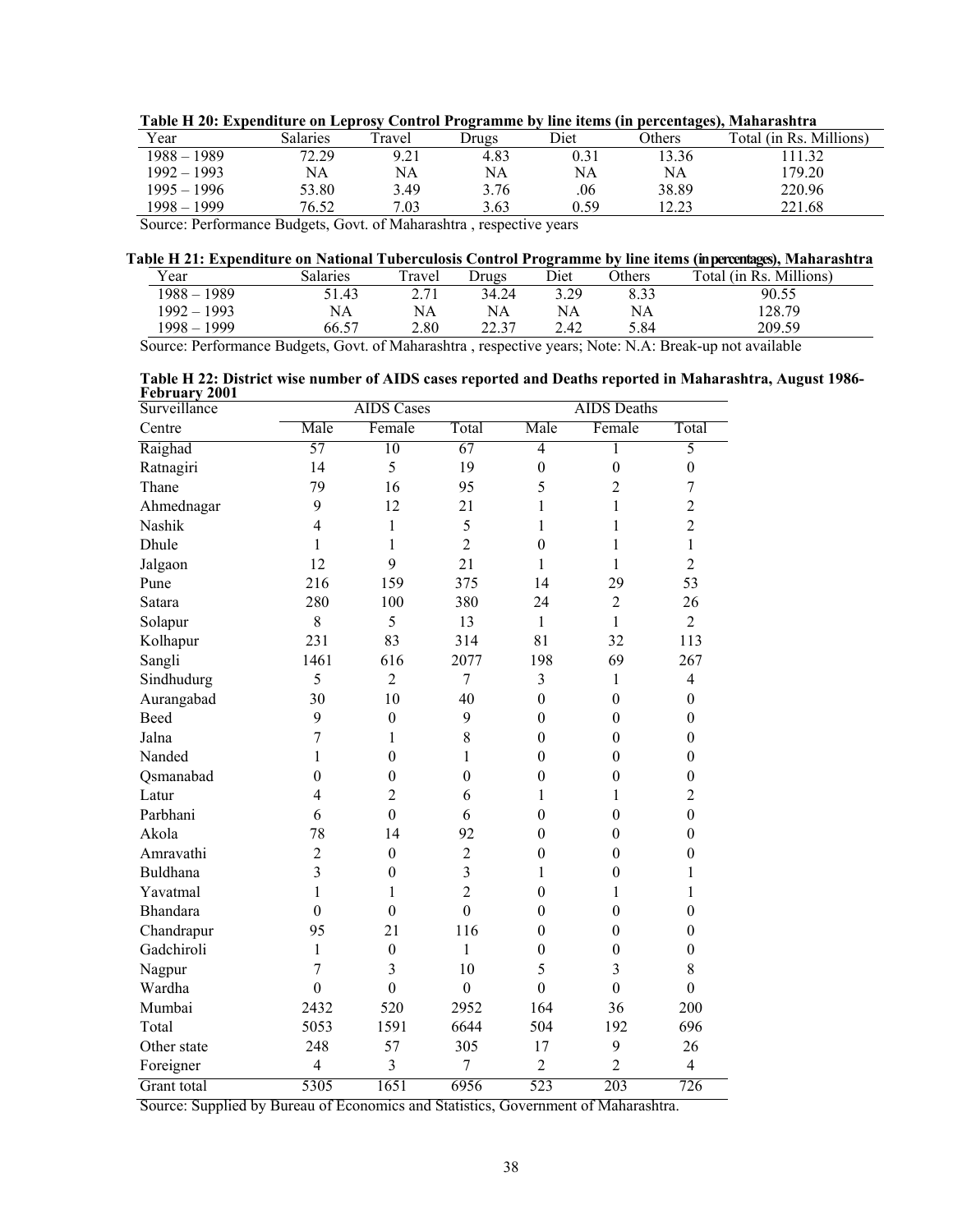|  | Table H 23: Percentage expenditure of different heads under family welfare |  |  |  |
|--|----------------------------------------------------------------------------|--|--|--|
|  |                                                                            |  |  |  |

|                                      | 1988-89 | 1995-96 | 1998-99 |
|--------------------------------------|---------|---------|---------|
| Direction & Administration           | 6.67    | 6.12    | 14.84   |
| <b>Rural Family Welfare Services</b> | 30.23   | 17.66   | 30.63   |
| Urban Family Welfare Services        | 5.90    | 4.73    | 6.74    |
| Maternity and Child Health           | 8.59    | 28.97   | 16.75   |
| Transport                            | 2.35    | 0.61    | 0.90    |
| Compensation                         | 24.96   | 8.79    | 12.11   |
| Other Services & Supplies            | 13.90   | 12.13   | 9.92    |
| Training & Mass Education            | 4.32    | 4.56    | 7.9     |
| Selected Areas Program               |         | 16.09   |         |
| Other Expenses                       | 3.09    | 0.35    | 0.20    |
| Total (in Rs. Millions)              | 493.34  | 1315.34 | 948.16  |

Source: Performance Budgets, Family Welfare Department, Government of Maharashtra, various years

### **Table H 24: Percent Expenditures across Line items under Family Welfare Program**

| Rural Family Welfare<br>Services | <b>Salaries</b> | Travel expenses | Material & Supplies      | Others | Total (in Rs.<br>Millions) |
|----------------------------------|-----------------|-----------------|--------------------------|--------|----------------------------|
| $1988 - 89$                      | 66.08           | 4.38            | $\blacksquare$           | 29.54  | 149.13                     |
| $1998 - 99$                      | 91.16           | 0.59            | $\overline{\phantom{0}}$ | 8.25   | 290.41                     |
|                                  |                 |                 |                          |        |                            |

Source: Performance Budgets, Family Welfare Department, Government of Maharashtra, various years

### **Table H 25: Immunization Profile of Maharashtra**

| Number of beneficiaries <sup>11</sup> |        |         |         |         |                           |                         |                                  |
|---------------------------------------|--------|---------|---------|---------|---------------------------|-------------------------|----------------------------------|
|                                       | 1981   | 1991    | 1995    | 1997    | $NFHS-1$<br>$(1992-93)^2$ | NFHS-2<br>$(1998-99)^3$ | Adjusted<br>total from<br>NFHS-1 |
| Tetanus for                           | 787002 | 1625322 | 1983774 | 1982608 | NA                        | NA                      | NA                               |
| expectant mothers                     |        |         |         |         |                           |                         |                                  |
| D.P.T                                 | 971559 | 1873842 | 2070786 | 2064522 | 80.1                      | 89.4                    | 83.1                             |
| Polio                                 | 91935  | 1960192 | 2093203 | 2074154 | 79.1                      | 90.5                    | 81.8                             |
| B.C.G                                 | NA     | 1946212 | 2193184 | 2166942 | 84.6                      | 93.7                    | 86.9                             |
| Measles                               | NA     | 1694152 | 1909292 | 1956750 | 58.2                      | 84.3                    | 78.2                             |
| $All*$                                |        |         |         |         | 52.8                      | 78.2                    | 64.3                             |

Sources: <sup>1.</sup> MOHFW (various years) .<sup>2</sup> IIPS and PRC 1995<sup>3</sup> IIPS and ORC, Macro 2000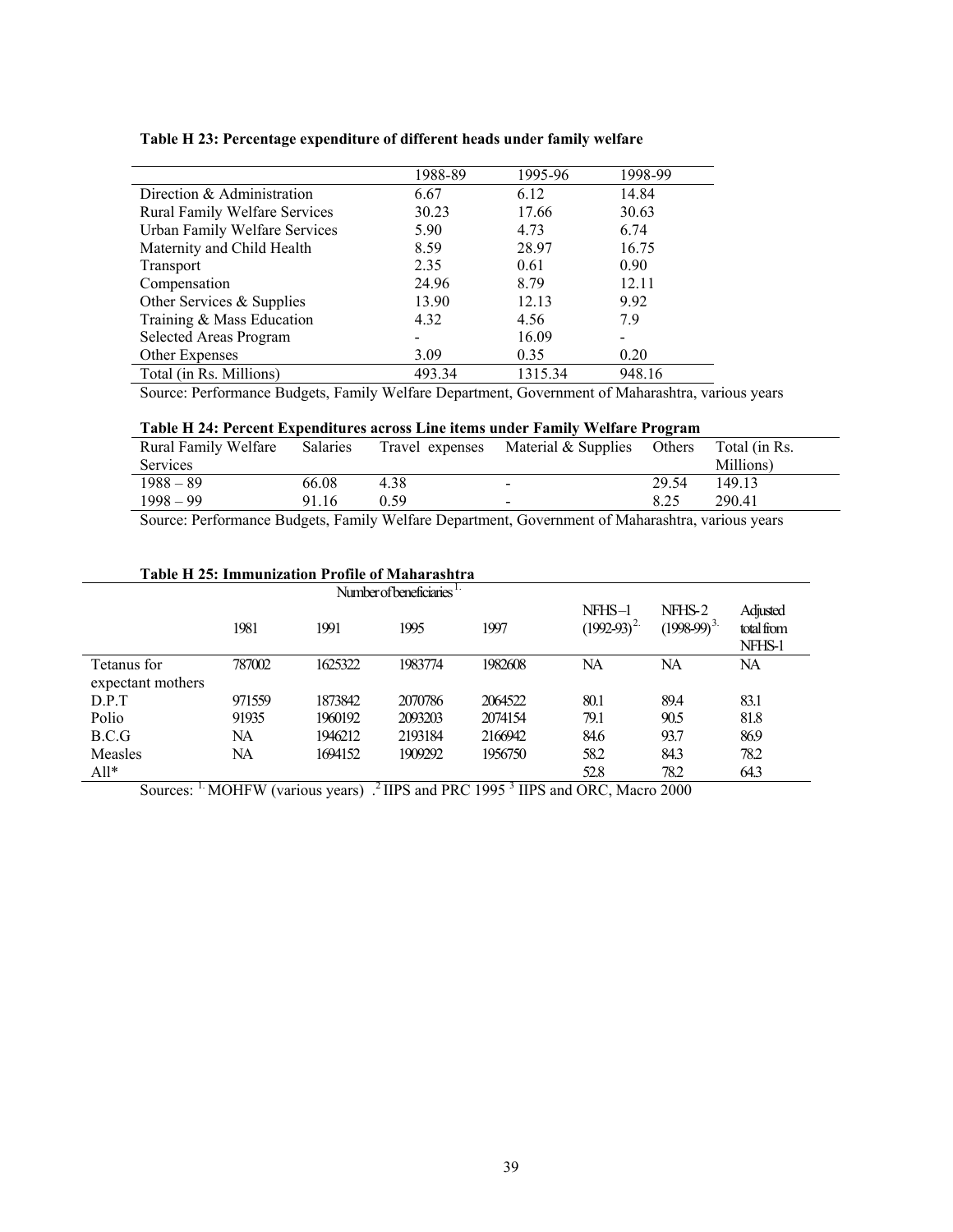|             | Percentage of children |           |          |           |
|-------------|------------------------|-----------|----------|-----------|
|             | of children            | Given     | Having   | breathing |
|             | anemic                 | colostrum | diarrhea | problem   |
| Ahamadnagar | 16.2                   | 28.2      | 44.6     | 24.9      |
| Akola       | --                     | 43        | 25.1     | 54.2      |
| Amaravathi  | 9.6                    | 37.5      | 15.9     | 56.5      |
| Aurangabad  |                        | 31.3      | 19.6     | 48.5      |
| Bhandara    | 4.8                    | 32.7      | 20.4     | 50.9      |
| Bid         |                        | 42.7      | 22.5     | 44.7      |
| Buldana     | 8.2                    | 23.6      | 25.5     | 44.6      |
| Chandarpur  | $-$                    | 47.3      | 28.3     | 58.9      |
| Dhule       | 7.2                    | 32.4      | 27.1     | 24.4      |
| Gadchiroli  | --                     | 46.3      | 25.6     | 48.2      |
| Gr Mumbai   | 16.9                   | 68.4      | 29.2     | 5         |
| Jalgaon     |                        | 29.2      | 26       | 52.9      |
| Jalna       | 2.8                    | 17.5      | 34.3     | 34        |
| Kolhapur    | $-$                    | 47        | 30.1     | 60.8      |
| Latur       | 2.5                    | 29        | 24       | 36.8      |
| Nagpur      |                        | 61.9      | 26.6     | 61.3      |
| Nanded      | --                     | 40.5      | 29.9     | 46.1      |
| Nasik       | 10.6                   | 31        | 31.9     | 32.5      |
| Osmanabad   | 6.2                    | 22.8      | 37.5     | 38.5      |
| Parbhani    |                        | 43.8      | 17.9     | 36.9      |
| Pune        | 18.7                   | 37.1      | 37.9     | 22.2      |
| Raigarh     | --                     | 50.6      | 23.8     | 44.7      |
| Ratnagiri   | 9.6                    | 34.5      | 34.4     | 19        |
| Sangli      | --                     | 36.2      | 21       | 43.8      |
| Satara      | 9.8                    | 29.3      | 26.6     | 18        |
| Sindhudurgh | $\overline{a}$         | 44        | 18.7     | 49        |
| Solapur     | 8.5                    | 29.1      | 32       | 33.4      |
| Thane       |                        | 63.6      | 36.6     | 48.1      |
| Wardha      | 5.3                    | 37.9      | 22.8     | 55.1      |
| Yavtmal     | $-$                    | 33.8      | 32.5     | 58.7      |

 **Table H 26: Selected district wise child health indicators, Maharashtra 1998-99.**

Source: Reproductive and child health- Rapid Household Survey 1998-99

-- information on anemia not collected in districts which were covered in Phase-I

| Percentage of children who had diarrhea in previous | NFHS-1 | NFHS-2 |
|-----------------------------------------------------|--------|--------|
| 2 weeks                                             |        |        |
| Rural                                               | 10.2   | 22.4   |
| Urban                                               | 8.8    | 28.8   |
| Male                                                | 10.8   | 24.4   |
| Female                                              | 8.5    | 25.6   |
| Total                                               | 97     | 24.9   |
| Percentage of children who were given any ORT       | NFHS-1 | NFHS-2 |
| Rural                                               | 40.7   | 49.0   |
| Urban                                               | 43.5   | 54.6   |
| Male                                                | 41.3   | 49.3   |
| Female                                              | 42.2   | 53.9   |
| Total                                               | 41.7   | 51.5   |

 **Table H 28: Prevalence of diarrhoea and percentage given ORT in Maharashtra** 

Source: PRC and IIPS, (1995); IIPS and ORC Macro (2000)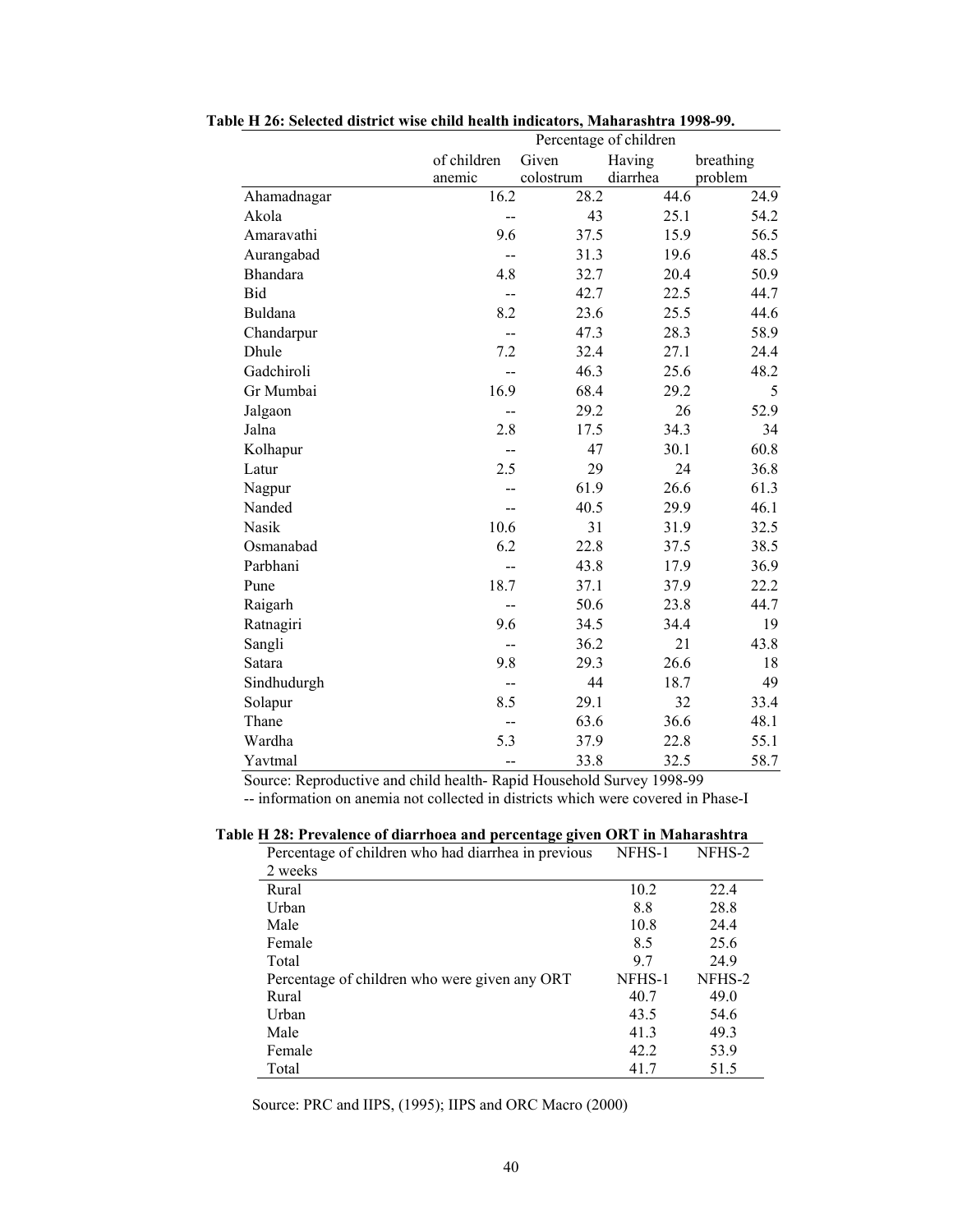| District        | Female | Male  |
|-----------------|--------|-------|
| Maharashtra     |        |       |
| Akola           | 43.40  | 11.70 |
| Aurangabad      | 29.50  | 8.50  |
| Bid             | 23.60  | 7.30  |
| Chandrapur      | 34.80  | 13.70 |
| Gadchiroli      | 34.10  | 13.90 |
| Jalgaon         | 27.60  | 8.40  |
| Kholapur        | 16.70  | 10.60 |
| Nagpur          | 27.90  | 8.80  |
| Nanded          | 37.60  | 13.20 |
| Parbani         | 24.80  | 11.90 |
| Raigarh         | 17.70  | 9.00  |
| Sangli          | 19.00  | 4.90  |
| Sindhudurg      | 19.70  | 5.80  |
| Thane           | 25.10  | 9.60  |
| Yavatmal        | 28.40  | 14.60 |
| Ahmadnagar      | 21.1   | 6.4   |
| Amravati        | 32.1   | 14.7  |
| <b>Bhandara</b> | 28.1   | 16.8  |
| Buldana         | 28.1   | 11.7  |
| Dhule           | 24.5   | 9.2   |
| Greater Bombay  | 22.0   | 4.2   |
| Jalna           | 36.5   | 9.2   |
| Latur           | 23.9   | 7.0   |
| Nashik          | 25.5   | 7.6   |
| Osmanabad       | 26.0   | 7.4   |
| Pune            | 21.8   | 8.9   |
| Ratnagiri       | 23.0   | 3.6   |
| Satara          | 18.9   | 4.9   |
| Solapur         | 20.3   | 5.9   |
| Wardha          | 31.8   | 14.8  |
| Maharashtra     | 27.1   | 10.2  |

**Table 29: Percentage of males and females having at least one of RTI/STI symptoms, Maharashtra**  $\mathbb{R}$ 

Refers to three months prior to the survey

Source: Reproductive and Child Health Project Rapid Household Survey - Phase- I and Phase-II

|  | Table H 30: Health care manpower availability in rural areas of Maharashtra as on 30-6-1998 |
|--|---------------------------------------------------------------------------------------------|
|--|---------------------------------------------------------------------------------------------|

|                                        | In Position | Sanctioned | % in Position |
|----------------------------------------|-------------|------------|---------------|
| Female ANMs                            | 11590       | 11915      | 97.3          |
| Health Worker /MPW (M)                 | 7978        | 12440      | 64.1          |
| Health Assistant $(F)$                 | 1698        | 1536       | 110.5         |
| Health Assistant (M)                   | 3691        | 4549       | 81.1          |
| Doctors at PHC                         | 2993        | 3068       | 97.6          |
| Specialists ((surgeons, Obstratecians) | 753         | 1207       | 62.4          |
| ad Gynecologists, Physicians and       |             |            |               |
| Pediatricians)                         |             |            |               |
| Radiographer                           | 330         | 414        | 79.7          |
| Pharmacist                             | 1839        | 2080       | 88.4          |
| Lab Technician                         | 1350        | 1480       | 91.2          |
| Nurse Midwife                          | 3121        | 3386       | 92.2          |
| <b>Block Extension Educator</b>        | 292         | 320        | 91.3          |
| $C_{\text{out}}$ OCHC 2000             |             |            |               |

Source: DGHS 2000.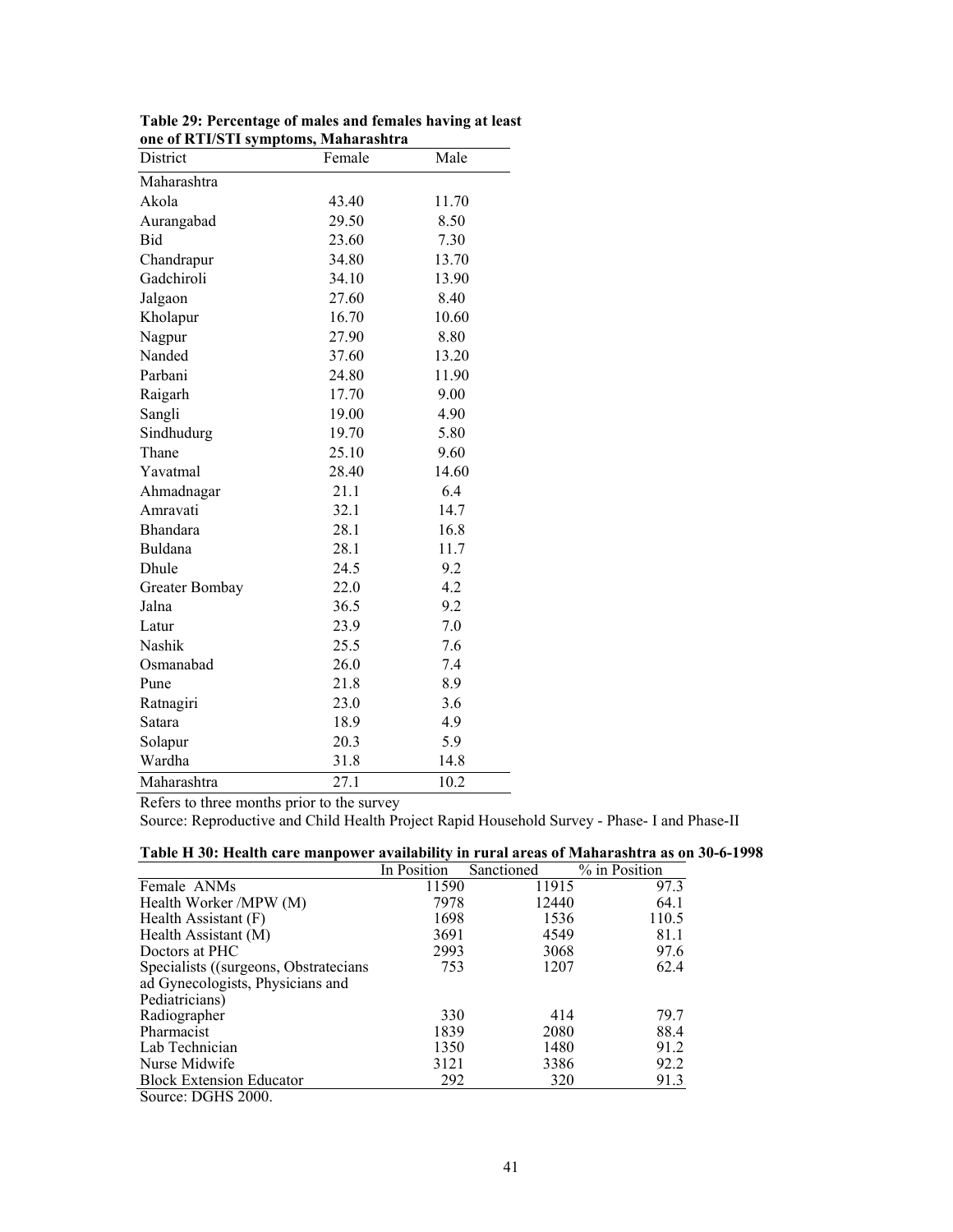| Type of infrastructure                 | No of     |          | % of FRU's % of CHC's % of PHC's |        |
|----------------------------------------|-----------|----------|----------------------------------|--------|
|                                        | District  | having   | having                           | having |
|                                        | Hospitals |          |                                  |        |
|                                        | having    |          |                                  |        |
| Tap/well water facility                | 10        | 98       | 96                               | 79     |
| Tank and Pump facility                 | 8         | 88       | 76                               |        |
| Electricity (in all parts of hospital) | 9         | 96       | 100                              | 98     |
| Generator                              | 9         | 98       | 96                               |        |
| Telephone                              | 10        | 100      | 90                               | 52     |
| Vehicles (functional)                  | 10        | 96       | 80                               | 60     |
| Laboratory adequately equipped)        | 10        | 98       | 93                               | 97     |
| Operation Theatre (OT)                 | 10        | 100      | 99                               |        |
| Separate OT for gynecology             | 10        | 96       | 96                               | 86     |
| Separate aseptic labour room           | 8         | 20       | 18                               |        |
| Delivery facility                      | 9         | 98       | 94                               |        |
| Gynec OPD facility                     | 9         | 84       | 75                               |        |
| RTI/STI OPD facility                   |           | $\theta$ | 0                                |        |
| Linkage with Blood bank                | 8         | 24       | 10                               |        |
| Total number of units listed           | 10        | 50       | 71                               | 645    |
| <b>IIPS 2001.</b>                      |           |          |                                  |        |

**Table H 31 Availability of selected physical infrastructure facilities in District Hospitals, First Stage Referral Units (FRU's), Community Health Centers (CHC's) and Primary Health Centres (PHC's), Maharashtra, 1999-2000.** 

**Table: H 32: Availability of selected equipents in District Hospitals, First Stage Referral Units (FRU's) and Community Health Centers (CHC's) Maharashtra, 1999-2000.** 

| Type of infrastructure       | No of District   | % of FRU's having | % of CHC's having |
|------------------------------|------------------|-------------------|-------------------|
|                              | Hospitals having |                   |                   |
| Boyles apparatus             | 10               | 26                | 7                 |
| Oxygen cylinder              | 10               | 36                | 10                |
| Shadow less lamp             | 10               | 88                | 87                |
| High pressure sterilizer     | 10               | 44                | 32                |
| Cardiac monitor              | 6                | 2                 | 0                 |
| Ventilator                   |                  | 16                | 17                |
| OT care/fumigation           | 10               | 88                | 83                |
| Hydraulic table              | 10               | 56                |                   |
| X-Ray machine                | 9                | 100               | 85                |
| ECG machine                  | 10               | 24                | 16                |
| Ice lined freezer            | 9                | 98                | 27                |
| Deep freezer                 |                  | 64                | 38                |
| Refrigerator                 | 9                | 68                | 47                |
| Total number of units listed | 10               | 50                | 71                |

Source: IIPS 2001.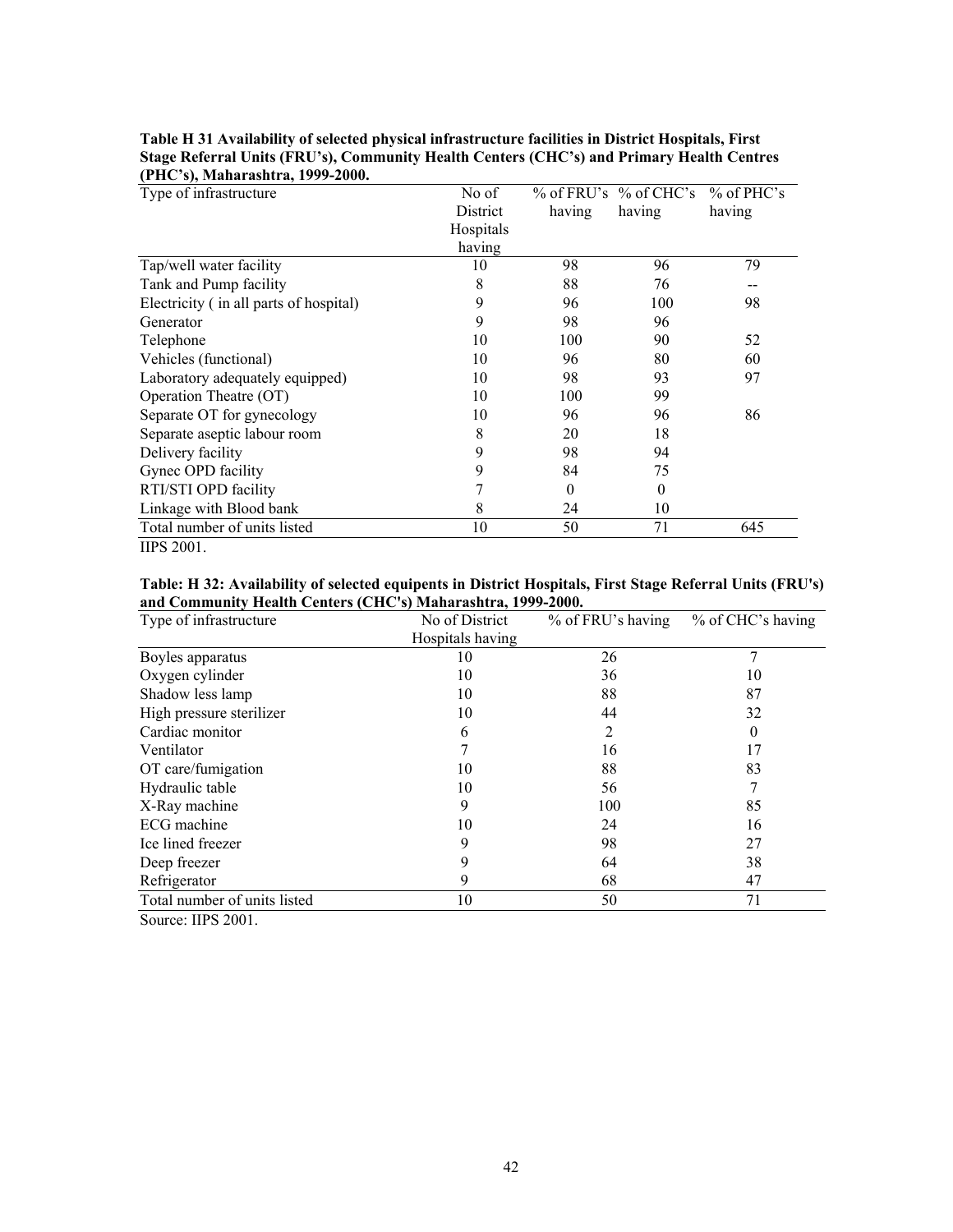| 1999-2000.                   |                         |              |             |             |
|------------------------------|-------------------------|--------------|-------------|-------------|
| Type of personnel            | No of District          | $%$ of FRU's | $%$ of CHC' | $%$ of PHC' |
|                              | Hospitals having having |              | having      | having      |
| Female medical officer       | NA                      | NA           | <b>NA</b>   | 26          |
| Obstetrician/gynecologist    | 4                       | 34           | 25          |             |
| Pediatrician                 |                         | 22           | 8           |             |
| RTI/STI Specialist           | 2                       | 0            | 0           |             |
| Pathologist                  | 4                       | 2            | 0           |             |
| Anesthesiologist             | ┑                       | 16           | 11          |             |
| General duty doctor          | 10                      | 92           | 93          | 98          |
| Staff nurse/ Mid wife        | 10                      | 100          | 100         |             |
| Female Health Worker         | 8                       | 12           | 3           | 100         |
| Laboratory technician        | 10                      | 100          | 96          | 24          |
| Total number of units listed | 10                      | 50           | 71          | 645         |

**Table: H 33 Availability of manpower facilities in District Hospitals, First Stage Referral Units (FRU's) Community Health Centers (CHC's) and Primary Health Centres (PHC's) Maharashtra, 1999-2000.** 

Source: IIPS 2001.

**Table: H 34 Availability of some stock of selected items in District Hospitals, First Stage referral Units (FRU's) Community Health Centers (CHC's) and Primary Health Centres (PHC's) Maharashtra, 1999-2000.** 

| Item                         | No of District   | $%$ of FRU's | $%$ of CHC's | $%$ of PHC's |
|------------------------------|------------------|--------------|--------------|--------------|
|                              | Hospitals having | having       | having       | having       |
| Nirodh                       | 9                | 44           | 11           | 61           |
| Oral pill                    | 10               | 54           | 16           | 75           |
| <b>IUD</b>                   | 10               | 50           | 18           | 82           |
| <b>IFA</b>                   |                  | 50           | 17           | 43           |
| Vitamin A solution           | 6                | 42           | 30           | 24           |
| <b>ORS</b> Packet            | 8                | 74           | 78           | 80           |
| <b>DPT</b>                   | 10               | 58           | 14           | 96           |
| <b>OPV</b>                   | 8                | 58           | 16           | 94           |
| <b>TT</b>                    | 9                | 62           | 17           | 89           |
| <b>BCG</b>                   | 8                | 56           | 13           | 85           |
| Measles                      | 10               | 60           | 14           | 97           |
| DT                           | 10               | 44           | 11           | 75           |
| Total number of units listed | 10               | 50           | 71           | 645          |
| $\sim$<br>$TTDM = AAA$       |                  |              |              |              |

Source: IIPS, 2001.

| Table: H 35 Availability of at least 60 percent of critical inputs in District Hospitals, First Stage |  |  |
|-------------------------------------------------------------------------------------------------------|--|--|
| Referral Units (FRU's) and Community Health Centers (CHC's)  Maharashtra, 1999-2000.                  |  |  |

| No of     |        |        |                                           |
|-----------|--------|--------|-------------------------------------------|
| District  | having | having | having                                    |
| Hospitals |        |        |                                           |
| having    |        |        |                                           |
|           | 100    |        | 88                                        |
| 8         | 34     | 28     | 60                                        |
|           | 50     | 8      | 87                                        |
| 10        | 34     | 10     | 96                                        |
| 10        | 50     |        | 645                                       |
|           |        |        | $\%$ of FRU's $\%$ of CHC's $\%$ of PHC's |

Source: IIPS 2001.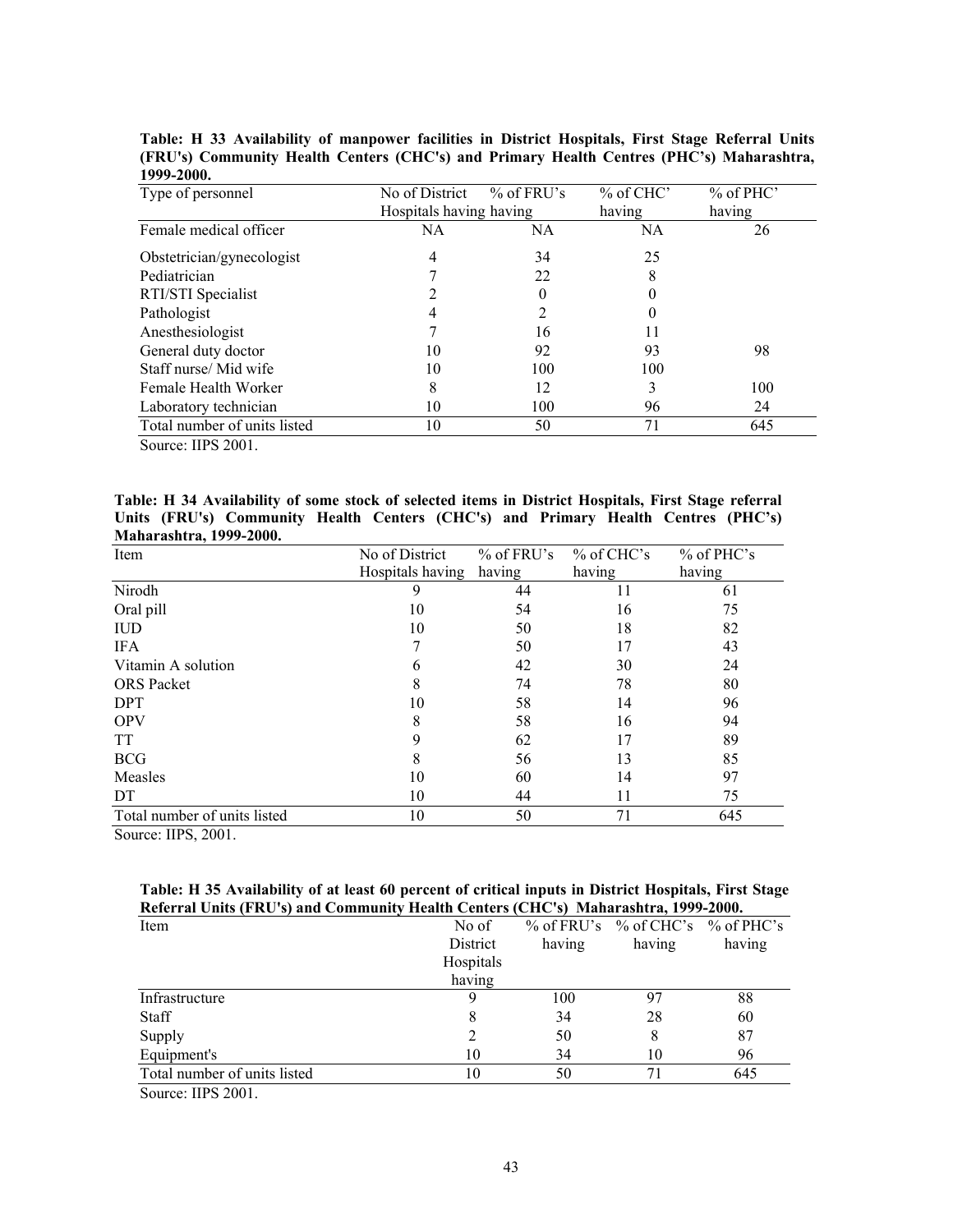| Item                      | Percentage of calories |        |  |  |  |  |
|---------------------------|------------------------|--------|--|--|--|--|
|                           | Rural                  | Urban  |  |  |  |  |
| Cereals                   | 66.80                  | 53.53  |  |  |  |  |
| Roots and tubers          | 1.70                   | 1.93   |  |  |  |  |
| Sugar and Honey           | 7.42                   | 7.32   |  |  |  |  |
| Pulses, nuts and oilseeds | 7.57                   | 7.72   |  |  |  |  |
| Vegetables and fruits     | 1.87                   | 3.21   |  |  |  |  |
| Meat, Egg and Fish        | 0.67                   | 1.11   |  |  |  |  |
| Milk and milk products    | 4.32                   | 7.97   |  |  |  |  |
| Oils and fats             | 7.20                   | 11.05  |  |  |  |  |
| Miscellaneous             | 2.6                    | 6.15   |  |  |  |  |
| Total                     | 100.00                 | 100.00 |  |  |  |  |

# **Table H 36: Proportion of calorie intake from different foods**

Source: NSSO 1998b.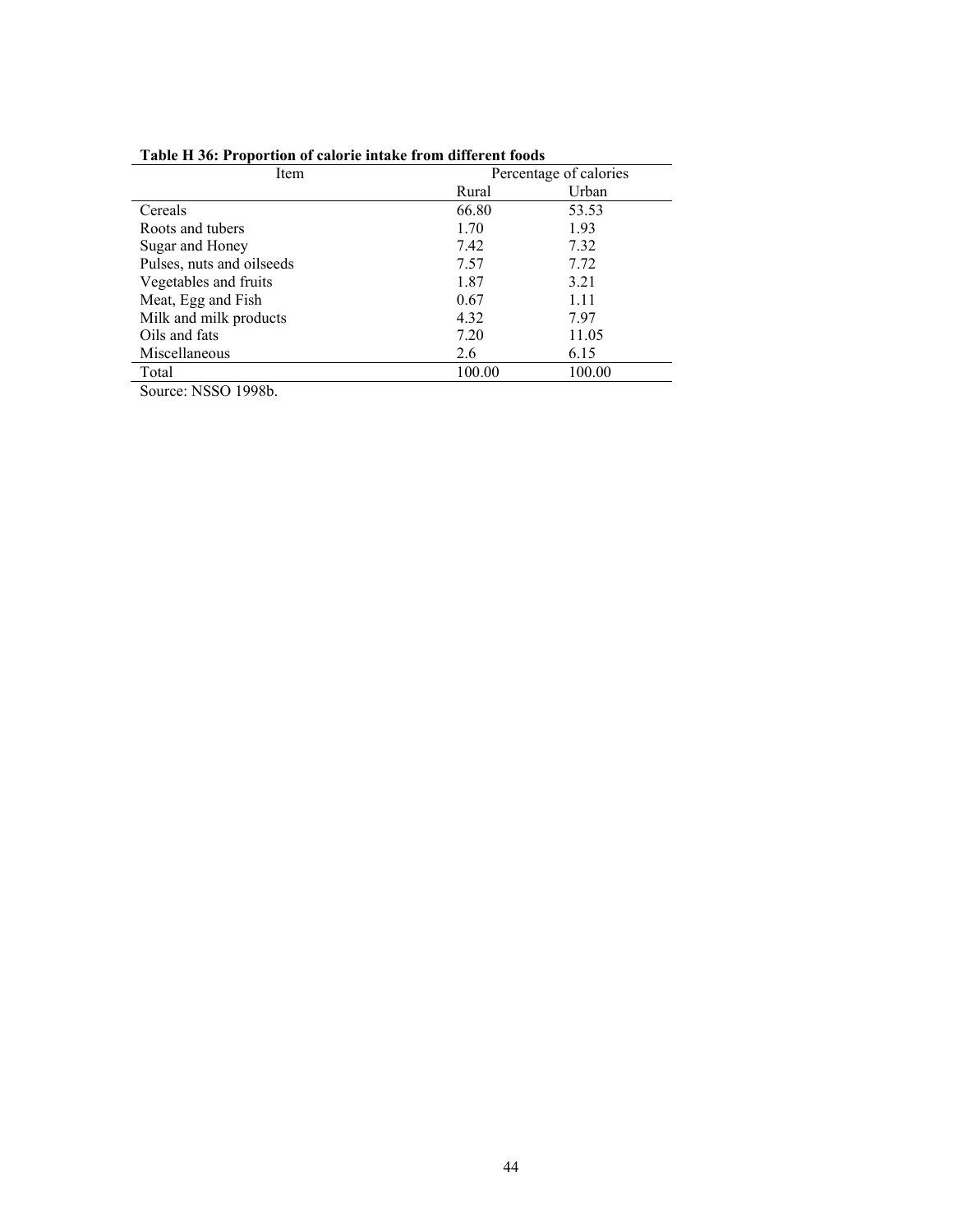| Table H 37: Health care indicators across selected states in India |
|--------------------------------------------------------------------|
|--------------------------------------------------------------------|

| Type of health facility/indicator                                           | Referenc                      |                |         |                          |               |                          |             |                          |           |                      |           |
|-----------------------------------------------------------------------------|-------------------------------|----------------|---------|--------------------------|---------------|--------------------------|-------------|--------------------------|-----------|----------------------|-----------|
|                                                                             | e Year                        | Andhra Pradesh |         |                          |               |                          | Maharashtra |                          |           |                      |           |
|                                                                             |                               |                | Gujarat | Haryana                  | Kamataka      | Kerala                   |             | Punjab                   | TamilNadu | West Bengal          | All India |
|                                                                             |                               |                |         |                          |               |                          |             |                          |           |                      |           |
|                                                                             |                               |                |         |                          |               |                          |             |                          |           |                      |           |
| <b>Health Facilities</b>                                                    |                               |                |         |                          |               |                          |             |                          |           |                      |           |
| Population per hospital                                                     | 1995                          | 23675          | 17722   |                          | 234848 168410 | 14806                    | 25921       |                          |           | 101668 133903 186910 | 61881     |
| Population per bed                                                          | $\pmb{\mathsf{H}}$            | 1526           | 706     | 2584                     | 1283          | 391                      | 1023        | 1509                     | 1120      | 1351                 | 1498      |
| Registered doctors per lakh population                                      | 1997                          | 36.4           | 61.2    | 4.9                      | 94.5          | 81.5                     | 75.3        | 127.9                    | 95.0      | 61.2                 | 51.8      |
| Registered nurses per lakh population                                       | Ħ                             | 58.1           | 146.6   | 22.8                     | 100.2         | 79.2                     |             | 112.9 138.6 132.5        |           | 45.6                 | 63.6      |
| <b>Fertility and Mortality Indicators</b>                                   |                               |                |         |                          |               |                          |             |                          |           |                      |           |
| Crude Birth Rate                                                            | 1998-99                       | 21.4           | 24.3    | 23.1                     | 20.4          | 18.8                     | 23          | 19.1                     | 21.4      | 20.8                 | 24.8      |
| <b>Total Fertility Rate</b>                                                 | "                             | 2.25           | 2.72    | 2.88                     | 2.13          | 1.96                     | 2.52        | 2.21                     | 2.19      | 2.29                 | 2.85      |
| Crude Death Rate                                                            | 11                            | 10.7           | 8       | 8.1                      | 7.9           | 6.0                      | 9           | 8.4                      | 10.8      | 8.3                  | 9.7       |
| Neonatal Mortality Rate                                                     | $\pmb{\mathsf{H}}$            | 43.8           | 39.6    | 34.9                     | 37.1          | 13.8                     | 32          | 34.3                     | 34.8      | 31.9                 | 43.4      |
| Post Neonatal Mortality Rate                                                | $\pmb{\mathsf{H}}$            | 22.1           | 23      | 21.9                     | 14.4          | 2.5                      | 11.7        | 22.8                     | 13.3      | 16.8                 | 24.2      |
| <b>Infant Mortality Rate</b>                                                | "                             | 65.8           | 62.6    | 56.8                     | 51.5          | 16.3                     | 43.7        | 57.1                     | 48.2      | 48.7                 | 67.6      |
| Under five mortality                                                        | 11                            | 85.5           | 85.1    | 76.8                     | 69.8          | 18.8                     | 58.1        | 72.1                     | 63.3      | 67.6                 | 94.9      |
| Life expectancy at birth                                                    | 1992-96                       |                |         |                          |               |                          |             |                          |           |                      |           |
| Males                                                                       |                               | 60.8           | 60.5    | 63.4                     | 61.1          | 70.2                     | 63.8        | 66.4                     | 62.8      | 61.8                 | 60.1      |
| Females                                                                     |                               | 63.0           | 62.5    | 64.3                     | 64.5          | 75.8                     | 66.2        | 68.6                     | 64.8      | 63.1                 | 61.4      |
| Reproductive and child health indicators                                    |                               |                |         |                          |               |                          |             |                          |           |                      |           |
| Percentage of women aged 20-24 years                                        |                               | 64.3           | 40.7    | 415                      | 46.3          | 17.0                     | 47.7        | 11.6                     | 24.9      | 45.9                 | 50.0      |
| married before 18 years                                                     |                               |                |         |                          |               |                          |             |                          |           |                      |           |
| Percentage who received at least 3 ANC                                      |                               | 80.1           | 60.2    | 37.4                     | 71.4          | 98.3                     | 65.4        | 57.0                     | 91.4      | 57.0                 | 43.8      |
| check ups                                                                   |                               |                |         |                          |               |                          |             |                          |           |                      |           |
| Percentage of Institutional deliveries                                      | 1998-99                       | 49.8           | 36.3    | 22.4                     | 51.1          | 93.0                     | 52.6        | 37.5                     | 79.3      | 40.1                 | 33.6      |
| Percentage currently using FP Methods                                       | 1998-99<br>$\pmb{\mathsf{H}}$ | 59.6           | 59.0    | 62.4                     | 58.3          | 63.7                     | 60.9        | 66.7                     | 52.1      | 66.6                 | 48.2      |
| Any Modern Method                                                           | $^{\prime\prime}$             | 58.9           | 53.3    | 53.2                     | 56.5          | 56.1                     | 59.9        | 53.8                     | 50.3      | 47.3                 | 42.8      |
| acing methods (pill, IUD and Condom)                                        |                               | 1.8            | 8.1     | 12.5                     | 4.4           | 5.1                      | 7.6         | 23.0                     | 4.3       | 13.5                 | 6.8       |
| Full Immunization of children (12-23 months)                                |                               | 58.7           | 53.0    | 62.7                     | 60.0          | 7.7                      | 78.4        | 72.1                     | 88.8      | 43.8                 | 42.0      |
| Morbidity Rate (rate per 1 lakh popn)                                       |                               |                |         |                          |               |                          |             |                          |           |                      |           |
| Leprosy (point prevalence)                                                  | 1994<br>11                    | 63             | 30      | $\overline{\phantom{a}}$ | NA            | $\overline{\phantom{0}}$ | 65          | $\overline{\phantom{m}}$ | 83        | 22                   | 57        |
| Diarrhoea (in 30 days)(per 1000 popn)                                       |                               | 36             | 9       | 29                       | <b>NA</b>     | 6                        | 14          | 16                       | 19        | 45                   | 31        |
| Asthma (point prevalence)                                                   | 1998-99<br>11                 | 4292           | 1979    | 1922                     | 1733          | 4806                     | 2524        | 1308                     | 1546      | 2593                 | 2468      |
| Tuberculosis (point prevalence)                                             | "                             | 592            | 438     | 358                      | 269           | 526                      | 282         | 207                      | 479       | 492                  | 544       |
| Jaundice (point prevalence)                                                 | "                             | 1571           | 1109    | 993                      | 373           | 528                      | 1534        | 976                      | 1142      | 2381                 | 1361      |
| Malaria (in last 3 months)                                                  |                               | 4851           | 4449    | 2093                     | 600           | 56                       | 4098        | 1082                     | 380       | 1482                 | 3697      |
| Prevalence of ailments in last 15 days(per<br>thousand population)          | 1995-96                       |                |         |                          |               |                          |             |                          |           |                      |           |
| Rural                                                                       |                               | 64             | 46      | 61                       | 45            | 118                      | 52          | 76                       | 52        | 65                   | 55        |
| Urban                                                                       |                               | 61             | 36      | 63                       | 40            | 88                       | 48          | 85                       | 58        | 65                   | 54        |
| Prevalence of hospitalisation in last 1                                     | 1995-96                       |                |         |                          |               |                          |             |                          |           |                      |           |
| year(per thousand population)                                               |                               |                |         |                          |               |                          |             |                          |           |                      |           |
| Rural                                                                       |                               | 14             | 14      | 25                       | 14            | 70                       | 19          | 14                       | 18        | 11                   | 13        |
| Urban                                                                       |                               | 17             | 21      | 25                       | 18            | 65                       | 26          | 17                       | 23        | $22\,$               | 20        |
| <b>Nutritional Status</b>                                                   |                               |                |         |                          |               |                          |             |                          |           |                      |           |
| Percentage of children of age 6-36 months                                   | 1998-99                       | 72.3           | 74.5    | 83.9                     | 70.6          | 43.9                     | 76.0        | 80.0                     | 69.0      | 78.3                 | 74.3      |
| with anemia                                                                 |                               |                |         |                          |               |                          |             |                          |           |                      |           |
| Percentage of ever-married women of 15-49 1998-99 49.8<br>years with anemia |                               |                | 46.3    | 47.0                     | 42.4          | 22.7                     | 48.5        | 41.4                     | 56.5      | 62.7                 | 51.8      |
| Percentage of household with per capita                                     | 1993-94                       |                |         |                          |               |                          |             |                          |           |                      |           |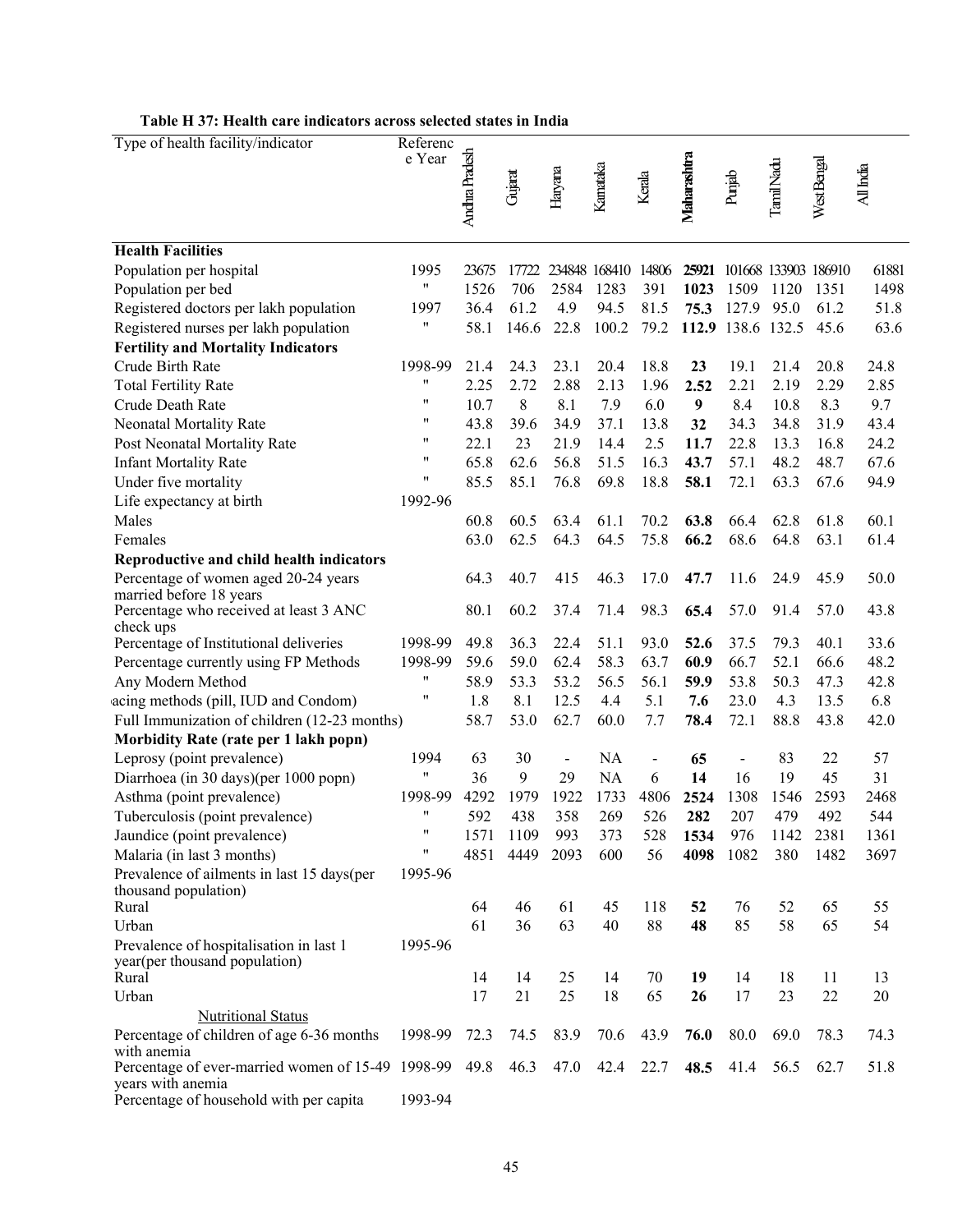| calorie intake level of below 2700 Kcal. |                   |      |      |      |      |      |      |      |      |      |      |
|------------------------------------------|-------------------|------|------|------|------|------|------|------|------|------|------|
| Rural                                    |                   | 40.9 | 464  | 259  | 42.7 | 45.7 | 49.7 | 24.4 | 51.3 | 32.2 | 36.9 |
| Urban                                    |                   | 48.1 | 41.0 | 41.6 | 44.7 | 47.6 | 45.9 | 40.4 | 52.9 | 35.7 | 41.6 |
| Average exp on outpatient care (in Rs)   | 1995-96           |      |      |      |      |      |      |      |      |      |      |
| Rural                                    |                   | 165  | 157  | 189  | 122  | 36   | 165  | 175  | 102  | 131  | 176  |
| Urban                                    |                   | 172  | 218  | 414  | 172  | 120  | 185  | 162  | 129  | 137  | 194  |
| Average exp on inpatient care (in Rs)    | $^{\prime\prime}$ |      |      |      |      |      |      |      |      |      |      |
| Rural                                    |                   | 6428 | 2663 | 3224 | 2997 | 2293 | 3089 | 4988 | 2840 | 1957 | 3202 |
| Urban                                    |                   | 4886 | 3327 | 6537 | 3593 | 1927 | 3997 | 5712 | 3934 | 3217 | 3921 |
|                                          |                   |      |      |      |      |      |      |      |      |      |      |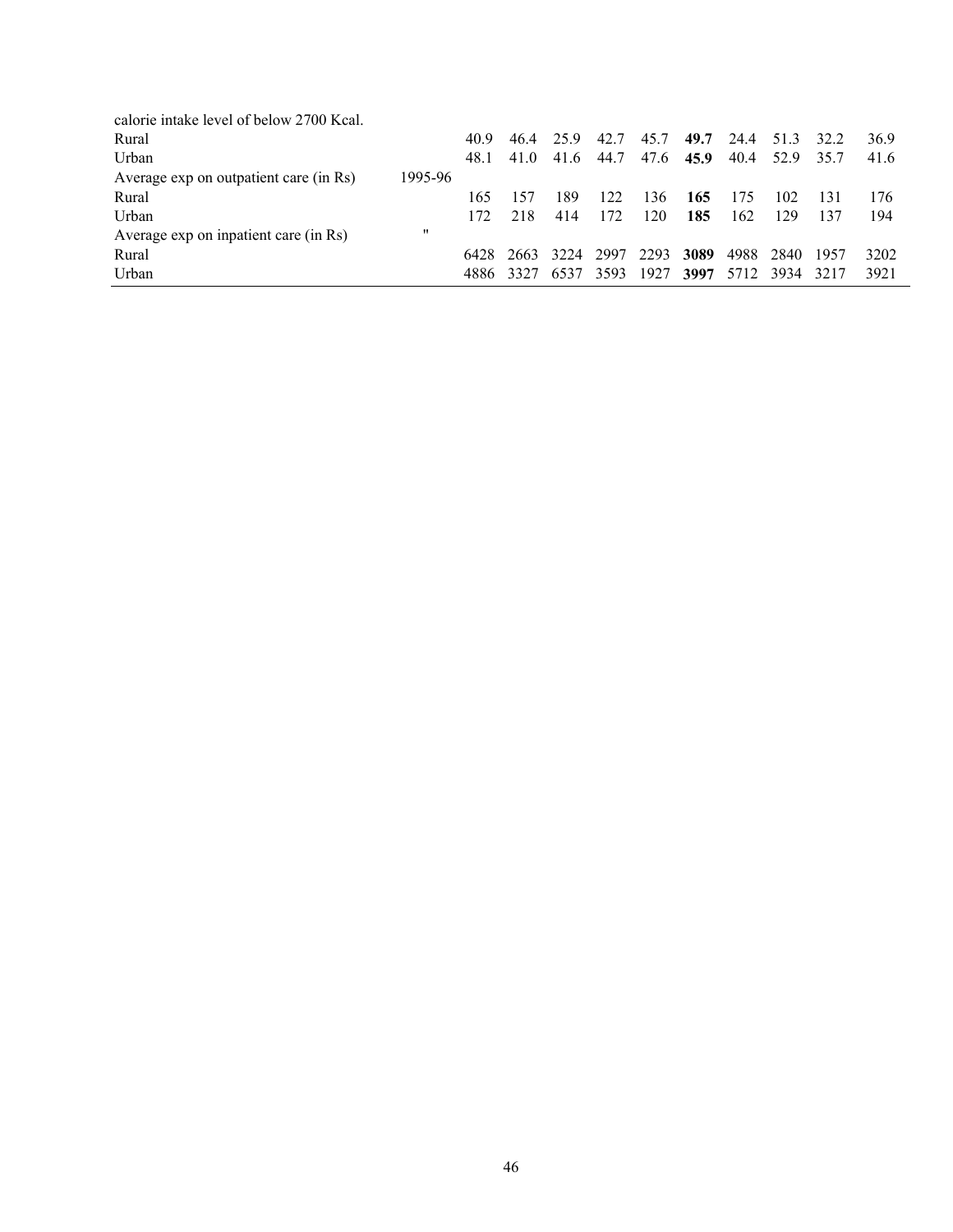|                                        | Morbidity rates (per 1000 |                   |            | TADIC 11 30; SUMMEN YOH INOHERION ON SUGUES COVERING HOLDUILY AHU UMZAUOH OFIEAUH CAFESEI VICES IFOHI PHYAC SEGUT AHU OH TIEGIKAI CAPERIGIULI C IH PEARIFASHU A.<br>Utilisation of services from public/private health care sector * |         |        |        |         |        | Average medical expenditure per ailment/episode |         |         |         |         |         |
|----------------------------------------|---------------------------|-------------------|------------|--------------------------------------------------------------------------------------------------------------------------------------------------------------------------------------------------------------------------------------|---------|--------|--------|---------|--------|-------------------------------------------------|---------|---------|---------|---------|---------|
|                                        | population.)<br>Recall    |                   |            | Rural                                                                                                                                                                                                                                |         |        | Urban  |         |        | Rural                                           |         |         | Urban   |         |         |
|                                        | period                    | Rural             | Urban      | Public                                                                                                                                                                                                                               | Private | Total  | Public | Private | Total  | Public                                          | private | Total   | Public  | Private | Total   |
| FRCH 1984 (Jesani (et al 1996)         |                           |                   |            | 33.1                                                                                                                                                                                                                                 | 58.4    | 91.5   |        |         |        | 28.0                                            | 87.08   | 56.99   |         |         |         |
| NSSO 1986-87 (1992)                    |                           |                   |            |                                                                                                                                                                                                                                      |         |        |        |         |        |                                                 |         |         |         |         |         |
| Inpatient care                         |                           |                   |            | 26.32                                                                                                                                                                                                                                | 73.68   | 100.00 | 25.02  | 74.27   | 99.29  | 438.77                                          | 901.36  | 841.78  | 400.05  | 1928.49 | 1498.87 |
| Outpatient care                        |                           |                   |            |                                                                                                                                                                                                                                      |         |        |        |         |        | 52.10                                           | 99.40   | 86.50   | 83.80   | 153.10  | 131.90  |
| Duggal and Amin (1989)                 | 1 month                   | 154.00            | 145.00     | 10.43                                                                                                                                                                                                                                | 79.82   | 90.35  | 15.99  | 73.95   | 89.94  |                                                 |         | 103.56  |         |         | 100.44  |
| <b>NCAER(1992)</b>                     | 2 weeks                   | 70.46             | 54.82      | 38.67                                                                                                                                                                                                                                | 61.33   | 100.00 | 45.49  | 54.51   | 100.00 | 97.50                                           | 227.26  | 172.56  | 129.53  | 201.86  | 175.11  |
| <b>NCAER(1993)</b>                     |                           |                   |            |                                                                                                                                                                                                                                      |         |        |        |         |        |                                                 |         |         |         |         |         |
| Non-hospitalized ailments              | 30 days                   | 66.80             | 78.60      |                                                                                                                                                                                                                                      |         |        |        |         |        | 30.19                                           | 240.64  | 171.52  | 74.10   | 169.85  | 136.60  |
| <b>Males</b>                           |                           | 65.40             | 77.80      | 46.10                                                                                                                                                                                                                                | 51.30   | 97.40  | 30.00  | 68.00   | 98.00  |                                                 |         |         |         |         |         |
| Females                                |                           | 68.40             | 79.50      | 41.60                                                                                                                                                                                                                                | 55.00   | 96.60  | 35.10  | 62.40   | 97.50  |                                                 |         |         |         |         |         |
| Hospitalisation<br>NSSO-1995-96 (1998) | 1 year                    | 5.50              | 14.10      | 30.50                                                                                                                                                                                                                                | 69.50   | 100.00 | 58.80  | 51.20   | 100.00 | 664.85                                          | 112.72  | 981.51  | 461.98  | 1976.32 | 1085.61 |
| Hospitalisation                        | 1 year                    | 19.00             | 26.00      | 31.20                                                                                                                                                                                                                                | 68.80   | 100.00 | 31.80  | 68.20   | 100.00 | 1529.00                                         | 3836.00 | 3089.00 | 1439.00 | 5345.00 | 3997.00 |
| Ailments                               | 15 days                   | 52.00             | 48.00      | 16.00                                                                                                                                                                                                                                | 73.00   | 89.00  | 17.00  | 77.00   | 94.00  | 129.00                                          | 158.00  | 147.00  | 125.00  | 195.00  | 185.00  |
| Nandraj (et al 1998)                   | 30 days                   | $\qquad \qquad -$ | $363.00 -$ |                                                                                                                                                                                                                                      |         |        | 10.00  | 84.00   |        |                                                 |         |         | 179.89  | 134.46  | 134.00  |
| Madhiwala (et al) 2000                 | 30 days                   |                   |            | 22.60                                                                                                                                                                                                                                | 63.50   | 86.10  | 10.30  | 71.70   | 82.00  |                                                 |         |         |         |         |         |
| Male                                   |                           | 868               | 247        |                                                                                                                                                                                                                                      |         |        |        |         |        |                                                 |         |         |         |         |         |
| Female                                 |                           | 1355              | 457        |                                                                                                                                                                                                                                      |         |        |        |         |        |                                                 |         |         |         |         |         |
| Inpatient care                         |                           |                   |            |                                                                                                                                                                                                                                      |         |        |        |         |        | 16.00                                           | 118.00  | 97.00   | 12.00   | 128.00  | 98.00   |
| Outpatient care                        |                           |                   |            |                                                                                                                                                                                                                                      |         |        |        |         |        | 332.00                                          | 2188.00 |         | 1938.00 | 2188.00 |         |

**Table H 38: Summary of information on studies covering morbidity and utilization of health care services from private sector and on medical expenditure in Maharashtra.** 

\* percentage may not add up to hundred in some cases since some have not sought treatment or might have gone for self treatment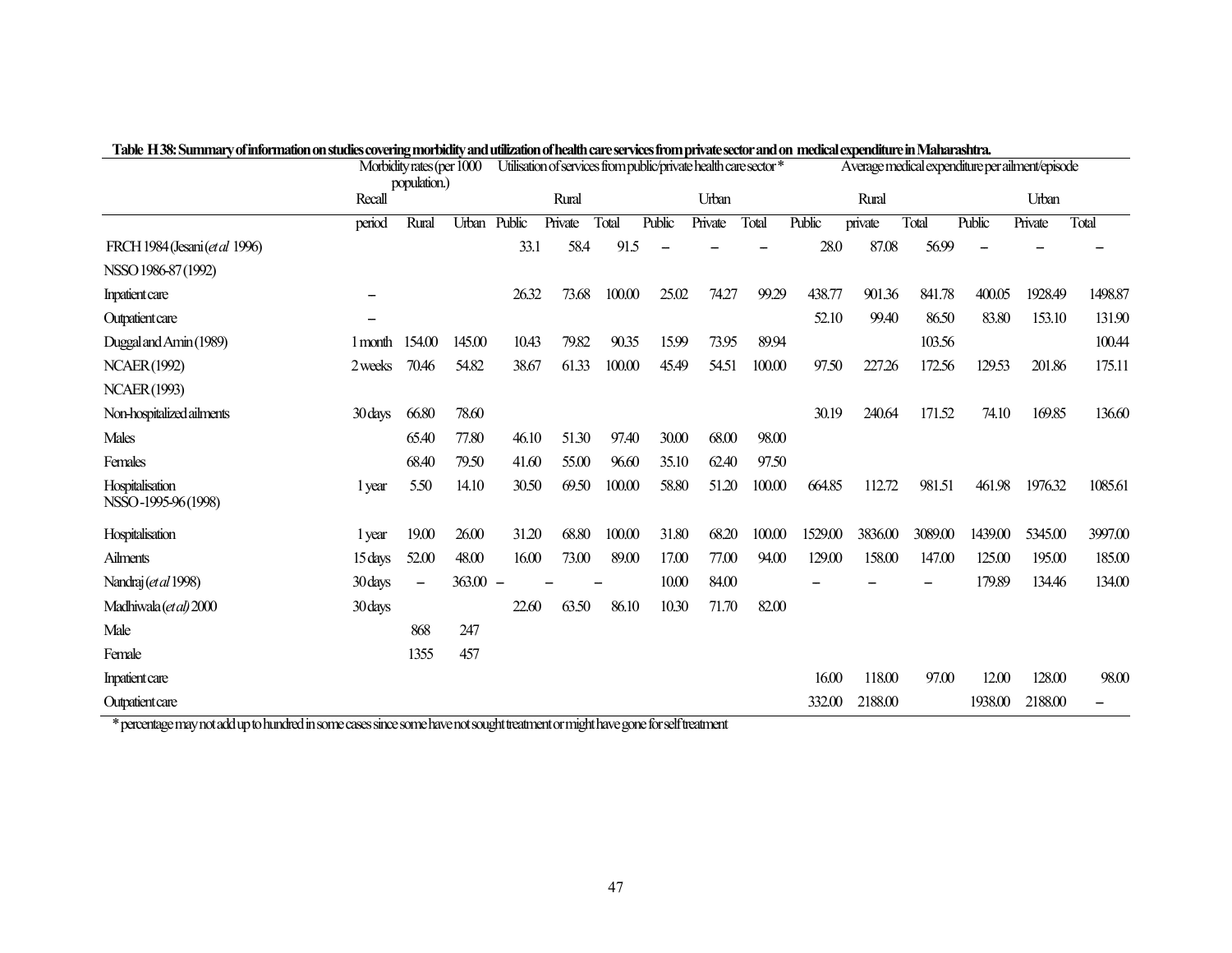|     | SI Indicators                                                         | Referenc |             | Current status | Goals for   | Goals for |
|-----|-----------------------------------------------------------------------|----------|-------------|----------------|-------------|-----------|
| No. |                                                                       | e year   |             |                | the year    | the year  |
|     |                                                                       |          | India       | Maharashtra    | 2000        | 2010      |
|     | 1 Infant Mortality Rate                                               | 1999     | 70          |                | 48 below 60 | Below 30  |
|     | 2 Peri-natal Mortality rate                                           | 1997     | 43.2        |                | 30-35       |           |
|     | 3 Crude Death Rate                                                    | 1999     | 8.7         | 7.5            | 9           |           |
|     | 4 Child Mortality Rate                                                | 1998-99  | 29.3        | 15             | 10          |           |
|     | 5 Maternal Mortality rate (per lakh)                                  | 1997     |             |                | below 200   | Below 100 |
|     | 6 Life Expectancy at Birth                                            | 1996-    | Male 62.4   | Male 65.31     | 64          |           |
|     |                                                                       | 2001     | Female 63.4 | Female 68.19   |             |           |
|     | 7 Babies with birth weight below 2500                                 | 1999     | 15.9        | 17             | 10          |           |
|     | $(gms.)$ #                                                            |          |             |                |             |           |
|     | 8 Crude Birth Rate                                                    | 1999     | 26.1        | 21.1           | 21          |           |
|     | 9 Effective Couple Protection Rate                                    | Mar-98   | 45.4        | 50.7           | 60          |           |
|     | (percentage)                                                          |          |             |                |             |           |
|     | 10 Total Fertility Rate                                               | 1998-99  | 2.85        | 2.52           |             | 2.1       |
|     | 11 Net Reproduction Rate                                              |          |             |                |             |           |
|     | 12 Annual growth rate (percentage)                                    | 1999     | 1.74        | 1.36           | 1.2         |           |
|     | 13 Family Size                                                        |          |             |                | 2.3         |           |
|     | 14 Pregnant mother receiving antenatal<br>coverage $(\% )$            | 1998-99  | 66          | 90.4           | 100         | 100       |
|     | 15 Deliveries by trained birth attendants/<br>health professional (%) | 1998-99  | 77.6(22.4)  | 79.8 (20.2)    | 100         | 100       |
|     | 16 Institutional delivery $(\% )$                                     | 1998-99  | 33.6        | $52.8 -$       |             | 80        |
|     | 17 Immunisation status                                                |          |             |                |             |           |
|     | TT (for pregnant women)                                               | 1998-99  | 66.8        | 74.9           | 100         |           |
|     | TT (for school children)                                              |          |             |                |             |           |
|     | $10$ yrs                                                              |          |             |                |             |           |
|     | $16$ yrs                                                              |          |             |                | 100         | 100       |
|     | <b>DPT</b>                                                            | 1998-99  | 55.1        | 89.4           | 100         | 100       |
|     | Polio                                                                 | 1998-99  | 62.8        | 90.8           | 100         | 100       |
|     | <b>BCG</b>                                                            | 1998-99  | 71.6        | 93.7           | 100         | 100       |
|     | DT (new school entrants)                                              |          |             |                | 100         | 100       |

**Table H 39 Goals and Achievements for Health and Family welfare Programme, Maharashtra** 

Notes: Goals for the year 2000 are from National Health Policy (1983), Govt of India and for the year 2010 is from National Population Policy (2000), Govt. of India.

Figures in bracket denote deliveries that did not receive an attention from a health professional.

# Only for babies that have been weighed at the time of birth.

Table above shows that Maharashtra was able to attain the goals for the year 2000 mentioned in the National Health Policy (1983) for indicators such as infant mortality rate, perinatal mortality rate, crude death rate and life expectancy. But the state is unable to meet goals in terms of indicators such as child mortality rate, maternal mortality rate, birth weight, couple protection rate, total fertility rate, annual growth rate, immunisation of mothers and children and in institutional deliveries. To summarize the table shows that there has been substantial reduction in mortality levels during this time period but the maternal and child health situation in the state could not achieve the desired progress.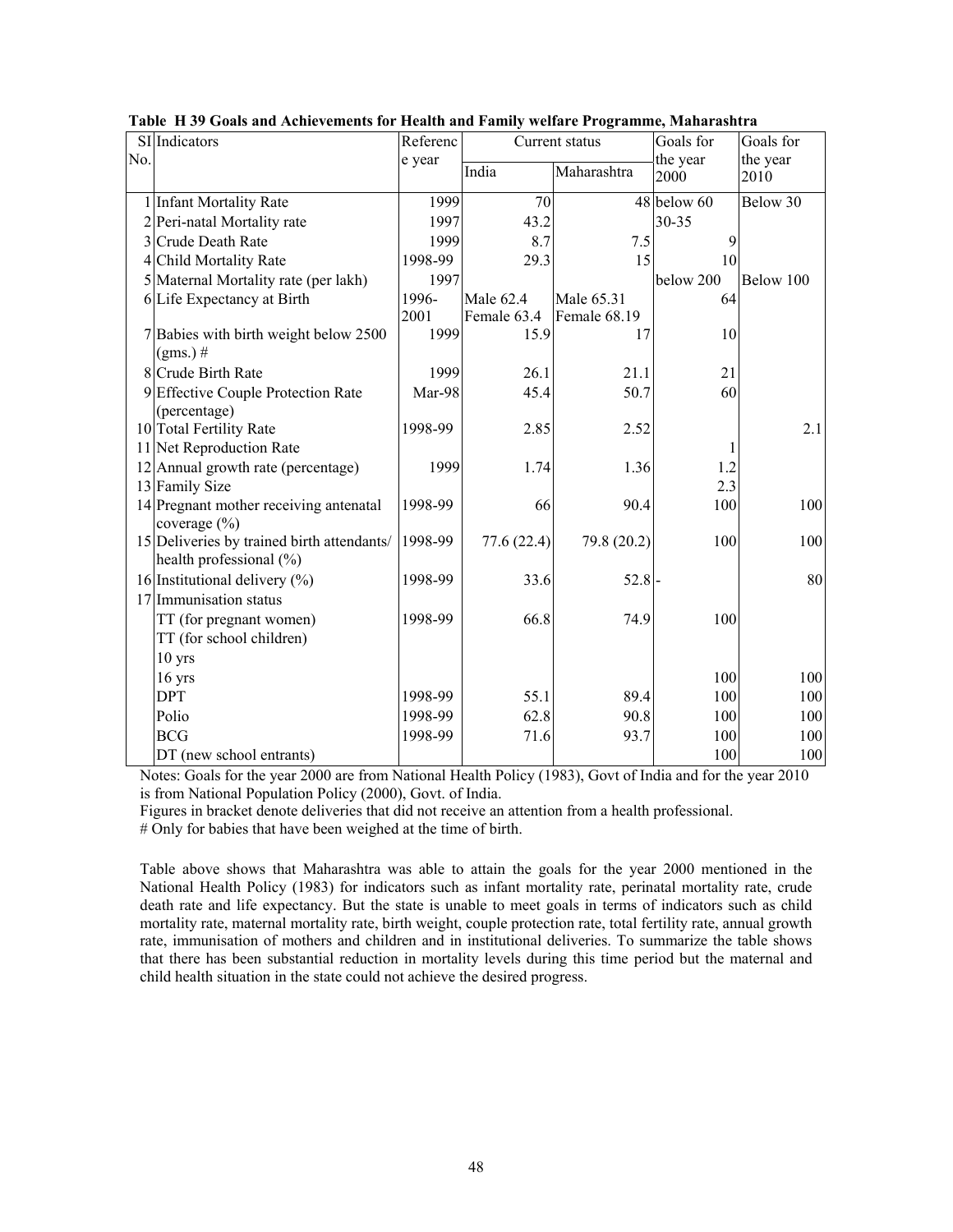Table:H 40 Percentage of households having water supply and sanitation facilities, Maharashtra

| sanitation facilities, manarashtra        |       |       |
|-------------------------------------------|-------|-------|
| Type of facility                          | Rural | Urban |
| Safe drinking water (1991)                | 54.0  | 90.5  |
| Latrine (1993)                            | 77    | 76.5  |
| Underground sewage (1993)                 | 0.0   | 19.5  |
| Drainage system (1993)                    | 31.0  | 77.6  |
| Garbage disposal (1993)                   | 32.0  | 74 2  |
| $0 \leq \ldots \leq CQQ$ 2000, MERCO 1000 |       |       |

Source: CSO 2000; NSSO 1998

Table: Percentage of households having drinking water and toilet facilities, Maharashtra 1991

|                | Drinking | Toilet |      |
|----------------|----------|--------|------|
|                | water    |        |      |
| Greater Bombay | 96.4     |        | 78.2 |
| Thane          | 72.4     |        | 46.6 |
| raigarh        | 47.4     |        | 18.9 |
| Ratnagiri      | 26.1     |        | 14.8 |
| Sindhudurg     | 14.6     |        | 16.1 |
| Nashik         | 63.5     |        | 23.3 |
| Dhule          | 73.9     |        | 10.9 |
| Jalgaon        | 80.6     |        | 16.6 |
| Ahmadnagar     | 52.6     |        | 13.5 |
| Pune           | 71.8     |        | 40.9 |
| Satara         | 71       |        | 11.4 |
| Sangli         | 73.8     |        | 16.3 |
| Solapur        | 73.3     |        | 16.9 |
| Kolhapur       | 77.3     |        | 20.3 |
| Aurangabad     | 75.3     |        | 23.4 |
| Jalna          | 71.1     |        | 10.7 |
| Parbhani       | 62.9     |        | 11.7 |
| Bid            | 71.3     |        | 9.9  |
| Nanded         | 73.5     |        | 13.7 |
| Osmanabad      | 81.7     |        | 5.7  |
| Latur          | 80.2     |        | 10.9 |
| Buldana        | 51.3     |        | 12.2 |
| Akola          | 55.3     |        | 20.4 |
| Amravathi      | 68.1     |        | 26.9 |
| Yavatmal       | 46.1     |        | 11.6 |
| Wardha         | 49.6     |        | 17.8 |
| Nagpur         | 65.3     |        | 42.8 |
| Bhandara       | 36.5     |        | 13.8 |
| Chandarpur     | 45.4     |        | 15.5 |
| Gadchiroli     | 38.7     |        | 7.1  |
| Maharashtra    | 68.5     |        | 29.6 |

Source RGI 2000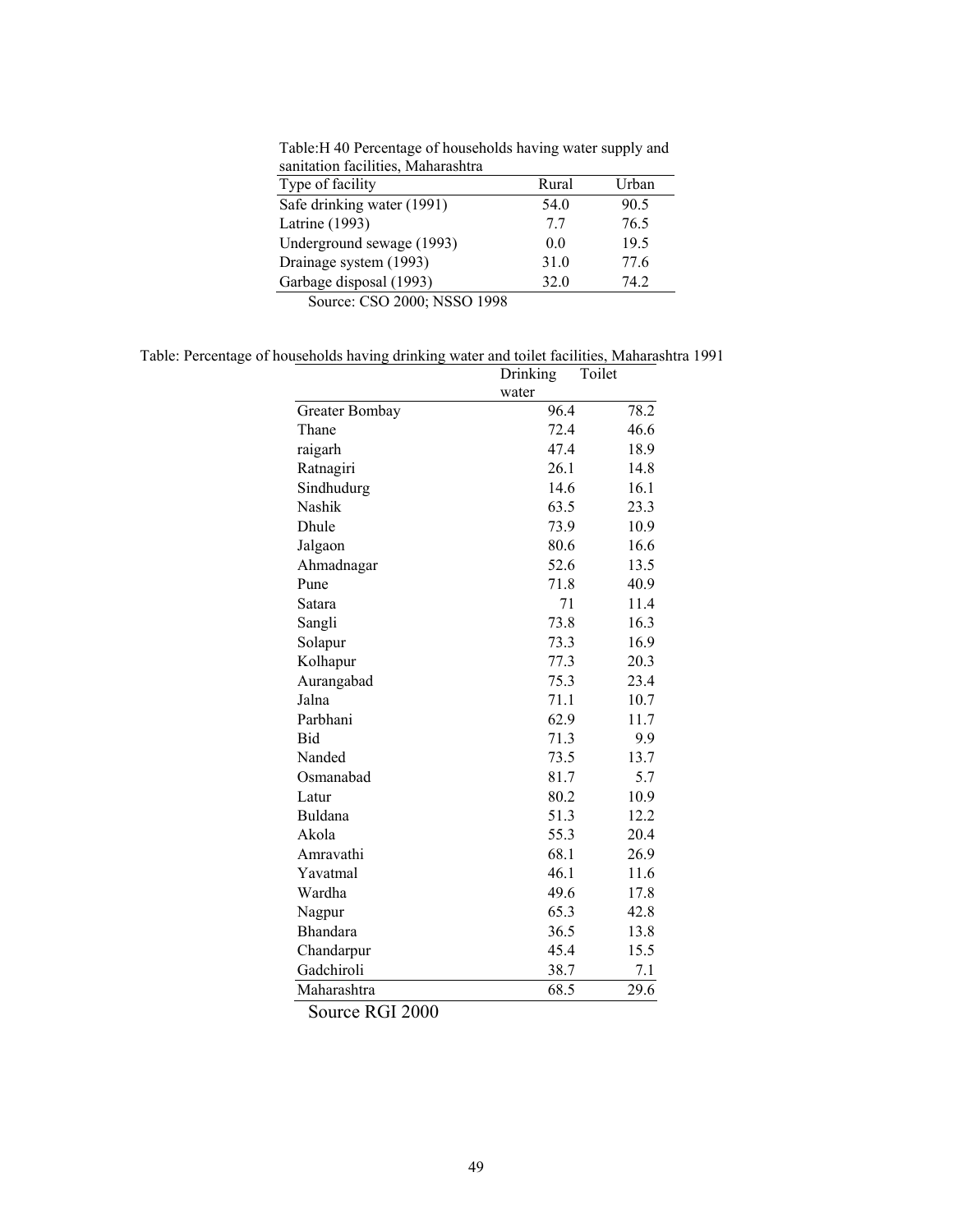### **References**

Bhatia M and A. Mills, 1997. 'Contracting out dietary services by public hospitals in Mumbai', in Bennet, McPake and Mills ed. *Private Health Providers in Developing Countries*,, London: Zed Books.

Central Bureau of Health Intelligence (CBHI). 1998. '*Health Information of India 1995-96,* New Delhi: CBHI, Directorate General of Health Services, Government of India.

Central Statistical Organisation (CSO) 2000. 'S*tatistical Abstract of India 1999'*: CSO, Ministry of Planning and Programme Implementation, Government of India, New Delhi.

Central Statistical Organisation (CSO) 1997. *Statistical Abstract India 1997. New Delhi*: CSO, Ministry of Planning and Programme Implementation, India.

Centre for Operational Research and Training (CORT) (1998 & 1999) '*Rapid House Hold Survey RCH project Phase I and Phase II) (all districts)'* Baroda: CORT.

Directorate of Census Operations Maharashtra. 2001. '*Census of India Series 28 Maharashtra*', Mumbai: Directorate of Census Operations

Directorate of Economics and Statistics. 2001. '*Economic Survey of Maharashtra 2000-2001*', Mumbai: Directorate of Economics and Statistics, Government of Maharashtra.

Directorate General of Health Services (DGHS) 2000. *Bulletin on Rural Health Statistics in India June 2000*, New Delhi: DGHS, Ministry of Health And Family Welfare, Government of India.

Duggal, R. and S. Amin. 1989 *Cost of Health Care: An Household Level Survey in an Indian district*, Bombay: Foundation for Research in Community Health.

Duggal, R, S. Nandraj and A. Vadair. 1995a. 'Health Expenditure across states- Part-I ', *Economic and Political Weekly* 30(15): 834-844.

Duggal, R. S. Nandraj and A. Vadair. 1995b. Health Expenditure Across States– Part–II Regional Disparity in Expenditure, *Economic and Political Weekly*: 30(16): 901-908.

George, Alex, I. Shah and S. Nandraj 1993. *Household Expenditure in Madhta Prasesh*, Pune/Mumbai: Foundation for Research in Community Health.

Government of Maharashtra. 2000 *'Statistical Abstract of Maharashtra 1993-94 and 1994-95*', Directorate of Economics and Statistics, Government of Maharashtra, Mumbai.

Government of Maharashtra. *Finance and Revenue Accounts*, Mumbai: Government of Maharashtra (various years).

Government of Maharashtra. 1997'Maharashtra Health System Development Project Proposal 1997', Mumbai: GOM.

Government of Maharashtra. 2001. *Performance Budget 2001-2002*, Mumbai: Medical Education and Drugs Department, Government of Maharashtra.

International Institute for Population Sciences (IIPS). 2000. *Reproductive and Child Health Project Phase I Rapid Household Survey 1998,* Mumbai: International Institute for Population Sciences.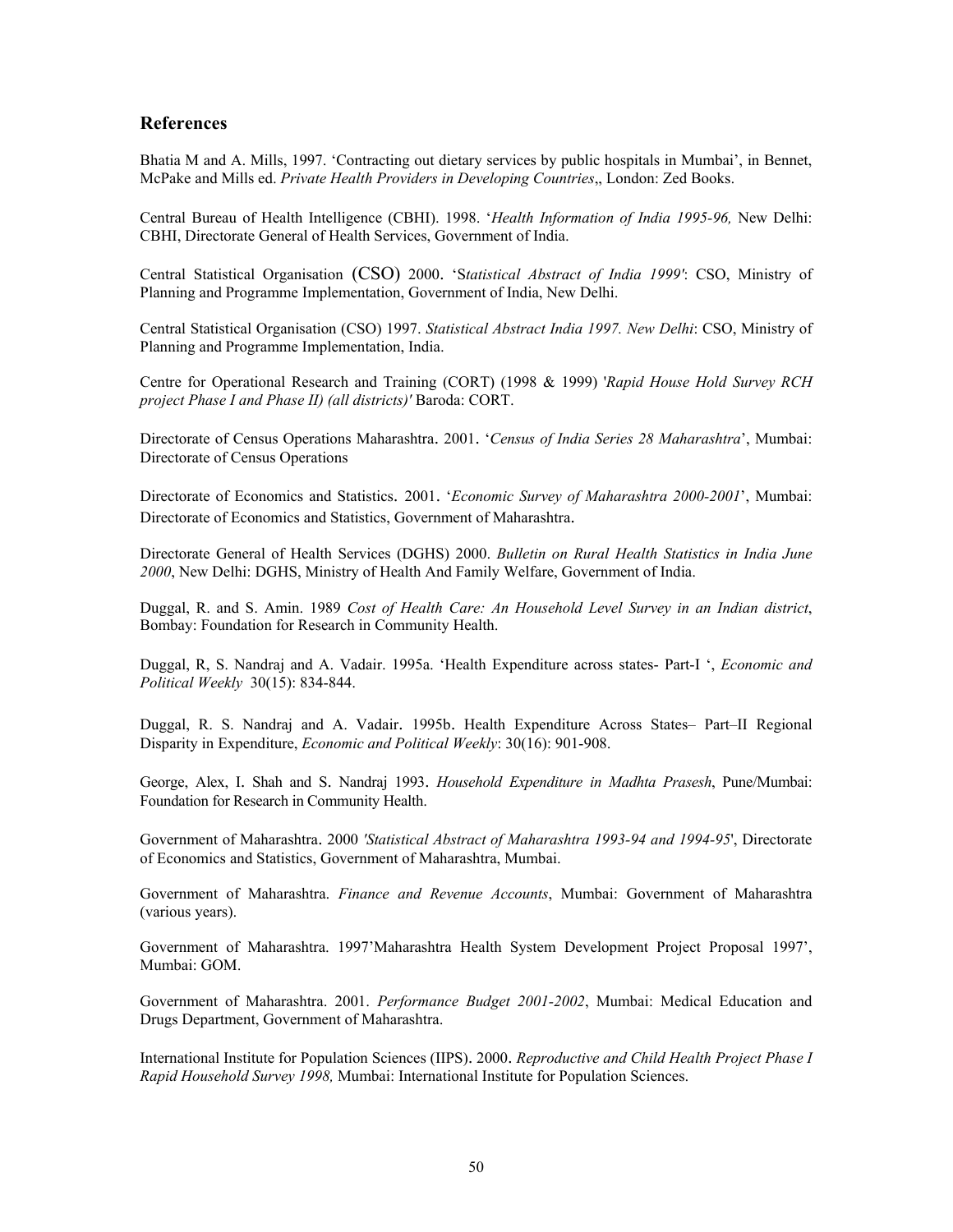International Institute for Population Sciences (IIPS) .2001a. *Reproductive and Child Health: Rapid Household Survey Project Phase -I and Phase II*, Mumbai: International Institute for Population Sciences.

International Institute for Population Sciences (IIPS) .2001b. *Reproductive and Child Health Project Facility Survey Repor*t, Mumbai: International Institute for Population Sciences.

International Institute for Population Sciences (IIPS) and ORC Macro. 2000. *National Family Health Survey (NFHS- 2), 1998-99*, Mumbai: IIPS.

Jesani, A, Duggal, R and Gupte, M, 1996: NGOs in Rural Healthcare, FRCH, Pune

Madhiwala, N. S. Nandraj and R. Sinha. 2000. *Health Households and Women's Lives: A Study of Illness and Child Bearing among Women in Nasihk District,* Mumbai: Centre for Enquiry into Health and Allied Themes.

Ministry of Finance (MOF). 2000. *Economic Survey 1999-2000*, New Delhi: Economic Division Ministry of Finance, Government of India.

Ministry of Health and Family Welfare (MOHFW). 1999. *Family Welfare Programme in India: Year Book, 1997-98.* New Delhi: Department of Family Welfare, MOHFW, Government of India.

Nandraj, S. and R. Duggal. 1996. Physical Standards in Private Health Care Sector, *Radical Journal of Health,* II(2&3): 141-184.

Nandraj, S , Madhiwala, N, Sinha, R, ans Jesani, A 1998: Women and Health Care in Mumbai – A study of morbidity, utilisation and expenditure on healthcare in the metropolis, CEHAT, Mumbai

National Council for Applied Economic Research (NCAER). 1992. '*Household Survey of Medical Care*', New Delhi: NCAER.

National Sample Survey Organisation (NSSO). 1992. 'Morbidity and Utilisation of Medical Services NSS 42nd Round July 1986 - June 1987'*, Sarvekhshana*, April 1992, pp 55-75, pp S134-S

National Sample Survey Organisation (NSSO). 1997. 'Survey Results on Nutritional Intake in India-NSS 50th Round (July 1993-June 1994)', *Sarvekhshana* Vol. XXI 73(2): 1-50; S-1-214.

National Sample Survey Organisation (NSSO). 1998a. *'Morbidity and Treatment of Ailments' Report no 441,* New Delhi: NSSO, Department of Statistics, Government of India.

National Sample Survey Organisation (NSSO) 1998b. 'Changing Pattern of Consumption Expenditure in India', *Sarvekhshana Analytical Report No. 2*, New Delhi: NSSO, Department of Statistics, Government of India.

National Sample Survey Organisation. 1998c. 'Housing Conditions in India,' *Report No 429* New Delhi: NSSO, Department of Statistics, Government of India

Registrar General, India (RGI) 1997. 'District level Estimates of Fertility and Mortality for 1991 and their inter relation with other variables' , Occasional Paper No 1 of 1997, New Delhi: Registrar General, India.

Registrar General, India (RGI) 1998. *Maharashtra State District Profile 1991* New Delhi, Registrar General, India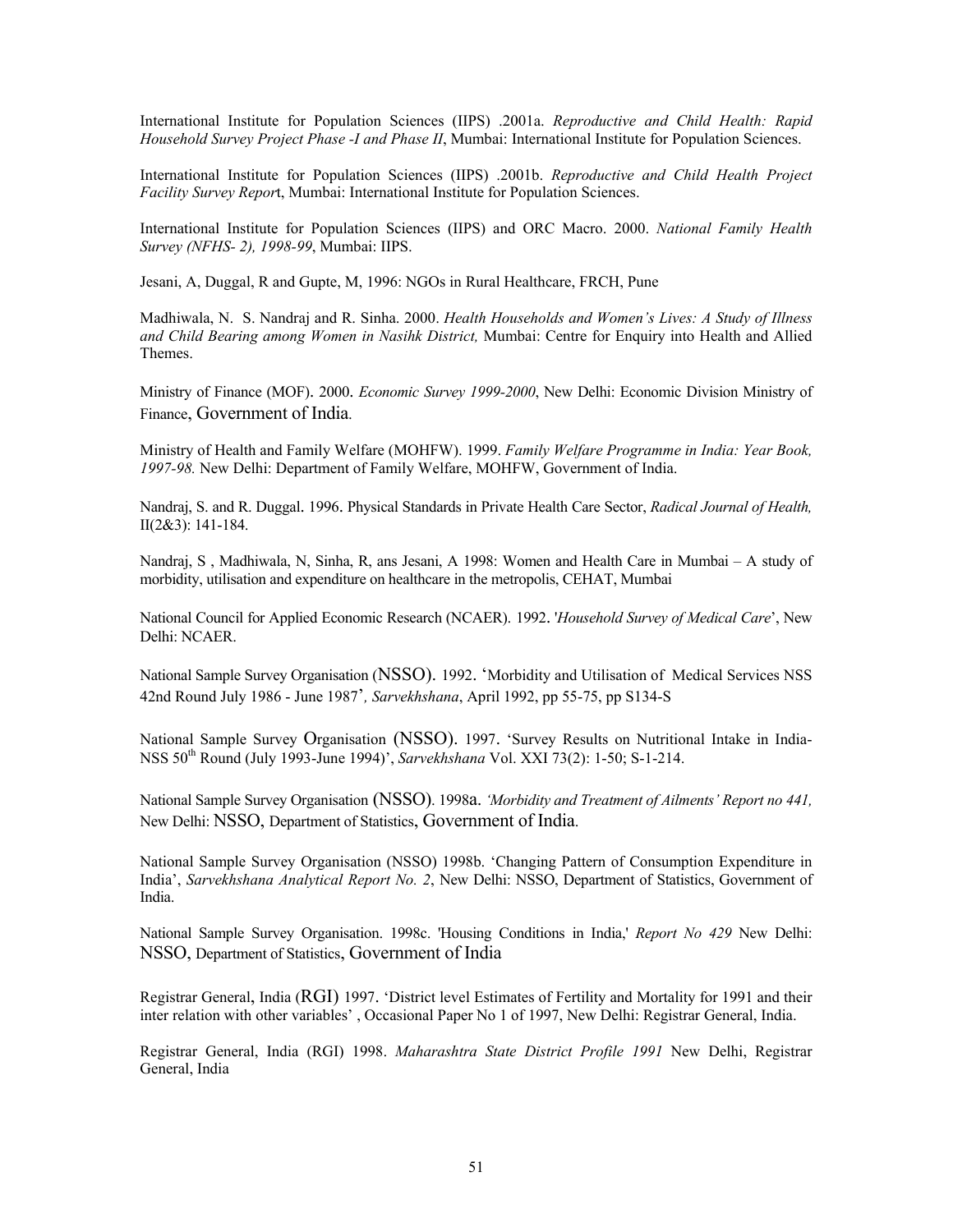Registrar General, India (RGI) 1998. Medical certification of Cause of Death, 1993, New Delhi, Registrar General, India

Registrar General, India (RGI) 1999. Medical certification of Cause of Death, 1994, New Delhi, Registrar General, India

Registrar General, India (RGI) 1999. 'Compendium of India's Fertility and Mortality Indicators, 1971- 1997, Based on The Sample Registration System', New Delhi: Registrar General, India.

Sundar Ramamani. 1995 'Household Survey of Health Care Utilisation and Expenditure,' Working Paper No 53, New Delhi: National Council for Applied Economic Research.

Uplekar, M and S Rangan. 1996. *Tackling TB*, Pune: Foundation for Research in Community Health.